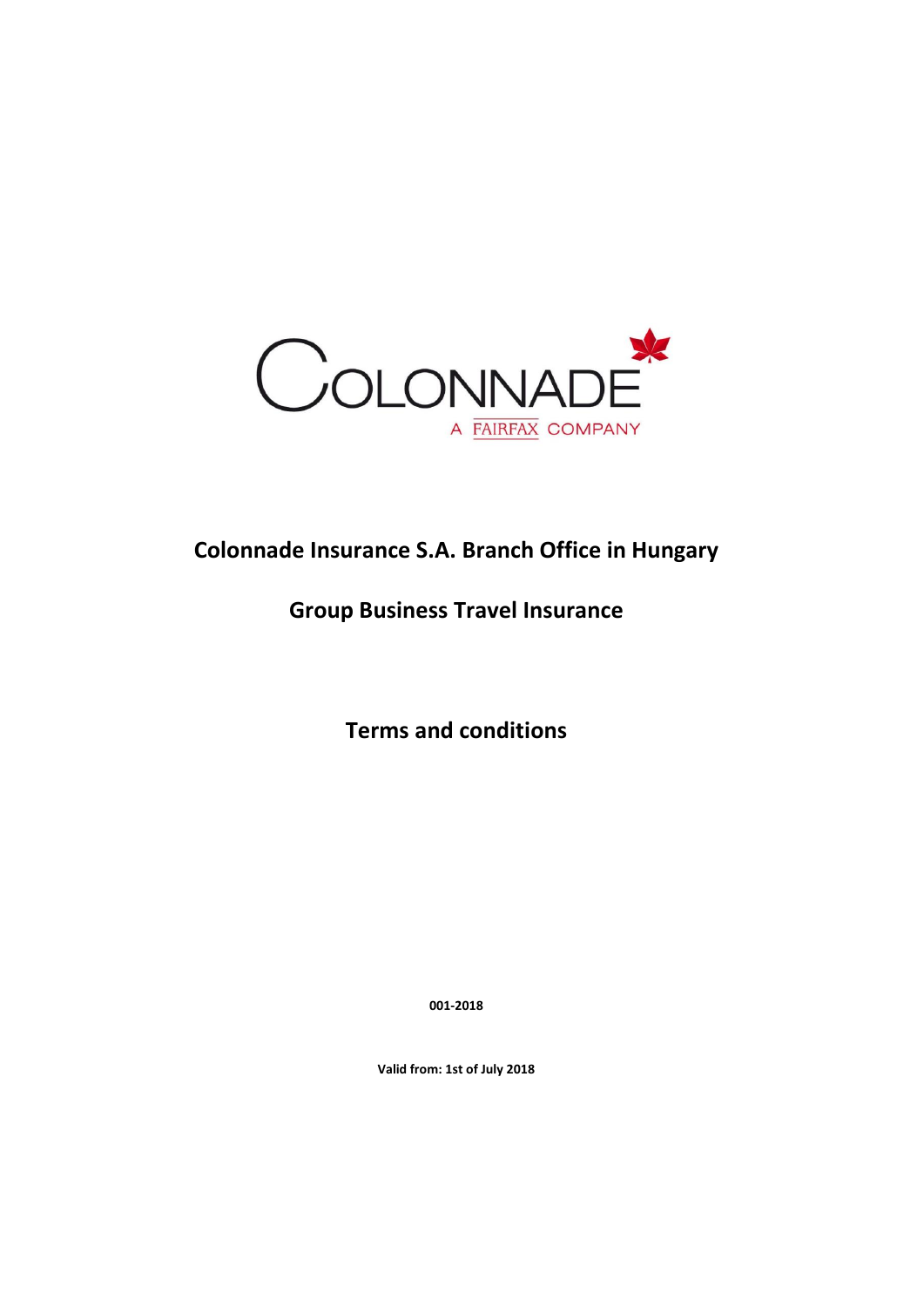

# **General Policy Definitions applicable to all Sections**

Certain words in this policy have a specific meaning. They have this specific meaning wherever they appear in the policy, schedule, payment tables or endorsements and are shown in *italic print*.

# *Accident*

A sudden and unexpected event caused by visible and external means.

## *Any One Accident Limit*

The maximum amount the *Insurer* will pay in the aggregate under this and any other personal accident insurance issued by the *Insurer* in the *Policyholder's* name in respect of all *Insured Persons* suffering *Accidental Bodily Injury* in the same *Accident* or series of *Accidents*  contributed to, caused by, or consequent upon the same original event.

# *Annual Salary*

The total gross basic annual salary excluding payments for overtime, commission or bonus payable by the *Policyholder* to the *Insured Person* at the date *Bodily Injury* is sustained. For weekly paid *Insured Persons Annual Salary* will be calculated by taking the average gross basic weekly salary of the *Insured Person* for the thirteen weeks prior to sustaining *Bodily Injury* and multiplying this amount by fifty-two.

## *Assistance Service*

Colonnade's Emergency Assistance Service with Emergency Helpline: *+36 1 460 1500 (24 Hour)*

## *Associated Company*

A company or organisation of the *Policyholder* whose name has been advised to and accepted by the *Insurer.*

## *Beneficiary*

In case of death of the *Insured Person*, the *Beneficiary* is*,* unless otherwise confirmed in writing by the *Insured Person,* a legal heir according to the laws of Hungary. For all other benefits, the *Beneficiary* is the *Insured Person.*

## *Bodily Injury*

Injury to the body caused by an *Accident* which occurs during the *Period of Insurance* and not by any gradual cause. It does not include:

- *Sickness,* unless this results from injury to the body;
- post-traumatic stress disorder; or
- a psychological or psychiatric illness or condition except incurable insanity where such condition is a direct consequence of an *Accident*.

## *Business Trip*

Any trip undertaken primarily for the purpose of the *Policyholder's* business which commences during the *Period of Insurance* and is scheduled to last for a maximum duration of 180 days unless agreed otherwise in writing by the *Insurer*. Non-business activities are covered during the duration of a *Business Trip.*

## *Child*

Any child of the *Insured Person* who is unmarried and under 19 years of age or 25 years of age if in full-time education.

# *Competent Supervisory Authority*

National Bank of Hungary (Magyar Nemzeti Bank)

# *Daily Wage*

For monthly paid *Employees* this will be calculated by dividing the *Insured Persons Annual Salary* by three hundred and sixty-five.

# *Daily Net Wage*

For monthly paid *Employees* this will be calculated by dividing the *Insured Persons Annual Salary* by three hundred and sixty-five and by deducting the amount of personal income tax and other contributions to be paid by the *Insured* under the relevant law.

## *Daily Gross Wage*

For monthly paid *Employees* this will be calculated by dividing the *Insured Persons Annual Salary* by three hundred and sixty-five.

# *Deductible*

An amount shown on the *Schedule* as a percentage, a definite sum or a fixed amount or number of days, which will be deducted from each claim payment for a specific benefit*.*

# *Employee*

Any person employed by the *Policyholder***.**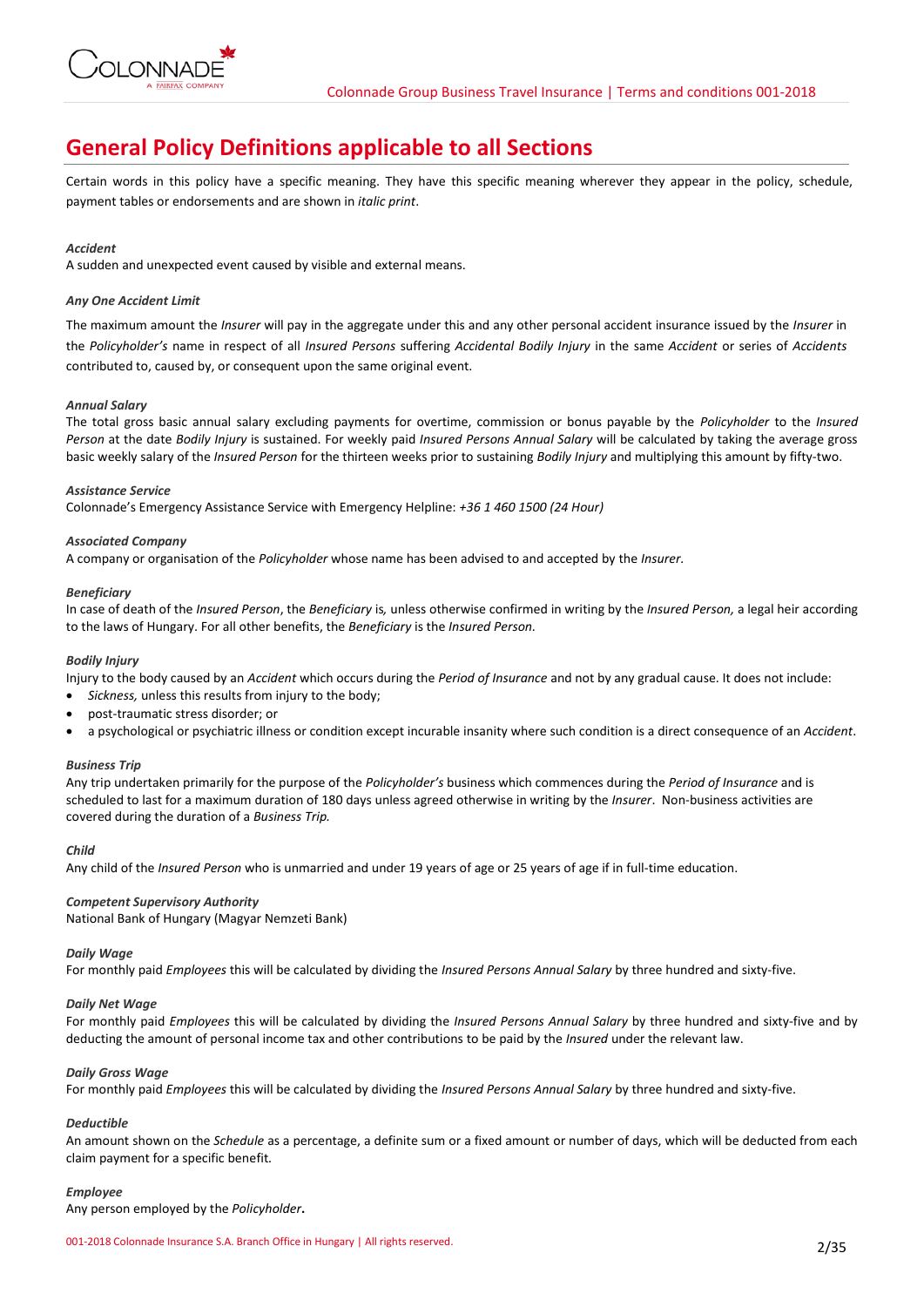## *Insured Person*

**IONNADI** 

Any person shown in the *Schedule* as being an *Insured Person*. Cover applies until the end of the *Period of Insurance* or the date upon which the *Insured Person* ceases being an *Employee* of the *Policyholder,* whichever occurs first unless otherwise agreed in writing by the *Insurer.*

## *Insurer*

Insurer means Colonnade Insurance S.A. Branch Office in Hungary (H-(1139 Budapest, Váci út 99.; Company registration number: Registry Court 01-17-000514; Phone number: +36 1 460 1400; Mailing address: 1426 Budapest, Pf. 153.) Founder of Colonnade Insurance S.A. Branch Office in Hungary: Colonnade Insurance S.A. (1, rue Jean Piret, L-2350 Luxembourg), registered by Registre de Commerce et des Sociétés, Luxemburg, register number: B 61605, licence issued by Grand-Duche de Luxemburg, Minister des Finances, Commissariat aux Assurances (L-1840 Luxemburg, Bureaux: 7, Boulevard Joseph II.) licence number: S 068/15.

Please find the annual report covering their financial situation and solvency on our website: ww.colonnade.hu/rolunk.

## *Insurance Act*

Act LXXXVIII on Insurers and Insurance Activity of 2014 and any amendments

#### *Medical Practitioner*

Any suitably qualified and registered Medical Practitioner other than:

- a) an *Insured Person,*
- b) a member of the immediate family of an *Insured Person,*
- c) an *Employee.*

## *Operative Time*

The period of time during the *Period of Insurance* during which the *Policyholder* or an *Insured Person* is covered by this policy (as outlined in the *Schedule* and described later in this policy wording).

### *Partner*

Is a person under age 80 who permanently living in the same household with the *Insured Person.* but not legally related to.

## *Period of Insurance*

The period shown in the *Schedule*.

## *Permanent Country of Residence*

A country in which an *Insured Person* resides or has resided for a period of 6 months or longer in the previous 12 months.

## *Policyholder*

The insured company or organisation shown in the *Schedule*.

### *Schedule*

The document showing details of the cover the *Policyholder* has bought.

## *Scheduled Flight*

A flight which originates or ends at an internationally recognised airport according to the published schedule of an airline.

#### *Scheduled Flight Accumulation Limit*

The maximum amount the *Insurer* will pay in the aggregate under this and any other personal accident insurance issued by the *Insurer* in the *Policyholder'*s name in respect of all *Insured Persons* suffering *Bodily Injury* in the same *Scheduled Flight Accident* or series of *Scheduled Flight Accidents* contributed to, caused by, or consequent upon the same original event.

### *Sickness*

Any fortuitous bodily illness or sickness, diagnosed during the *Period of Insurance,* but excluding any illness or sickness which arises out of a condition or defect for which medical treatment was advised, sought out, or should have reasonably been sought out, or received within 12 months before the date coverage began.

#### *Sum Insured*

The maximum amount of cover up to which the *Policyholder* or an *Insured Person* can claim.

## *Terrorism*

An act, including threats of or actual force or violence by, of any person or group of persons, whether acting alone or on behalf of or in connection with any organisation or Government, committed for political, religious, ideological or ethical purposes or reasons including the intention to influence any government and/or to put the public or any section of the public in fear.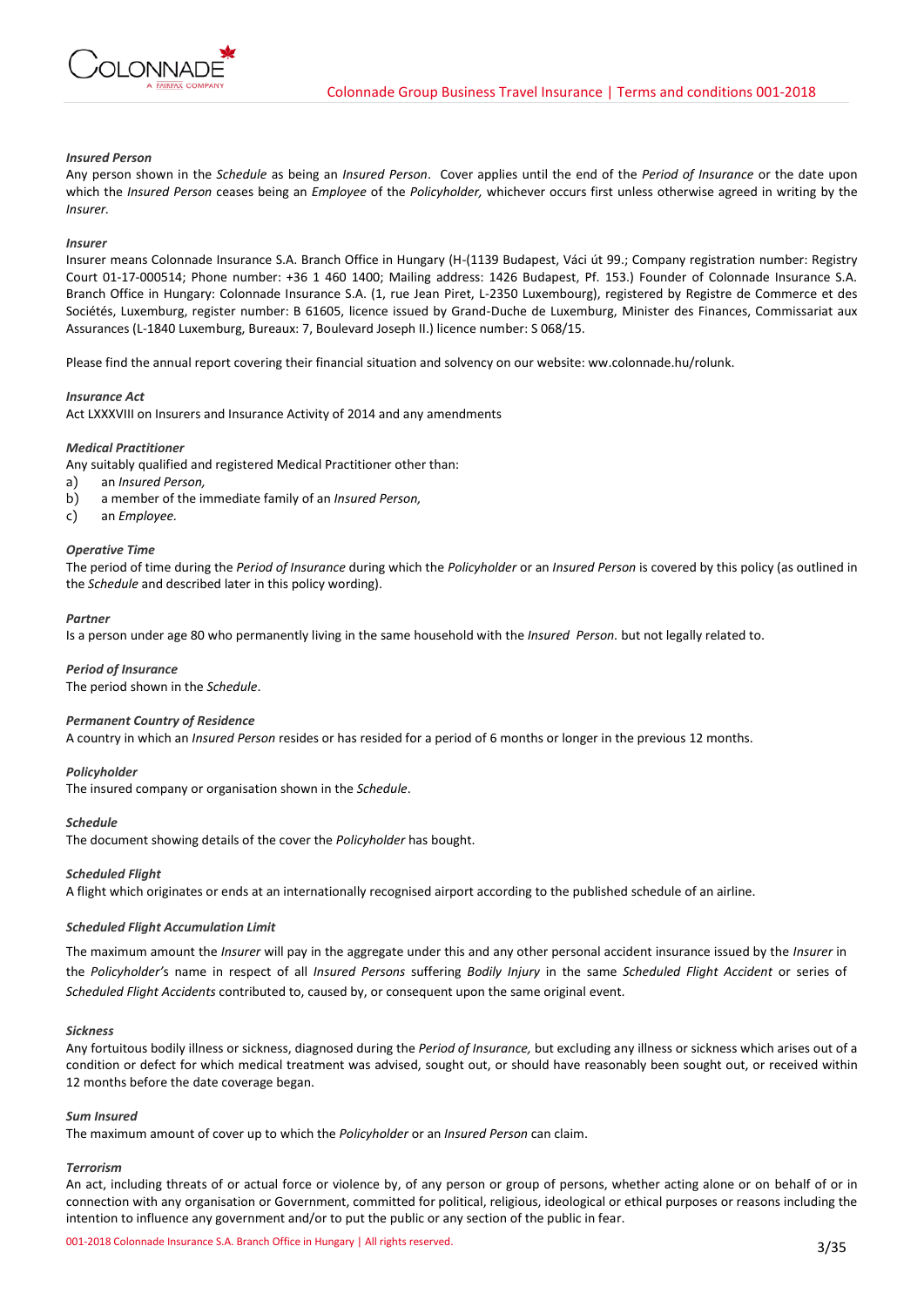

## *Usual and reasonable costs*

Fees and charges where they are incurred, but not to include charges that would not have been paid if no insurance existed and excluding charges for medical treatment that is not medically necessary either within the *Period of Insurance* or during the *Trip* (whichever ends first).

## *Trip*

Any trip which commences during the *Period of Insurance* and is scheduled to last for a maximum duration of 180 days unless otherwise agreed in writing by the *Insurer.*

## *War*

Any activity arising out of, or attempt to participate in, the use of military force between nations, civil war, revolution and invasion., insurrection, use of military power or usurpation of government or military power, intentional use of military force to intercept, prevent, or mitigate any known or suspected act of *Terrorism.*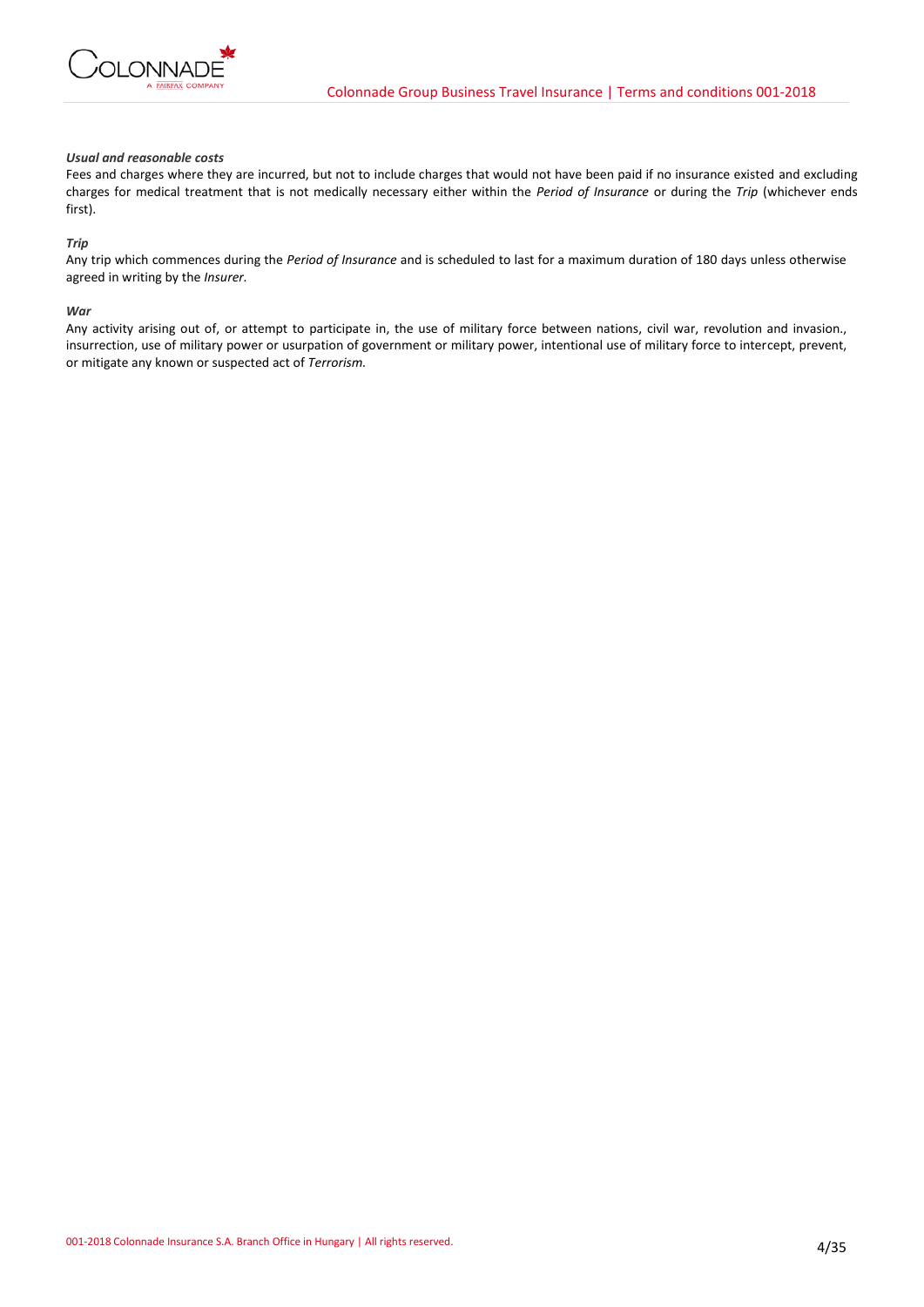

# **General Policy Conditions**

## *Assignment*

This policy will not be assigned unless otherwise agreed by the *Insurer* in writing.

## *Associated companies*

If relevant, and subject to the *Insurer'*s prior written consent, this policy will cover *Associated Companies* as long as a list of these companies has been provided to and accepted by the *Insurer*. If the business activities of the *Policyholder* changes from those advised to the *Insurer*, the *Policyholder* must tell the *Insurer* immediately.

## *Change in Risk*

The *Policyholder* must tell the *Insurer* immediately of any significant changes its business activities during the *Period of Insurance,* including any acquisition, establishment or disposal of companies or operations. The policy will cover such changes only with the prior written consent of the *Insurer.*

## **Exemption of the Insurer**

If it is proven, that the accident was caused by the Insured Person's s illegal, intended, or gross negligent behaviour,

An accident will be caused as a consequence of gross negligent behaviour of the Insured Person, if the accident happened:

- in connection with the influence of alcohol of the Insured Person's (higher than 0.8‰ alcohol in the blood),
- during driving by the Insured Person without driving licence, or driving under the influence of alcohol.

- In connection with the influence of drug of the Insured Person

## *Start of risk assumption*

The *Insurer* starts assume liability within the *Period of Insurance*, when the *Insurance Premium* is paid by the *Policyholder*, unless otherwise agreed in writing by the *Policyholder* and the *Insurer.*

# *Cancellation of Cover*

The policy under these conditions is for an indefinite term. Within this, one period means one calendar year starting the effective date as shown in the Schedule as agreed by the by the Policyholder and Insurer.

The *Insurer* and the *Policyholder* can cancel this Policy under the *Period of Insurance* by giving written notice 30 days before the end of the *Period of Insurance*.

In case of cancellation the premium for the period up to the date when the cancellation takes effect will be calculated and any unearned portion of the premium paid will be returned. If the *Policyholder* cancels this policy the premium paid will be returned subject to a minimum retention by the *Insurer* of 100 000 HUF or one third of the annual premium, whichever the greater, provided no claim has been paid or is payable and no incident has occurred which could give rise to a claim under this policy.

# An *Insured Person* cannot cancel this policy.

If the *Insurer* or the *Policyholder* does not make a written declaration 30 days before the anniversary stating the opposite, the *period of insurance* will be automatically renewed with the last known number of the insured persons and sums insured and as such a new *Period of Insurance* commences.

## *Data Protection*

# The *Policyholder*

- 1) confirms that the *Policyholder* provides all personal data of *Insured Persons* needed for the purpose of administering the cover under this policy (as defined by the Insurance Act) with the consent of the *Insured Persons* to whom the personal data refers;
- 2) acknowledges that the *Insurer* will process such personal data only for the purpose of administering the insurance provided under this policy and claims made under this policy for as long as any claim may be asserted against the *Insurer*.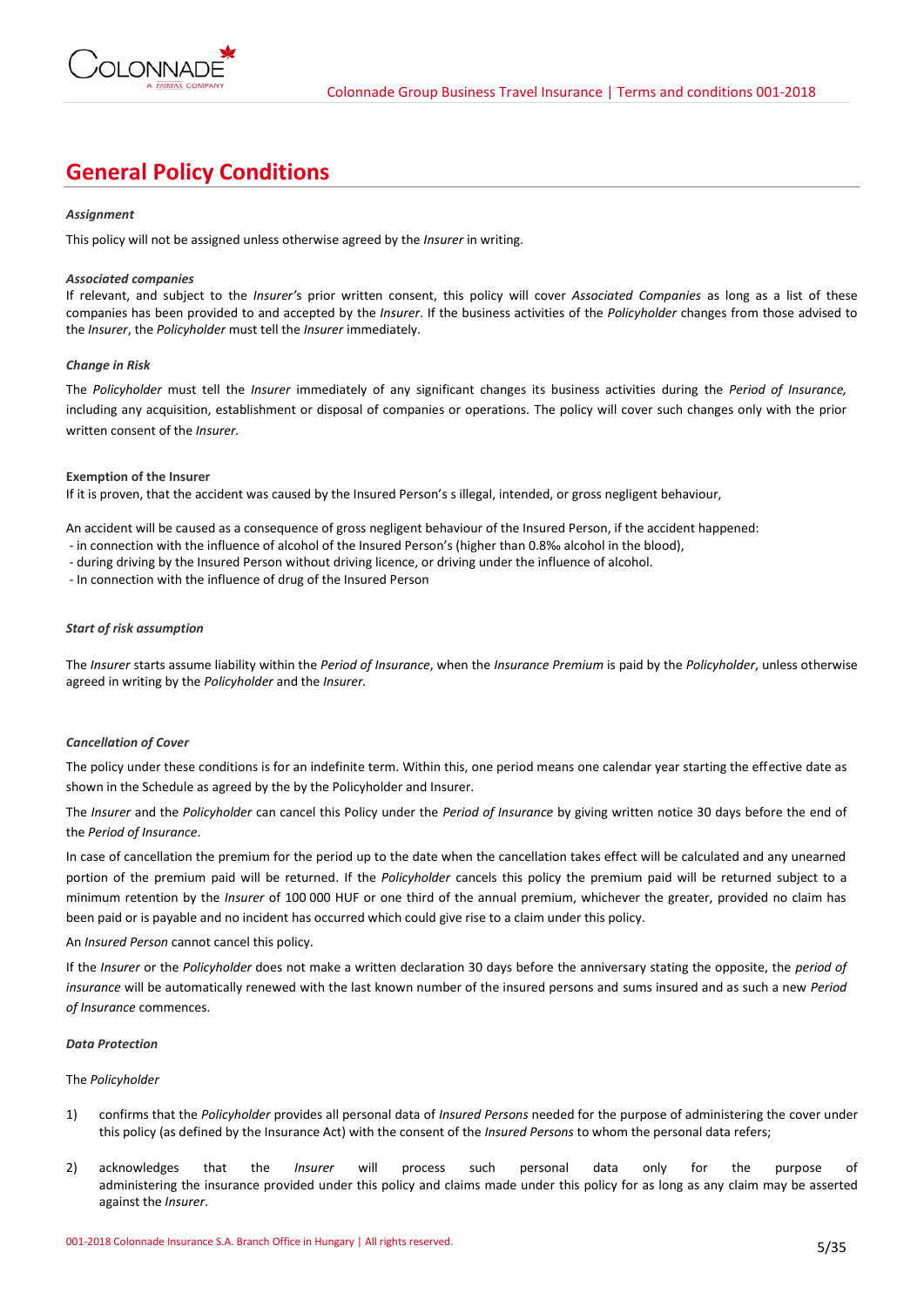

## *Failure to comply with policy conditions*

Where the *Policyholder* or an *Insured Person* does not comply with any obligation to act in a certain way specified in this policy, payment of the *Policyholder* or an *Insured Person's* recovery under any claim may be affected.

## *Fraud*

Any fraud, deliberate dishonesty, or hiding information connected with a claim, will make this policy invalid. If the *Insured Person* hides any information connected with a claim, the *Insurer* may invalidate the claim.

## *Incorrect Information*

In the event that important facts or information disclosed are shown to be incorrect, the *Insurer* may be exempted from its obligations under this policy.

## *Information provision*

## Applicable to Section B – Travel:

Within 14 days after the end of *Period of Insurance* (or earlier if requested by the *Insurer*) the *Policyholder* shall furnish the *Insurer* with the total number of travel days by occupational categories specified in the *Schedule*.

## *Law and Jurisdiction*

This policy is a contract of insurance between the *Policyholder* and the *Insurer*. It will be governed by the laws of Hungary and will be subject to the exclusive jurisdiction of Hungarian Courts.

## *Notices*

Any notice served by the *Policyholder* or an *Insured Person* under this policy must be sent to the following address unless otherwise agreed in writing by the *Insurer:*

The Accident and Health Manager

# **Colonnade Insurance S. A. Branch Office in Hungary**

1139 Budapest Váci út 99. Hungary

Any notice served by the *Insurer* shall be sent to the *Policyholder's* address as stated in the *Schedule*

## *Other Insurances*

If at the time of a claim there is another insurance policy in the *Policyholder's* name which covers the *Policyholder* or the *Insured Person* for the same expense or loss, the *Insurer* will only pay a proportion of the claim, determined in proportion to the cover provided by each of the policies, except for Accidental death and disability which are payable in full.

## *Other Interests*

No person other than the *Policyholder, Insured Person* or *Beneficiary* is entitled to make a claim under this policy.

## *Premium*

001-2018 Colonnade Insurance S.A. Branch Office in Hungary | All rights reserved. 6/35 The *Policyholder* is liable to pay the *Premium* stated in the *Schedule* by the *Premium Due Date* as stated in the *Schedule,* unless otherwise agreed in writing by the *Policyholder* and the *Insurer*. Should the *Policyholder* fail to settle the insurance *Premium* on or before the due date, the *Insurer* shall be entitled to request payment in writing, by granting a 30-day grace period and also warning the *Policyholder* to the consequences of non-payment. The insurance contract shall terminate retroactively with effect of the original due date if the grace period expires without the *Policyholder* settling the insurance *Premium*, unless the *Insurer* takes legal action as to the enforcement of its claim before court without delay. In such case the *Policyholder* shall be entitled to request the *Insurer* to reactivate the insurance coverage within one hundred and twenty days from the date of termination of the insurance contract. The *Insurer* may reactivate the insurance coverage under the terms and conditions of the terminated contract on condition that the formerly due insurance premium is paid. Should the *Policyholder* fail to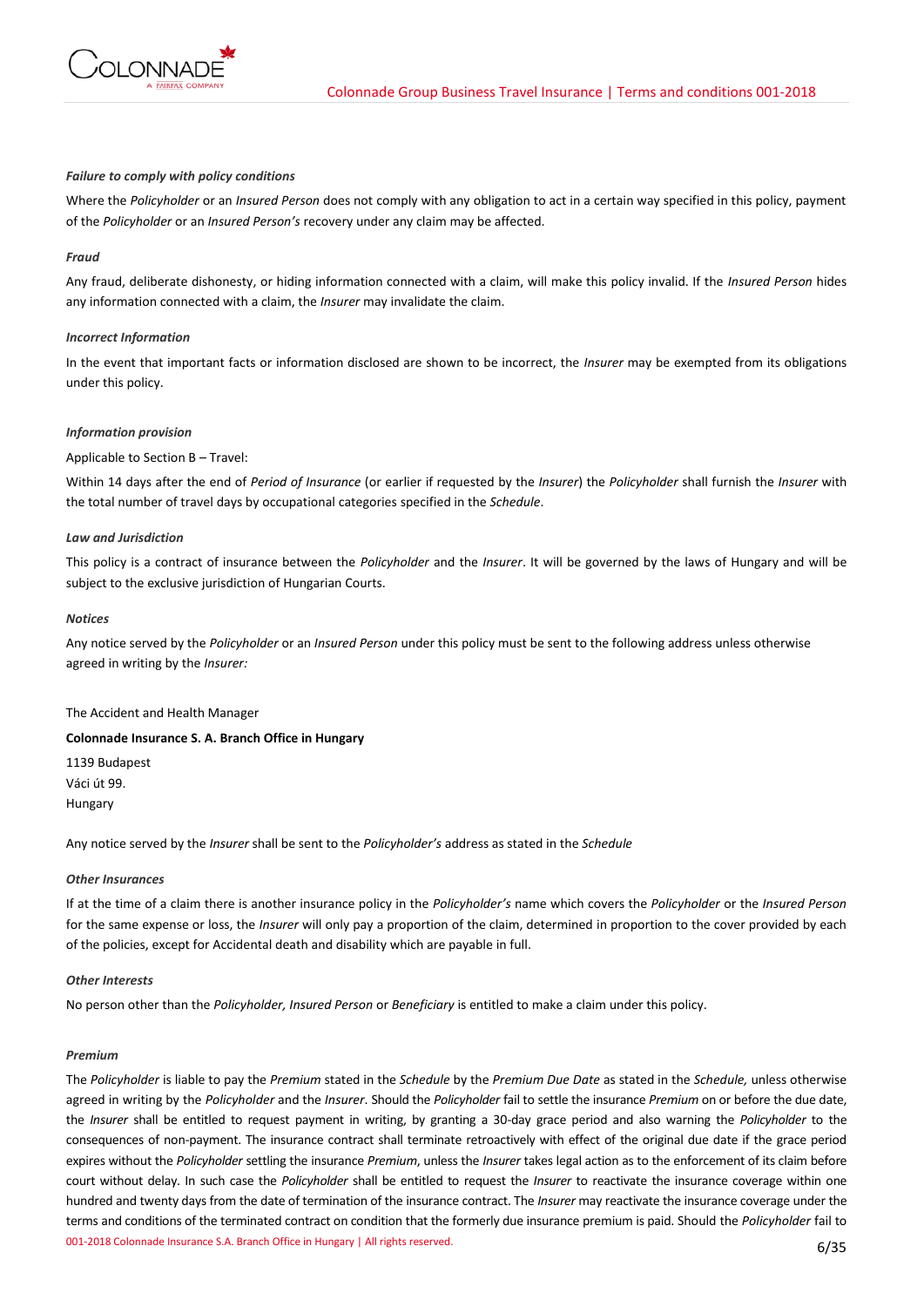

pay the due insurance *Premium* (premium installment) and the *Insurer* fail to send its request of payment as stated above, the contract shall terminate at the end of the insurance period.

## *Premium adjustment*

The Premium adjustment is calculated on the basis of the difference between the estimated number of travel days (upon which Premium shown on the *Schedule* was calculated) and the actual number of travel days (as provided by the *Policyholder*) multiplied by the premium for 1 travel day by occupational categories shown on the *Schedule*.

The *Insurer* shall waive the Premium adjustment if it is less than 50.000.-HUF and less than 10% of the Premium Section B shown on the *Schedule*. If not, the Premium adjustment shall be due and payable to the *Insurer* or *Policyholder* within 30 days after the end of *Period of Insurance.* 

No premium adjustment shall be applicable if no premium payment made in the given *Period of Insurance*.

Premium under this Policy (Premium shown on the *Schedule* plus Premium adjustment) shall not be less than 50.000.-HUF or one third of the total Premium shown on the *Schedule*, whichever the greater, irrespective of any change in the number of travel days.

## *Reasonable Care*

The *Policyholder* and each *Insured Person* must take all reasonable steps to avoid and/or minimise any loss or damage and must also make every reasonable effort to recover any property covered by this policy which has been lost or stolen.

## **Sanctions Exclusion**

The *Insurer* shall not be deemed to provide cover and the Insurer shall not be liable to pay any claim or provide any benefit hereunder to the extent that the provision of such cover, payment of such claim or provision of such benefit would expose the *Insurer*, its parent company or its ultimate controlling entity to any sanction, prohibition or restriction under United Nations resolutions or the trade or economic sanctions, laws or regulations.

# **General Claims Provisions**

# 1) *Claims Evidence*

The *Policyholder, Insured Person* or *Beneficiary* must provide at its or his or her own expense any documents or evidence (including postmortem examinations) to the *Insurer* in support of a claim.

The *Insurer* may request the documents listed in point 4.

## 2) *Claims Notification*

The *Policyholder, Insured Person* or *Beneficiary* must tell the *Insurer* as soon as possible of any potential claim and in any case within 30 days from the date of the event giving rise to a claim, but notice of death must be given immediately.

## 3) *Medical examination*

The *Insurer* may request an *Insured Person* to undergo medical examinations in connection with any claim at the *Insurer's* expense.

**In case of a claim the following documents shall be provided to the Insurer** 

## **General documents:**

- Completed and duly signed claim request form (policy number, address, data needed for the transfer of payments)
- Employer's certificate if the employee is covered by a company group insurance;
- Medical documentation (ambulant sheet containing the diagnose of the disease/sickness, final report of the hospital, treatment sheet, histological findings, contact details of the doctor, medical case history, medical documentation of the PCP about any disease/sickness or accident preceding the travel, certification issued by the doctor about the expected recovery date, sick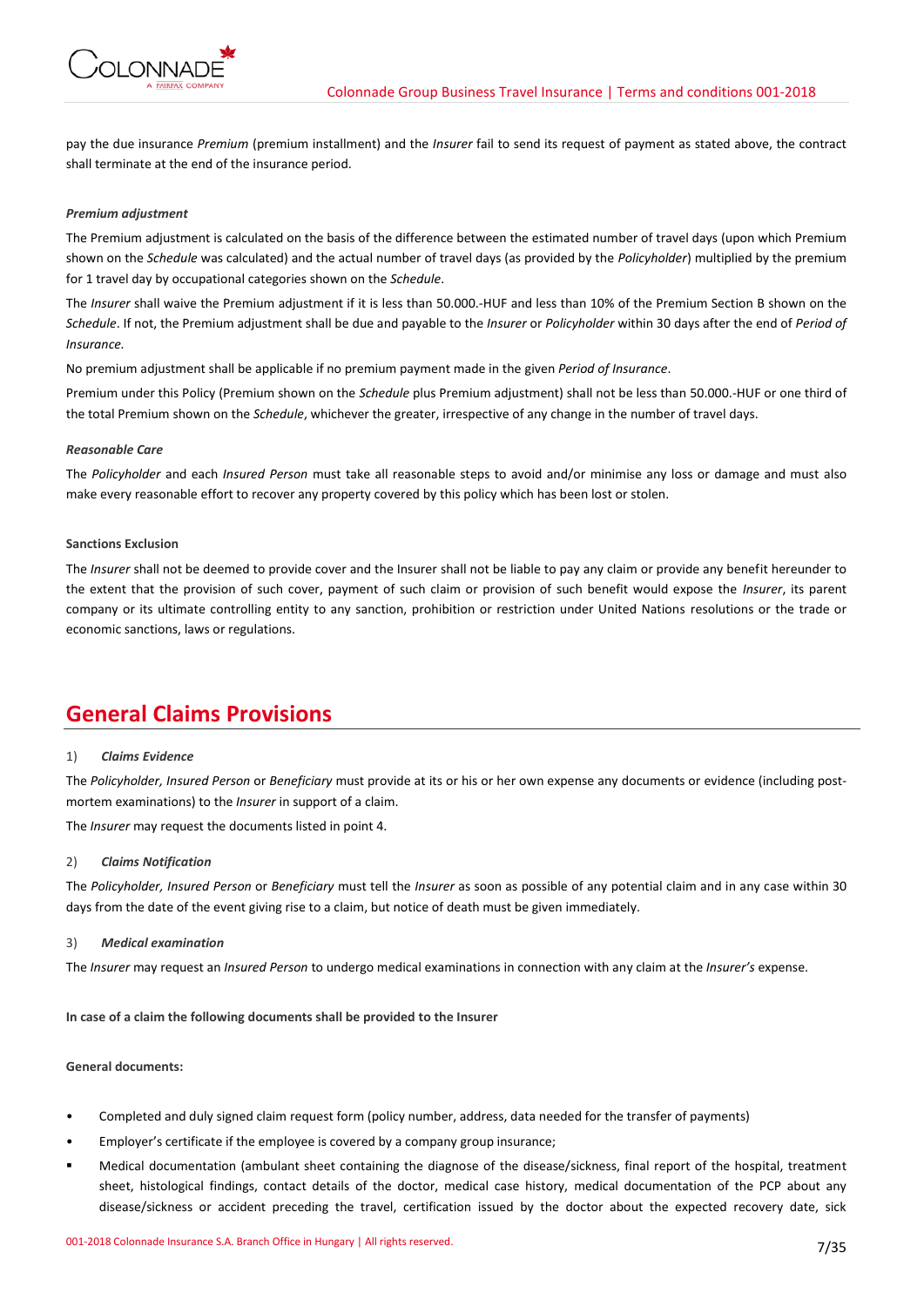**ONNADE** 

allowance documents, medical documentation stating the extent of the disability, decision of National Medical Expert Institute, medical expert opinion),

- Invoices (invoices about the hospitalization; invoices about the medicaments and the transportation of the patients that are required for the assessment of the insurance benefits, payment certificate, invoice about the issuance of the official documents; invoice about the reparation of baggage, invoice of accommodation, flight booking, taxi, phone, or fuel or any other invoice which proofs the claim)
- Policy report (if available), or other official report/report of any other authority (if available);
- Documents certifying the travel (booking, visa, boarding pass, baggage ticket, copy of the passport stamp, In case of travelling with car, declaration about the exact date of departure)
- Copy of the bank statement, any other certificate of the money exchange;
- Description of the accident, or event including the names of possible eyewitnesses;
- Medical case history, medical documentation of the PCP about any disease/sickness or accident preceding the travel;

**Documents requested in relation to the coverages beside the General documents:**

# **In case of accidental death:**

- Death certificate, autopsy report, medical certificate proving the reason of the death;
- Certificate of inheritance, Grant of probate; decision or record of an official procedure (if any);

# **Permanent Disability (total or partial) due to an accident:**

- Medical documentation stating the extent of the disability, decision of National Medical Expert Institute, medical expert opinion;
- Invoices about retraining expenses, certification of the retraining institution on the training and the participation;

# **Recovery cash:**

- Sick allowance documents,
- Certification issued by the doctor about the expected recovery date,

# **Accidental death in a plane crash:**

- Certification of the airline company that the Insured was on the passenger list and travelled on the plane;
- Certification of the Ministry of Foreign Affairs about the plane crash;

# **Personal belongings, baggage, baggage delay:**

- Detailed description about the lost or damage of the baggage:
- 'Passenger Irregularity Report', certification or statement of the airline/transportation company about the damage, lost or injury,
- Certification of the airline/transportation company about the indemnification paid to the passenger,
- Detailed list of the lost and damaged items, containing the purchase price and the date of purchase, Invoices certifying the purchase (if available)
- In case of any damage: invoice about the reparation, or statement that damaged item cannot be repaired,
- check in receipt, baggage ticket, certification of costs and expenses of the reasonable required shopping abroad, certification of receipt of the baggage containing the date, time and name of the passenger

# **Money:** documents certifying the financial loss, certification of the possession;

**Cash:** certification of the cash withdrawal and the money exchange;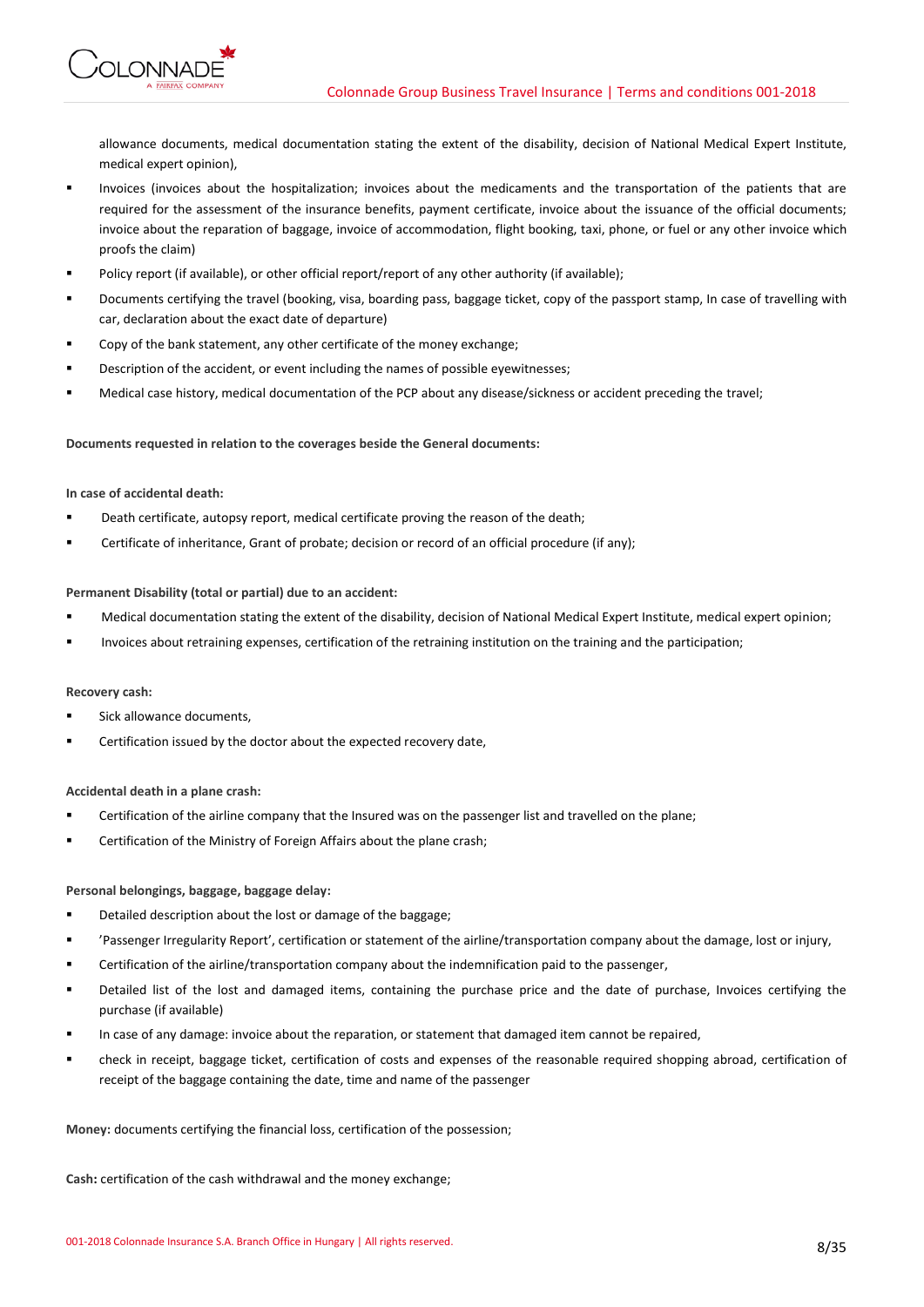

**Flight delay or cancellation, air-route change:**

Certification of the airline/transportation company about the delay or cancellation, certification of the original flight with the original ticket or reservation and the new departure with the new boarding pass; flight number, destination country and city where the flight was delayed or cancelled,

**Cancellation of the trip:**

- Document certifying the reason of cancellation (such as medical documentation, etc.):
- Original of the ticket reservation, invoice about the ticket;
- Certification of payments of the items that can be reimbursed from other sources (for example reimbursement of the airline company, refund of the advance payments of booked services, etc.);

## **Home transportation of corps and relics:**

Birth certificate, marriage certificate, death certificate, medical certificate proving the reasons of the death, autopsy report;

## **Legal costs:**

Certification of the power of attorney; certification of the arrest and its circumstances;

**Bail bond:** Certification of the amount of the bail;

**Personal liability insurance:** Power of Attorney;

**Liability insurance:**

- Power of Attorney; description of the extent of the damage in case of material damage;
- expert opinion of the loss adjustor; opinion of the service center that the damaged good/thing cannot be repaired;

**Hijacking, kidnapping, hostage taking:**

• If appropriate, requesting the reports, denunciations, decisions and further statements of the acting authorities,

Please also note that the above list was prepared on the basis of the *Insurer*'s claim experiences, the typical damages and claims. Therefore, in case an exceptional or untypical damage/claim will occur that can be evidenced only by enclosing additional or other documents/means of proof that vary from the above, the Insurer also reserves the right to request the aforementioned documents.

In such cases the Insurer undertakes to inform the insured/claimant or their representatives about the requested documents or means of proof within 8 days from the claim notification.

In case a certain document is not available to the *Insurer*, or the enclosed documents are in contradiction or may raise further issues that need clarification, the *Insurer* reserves the right to request other documents, information or means of proof that are not listed above.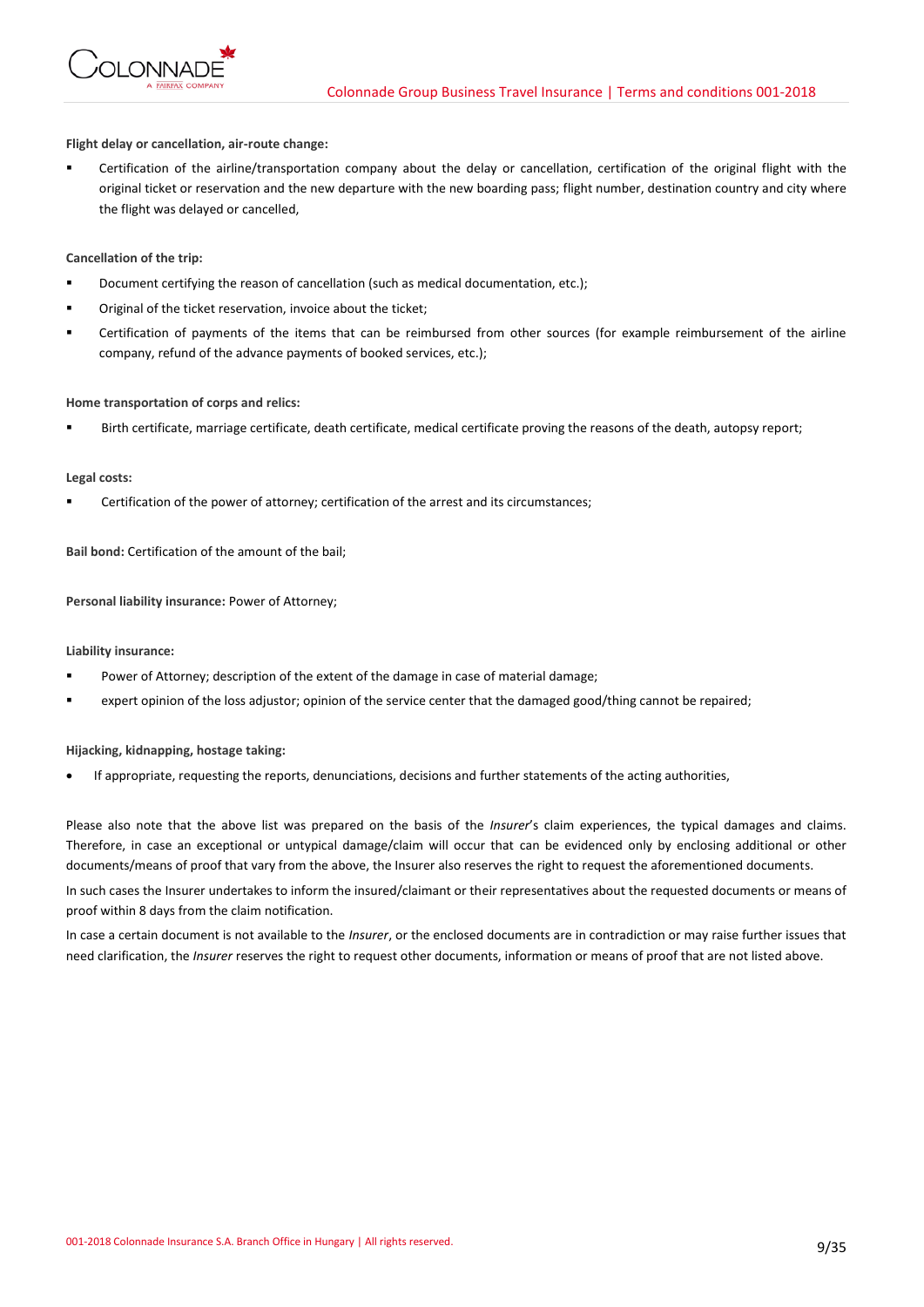

# **General Policy Exclusions**

The Insurer will not pay any claim which is directly or indirectly caused by or contributed to or arising from:

- 1. Ionising radiations or contamination by radioactivity from any nuclear fuel or from any nuclear waste from the combustion of nuclear fuel;
- 2. The radioactive toxic explosive or other hazardous properties of any explosive nuclear assembly or nuclear component thereof;
- 3. The dispersal, application or the release of pathogenic or poisonous biological or chemical materials;
- 4. *War* (whether declared or not) unless agreed by the *Insurer* in writing;
- 5. *Terrorism* unless agreed by the *Insurer* in writing;
- 6. Intentional self-injury, suicide or attempted suicide, criminal act or attempts to commit a criminal act;
- 7. Flying except whilst travelling as a commercial passenger on a *Scheduled Flight* or charter flight;
- 8. An *Accident* proved to have occurred due to the influence of alcohol and/or any drug or drugs not prescribed by a medical practitioner and/or where any prescribed drugs have been taken contrary to manufacturer's instructions;
- 9. AIDS/HIV, or any sexually transmitted disease;
- 10. Active participation in any hazardous sport including parachuting, hang gliding, para-sailing, off-piste skiing, scuba diving, potholing and bungee jumping unless otherwise agreed by *Insurer* in writing Service, training or duty with any military, police, militia or paramilitary organisation, unless otherwise agreed by *Insurer* in writing
- 11. Any *Bodily Injury* or *Sickness* that existed prior to the *Period of Insurance*.
- 12. for *Bodily Injury* sustained whilst or as a result of participating in any professional sport activities.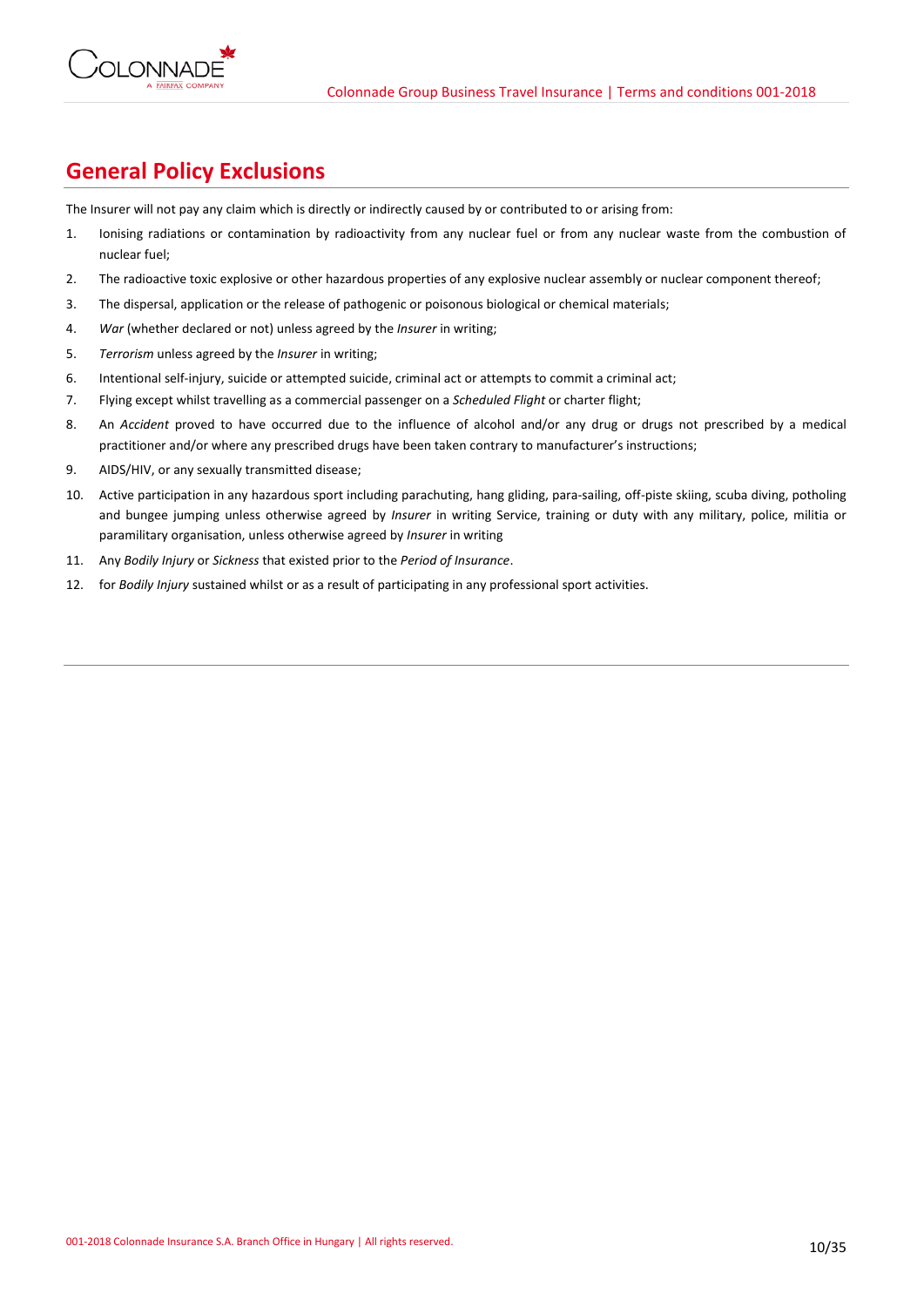

# **Exclusions applicable to Section A, B**

- 1. The *Insurer* will not pay any Benefit where *Bodily Injury* or death, *Disability*, or the incurring of *Medical Expenses* is the result of or is contributed to by:
	- a) *Sickness* (not resulting from *Bodily Injury*), or
	- b) any naturally occurring condition or degenerative process, or
	- c) Any gradually operating cause

2. The *Insurer* will pay the following benefits only to an *Insured Person* when she/he reaches 80 years of age: Accidental death, Disability, Hospital Cash due to accident. The benefit will be reduced to 20% of the *Sum Insured* shown on the Schedule or 32,000. -EUR whichever is less.

"Age" as used above refers to the age of the *Insured Person* on the *Insured Person's* most recent birthday, regardless of the actual time of birth.

# **Exemption of the Insurer**

• it is proven, that the accident was caused by the Insured Person's s illegal, intended, or gross negligent behaviour,

An accident will be caused as a consequence of gross negligent behaviour of the Insured Person, if the accident happened:

- in connection with the influence of alcohol of the Insured Person's (higher than 0.8‰ alcohol in the blood),
- during driving by the Insured Person without driving licence, or driving under the influence of alcohol,
- In connection with the influence of drug of the Insured Person

# **Disputes, Complaints, Claims Period and Data Protection**

The *Insurer* will make every effort to ensure that the *Policyholder* or an *Insured Person* receives a good standard of service. If the *Policyholder* or an *Insured Person* is not satisfied with the *Insurer's* service he or she should contact the following organization personally, by phone or written:

# **- The General Manager of Colonnade Insurance S. A. Branch Office in Hungary**

(H: 1139 Budapest, Váci út 99.,) Mailing address: 1426 Budapest, Pf. 153.; Phone: +36 1 460 1400, Fax: +36 1 460 14-99.; email: info@colonnade.hu

# **- Hungarian National Bank**

(H: 1013 Budapest, Krisztina krt. 39.). Mailing address: Magyar Nemzeti Bank, 1850 Budapest, Phone.: +36 (1) 428 2600; +36 (80) 203 776; Fax: + 36 1 489 9102; e-mail: ugyfelszolgalat@mnb.hu

# **- Financial Arbitration Board**

(H: 1013 Budapest, Krisztina krt. 39.) Mailing address: 1525 Budapest, Pf.: 172, Phone +36 (80) 203-776; Fax:+ 36 1 489 9102; e-mail: ugyfelszolgalat@mnb.hu

The *Insurer*s' customer complaints policy is attached as Annex 1 to the present Terms and Conditions.

The *Insurer* will do its best to resolve any difficulty direct with the *Policyholder* or an *Insured Person*, but if the *Insurer* is unable to do this to the *Policyholder* or an *Insured Persons* satisfaction, he or she may be entitled to refer any dispute to the Court.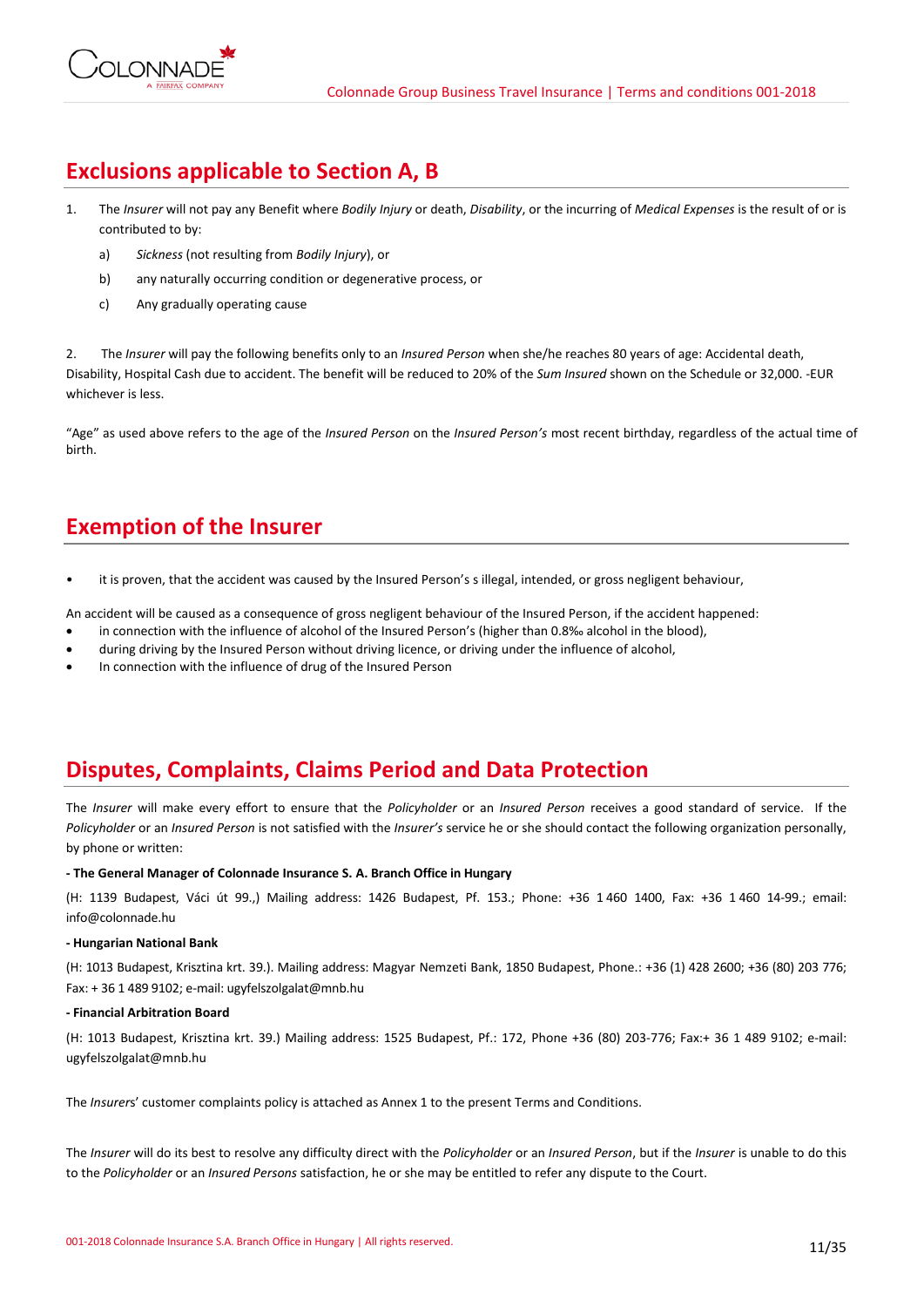

# **The language of client declaration and communication**

The contact and information between the *Insurer* and *Insured Person* occurs in Hungarian, and information shall be made available free of charge.

# **Claims Period**

The period within which a claim under this policy may be made is two years. This period begins when the claim arising out of the policy occurs.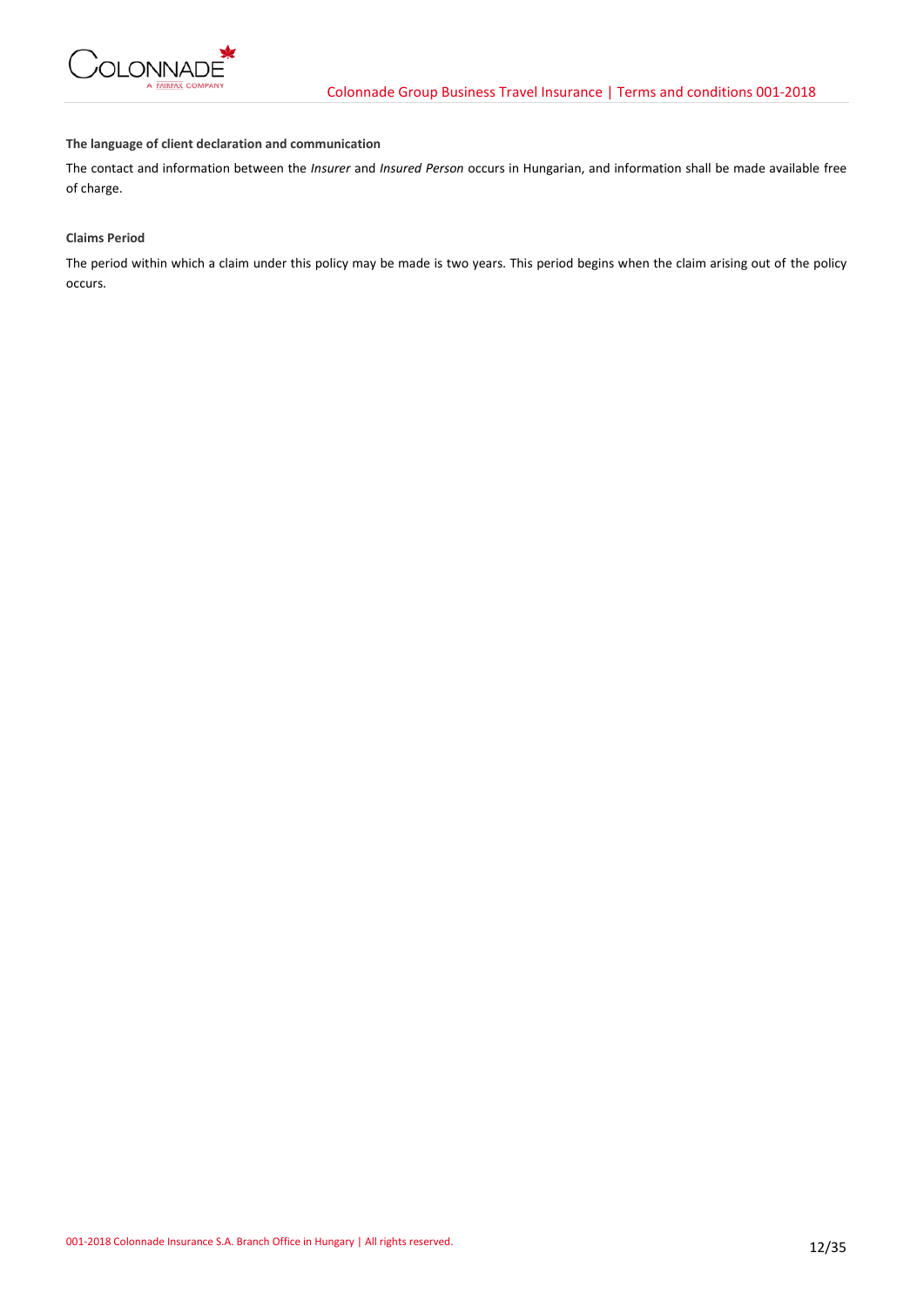# **Information on professional secrecy and personal data management**

Insurance secret shall mean all data - other than classified information - in the possession of insurance companies, reinsurance companies and insurance intermediaries that pertain to the personal circumstances and financial situations (or business affairs) of their clients (including claimants), and the contracts of clients with insurance companies and reinsurance companies.

Insurance and reinsurance companies are entitled to process the insurance secrets of clients only to the extent that they relate to the relevant insurance contract, with its creation and registration, and to the service. Processing of such data shall take place only to the extent necessary for the conclusion, amendment and maintenance of the insurance contract and for the evaluation of claims arising from the contract or for any other purpose specified in the Insurance Act.

Insurance and reinsurance companies shall obtain the data subject's prior consent for processing data for purposes other than what is contained in Subsection (1) Section 135 of Act LXXXVIII of 2014 (Insurance Act). The client shall not suffer any disadvantage if the consent is not granted, nor shall be given any advantage if it is granted.

Unless otherwise provided for by law, the owners, directors and employees of insurance and reinsurance companies, and all other persons having access to insurance secrets in any way during their activities in insurance-related matters shall be subject to the obligation of professional secrecy without any time limitation.

According to the Act on the Processing and Protection of Personal Data in the Field of Medicine (hereinafter referred to as "PDFM"), insurance companies shall be authorized to process any data pertaining to the medical condition of clients only for those 3 reasons set out in Subsection (1) of Section 135 of the Insurance Act, in accordance with the provisions of PDFM and only in possession of the express written consent of the data subject.

Insurance secrets may only be disclosed to third parties:

- a) under the express prior written consent of the insurance or reinsurance company's client to whom they pertain, and this consent shall precisely specify the insurance secrets that may be disclosed;
- b) if there is no obligation of professional secrecy under the Insurance Act.
- c) if the certification body, including its subcontractor, hired by an insurance or reinsurance company, received such confidential information in carrying out the certification process.
- The requirement of confidentiality concerning insurance secrets shall not apply to:
- a) the Authority in exercising its designated functions;
- b) the investigating authority and the public prosecutor's office after ordering the investigation;
- c) the court of law in connection with criminal cases, civil actions or non-contentious proceedings, and administrative actions, including the experts appointed by the court, and the independent court bailiff, the administrator acting in bankruptcy proceedings, the temporary administrator, extraordinary administrator, liquidator acting in liquidation proceedings in connection with a case of judicial enforcement, the principal creditor in debt consolidation procedures of natural persons, the Családi Csődvédelmi Szolgálat (Family Bankruptcy Protection Service), the family administrator, the court;
- d) notaries public, including the experts they have appointed, in connection with probate cases;
- e) the tax authority in the cases referred to in Subsection (2);
- f) the national security service when acting in an official capacity,
- g) the Gazdasági Versenyhivatal (Hungarian Competition Authority) acting in an official capacity;
- h) guardians acting in an official capacity,
- i) the government body in charge of the healthcare system in the case defined in Subsection (2) of Section 108 of Act CLIV of 1997 on Health Care;
- j) bodies authorized to use secret service means and to conduct covert investigations if the conditions prescribed in specific other act are provided for;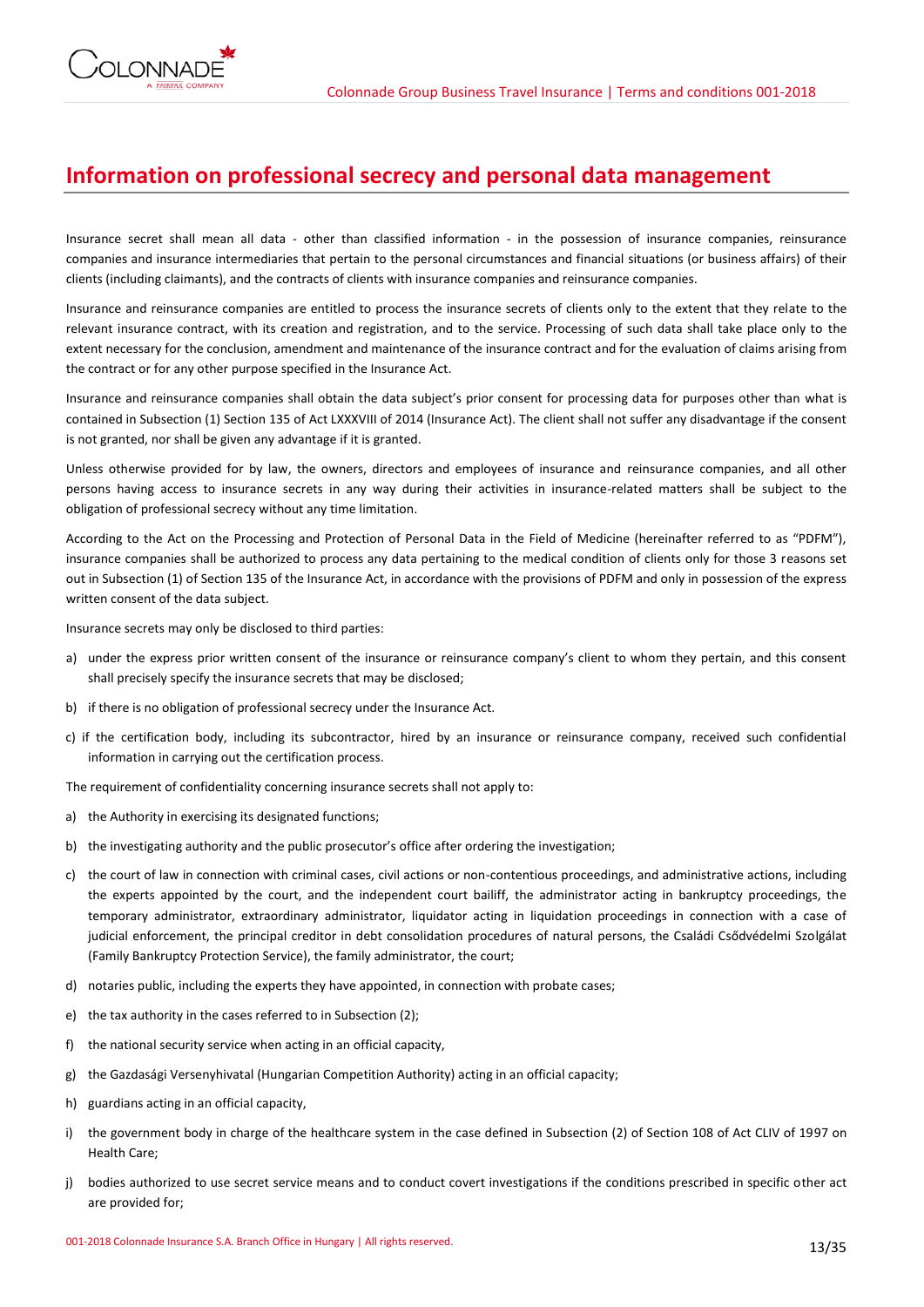

- k) the reinsurer and in case of co-insurance, the insurers underwriting the risk,
- l) with respect to data transmitted as governed by law, the bureau of insurance policy records maintaining the central policy records, the claims registry body operating the central claims history register, furthermore, the national transport authority and the Central Office for Administrative and Electronic Public Services in respect of any official affairs related to road traffic management tasks concerning motor vehicles not covered by the register [while upon receipt of a written request from a body or person referred to in Paragraphs a)-j), n) and s) of Subsection (1) of Section 138 of the Insurance Act indicating the name of the client or the description of the insurance contract, the type of data requested and the purpose of and the grounds for requesting data, with the exception that the bodies or persons referred to in Paragraphs p)-s) are required to indicate only the type of data requested and the purpose and grounds for requesting it. An indication of the statutory provision granting authorization for requesting data shall be treated as verification of the purpose and legal grounds.
- m) the receiving insurance company with respect to insurance contracts conveyed under a portfolio transfer arrangement, as provided for by the relevant agreement;
	- n) with respect to the information required for settlement and for the enforcement of compensation claims, and also for the conveyance of these among one another, the body operating the Compensation Fund and/or the Claims Guarantee Fund, the National Bureau, the correspondent, the Information Centre, the Claims Organization, claims representatives and claims adjustment representatives, or the responsible party if wishing to access - in exercising the right of self-determination - the particulars of the other vehicle that was involved in the accident from the accident report for the purpose of settlement;
	- o) the outsourcing service provider with respect to data supplied under outsourcing contracts; the tax auditor in respect to data supplied under tax audit agreements [while, upon receipt of a written request from a body or person referred to in Paragraphs a)-j), n) and s) of Subsection (1) of Section 138 of the Insurance Act indicating the name of the client or the description of the insurance contract, the type of data requested and the purpose of and the grounds for requesting data, with the exception that the bodies or persons referred to in Paragraphs p)-s) are required to indicate only the type of data requested and the purpose and grounds for requesting it. An indication of the statutory provision granting authorization for requesting data shall be treated as verification of the purpose and legal grounds.]
	- p) third-country insurance companies and insurance intermediaries in respect of their branches, if they are able to satisfy the requirements prescribed by Hungarian law in connection with the management of each datum and the country in which the thirdcountry insurance company is established has regulations on data protection that conform to the requirements prescribed by Hungarian law;
	- q) the commissioner of fundamental rights when acting in an official capacity;
	- r) the Nemzeti Adatvédelmi és Információszabadság Hatóság (the National Authority for data Protection and Freedom of Information) when acting in an official capacity;
	- s) the insurance company in respect of the bonus-malus system and the bonus-malus rating, and the claims record and the bonusmalus rating in the cases specified in the decree on the detailed rules for the verification of casualties, upon receipt of a written request from a body or person referred to in Paragraphs a)-j), n) and s) of Section 138 of the Insurance Act indicating the name of the client or the description of the insurance contract, the type of data requested and the purpose of and the grounds for requesting data, with the exception that the bodies or persons referred to in Paragraphs p)-s) are required to indicate only the type of data requested and the purpose and grounds for requesting it. An indication of the statutory provision granting authorization for requesting data shall be treated as verification of the purpose and legal grounds.
	- t) the agricultural damage survey body, the agricultural administration body, the agricultural damage compensation body, and the institution delegated to conduct economic assessments under the supervision of the ministry directed by the minister in charge of the agricultural sector in respect of insured persons claiming any aid for the payment of agricultural insurance premiums;
	- u) the authority maintaining a register of liquidator companies;

upon receipt of a written request from a body or person referred to in Paragraphs a)-j), n), s), t) and u) indicating the name of the client or the description of the insurance contract, the type of data requested and the purpose of and the grounds for requesting data, with the exception that the bodies or persons referred to in Paragraphs p)-s) are required to indicate only the type of data requested and the purpose and grounds for requesting it. An indication of the statutory provision granting authorization for requesting data shall be treated as verification of the purpose and legal grounds.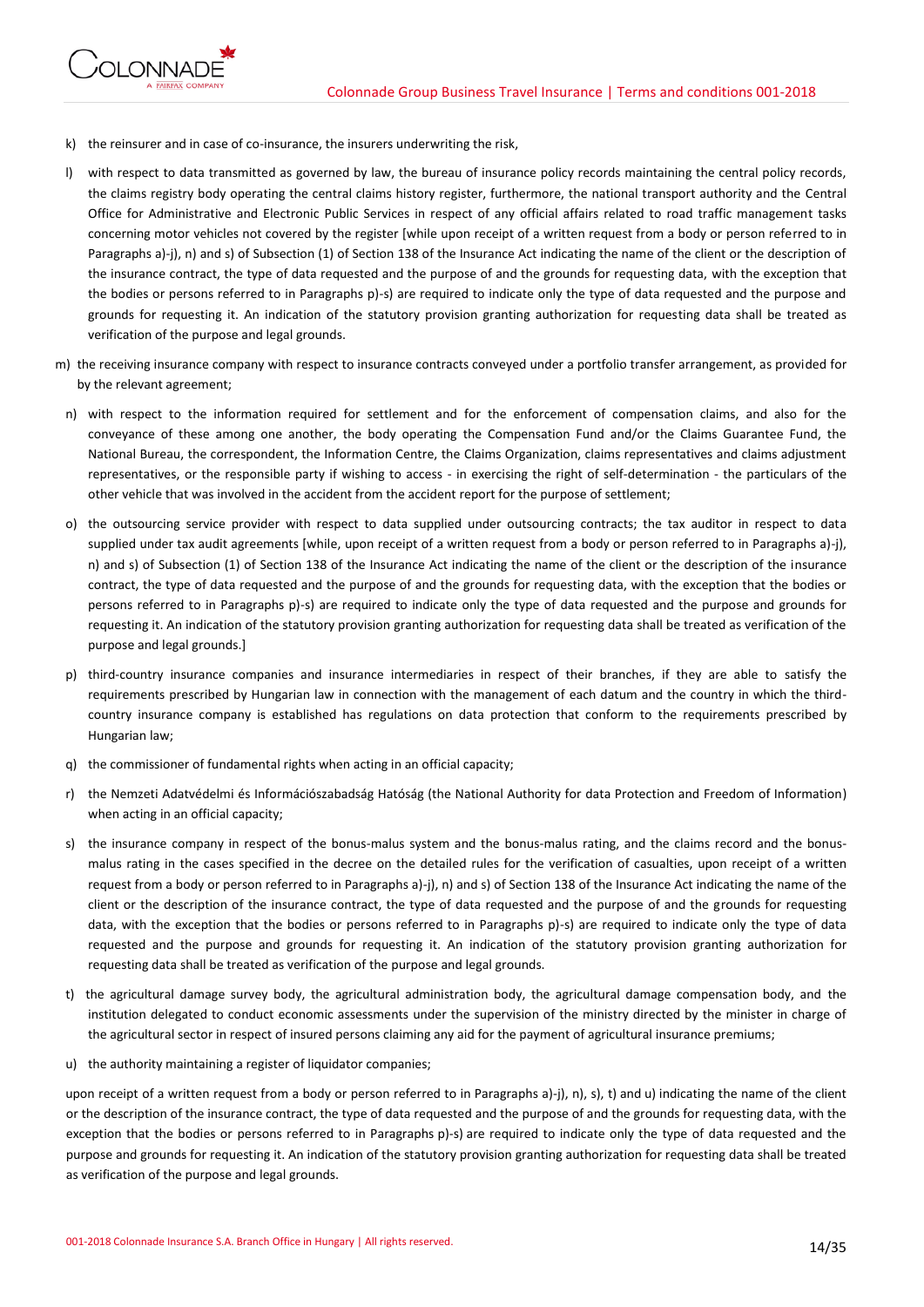

Pursuant to Paragraph e) of Subsection (1) of Section 138 of the Insurance Act, there shall be no confidentiality obligation concerning insurance secrets in connection with tax matters where the insurance company is required by law to disclose specific information to the tax authority upon request and/or to disclose data concerning any payment made under an insurance contract that is subject to tax liability.

The requirement of confidentiality concerning insurance secrets shall not apply to financial institutions stipulated by the Act on Credit Institutions and Financial Enterprises with regard to an insurance contract related to any receivable arising out of financial service, provided that the financial institution submits its request in writing to the insurance company which contains the name of the client or the insurance contract, all types of data requested, the purpose of the information request and its title.

The disclosure made by the insurance company to the tax authority in compliance with the obligation prescribed in Sections 43/B-43/C of Act XXXVII of 2013 on International Administrative Cooperation in Matters of Taxation and Other Compulsory Payments (hereinafter referred to as "IACA") in accordance with Act XIX of 2014 on the Promulgation of the Agreement between the Government of Hungary and the Government of the United States of America to Improve International Tax Compliance and to Implement FATCA, and on the Amendment of Certain Related Acts (hereinafter referred to as "FATCA Act") shall not be construed as violation of insurance secrets.

Insurance and reinsurance companies shall be authorized to disclose the personal data of clients in the cases and to the agencies indicated in Subsections (1) and (6) of Section 138 and in Sections 137, and 140 of the Insurance Act.

The obligation of insurance secrecy shall apply to the employees of the agencies specified in Subsection (1) of Section 138 of the Insurance Act beyond the purview of any legal process.

Insurance and reinsurance companies shall be required to supply information forthwith where so requested in writing by the national security service, the public prosecutor or the investigating authorities under the prosecutor's consent if there is any suspicion that an insurance transaction is associated with:

- a) misuse of narcotic drugs, illegal possession of new psychoactive substances, acts of terrorism, criminal misuse of explosives or blasting agents, criminal misuse of firearms and ammunition, money laundering, or any felony offense committed in criminal conspiracy or within the framework of a criminal organization under Act IV of 1978 in force until 30 June 2013,
- b) unlawful drug trafficking, possession of narcotic drugs, inciting substance abuse, aiding in the manufacture or production of narcotic drugs, illegal possession of new psychoactive substances, acts of terrorism, failure to report a terrorist act, terrorist financing, criminal misuse of explosives or blasting agents, criminal misuse of firearms and ammunition, money laundering, or any felony offense committed in criminal conspiracy or within the framework of a criminal organization under the Criminal Code.

The obligation of confidentiality concerning insurance secrets shall not apply where an insurance or reinsurance company complies with the obligation of notification prescribed in the Act on the Implementation of Restrictive Measures Imposed by the European Union Relating to Liquid Assets and Other Financial Interests.

The disclosure of the group examination report to the dominating member of the financial group during the supervisory oversight proceedings in the case of group supervision shall not constitute a breach of confidentiality concerning insurance secrets and trade secrets.

The disclosure of information provided in compliance with Section 164/B shall not be construed a breach of insurance secrets.

The obligation to keep insurance secrets shall not apply when:

- a) a Hungarian law enforcement agency makes a written request for information that is considered insurance secret in order to fulfil the written requests made by a foreign law enforcement agency pursuant to an international agreement;
- b) the national financial intelligence unit makes a written request for information that is considered insurance secret acting within its powers conferred under the Act on the Prevention and Combating of Money Laundering and Terrorist Financing or in order to fulfil the written requests made by a foreign financial intelligence unit.

It shall not constitute a violation of insurance secrecy where an insurance or reinsurance company supplies information to a third-country insurance or reinsurance company or a third-country data processing agency:

- a) if the client to whom such information pertains (hereinafter referred to as "data subject") has given his prior written consent, or
- b) if in the absence of the data subject's consent the data is disclosed within the scope, for the purposes and on the legal grounds specified by law, and the level of protection available in the third-country satisfies either of the requirements prescribed in Subsection (2) of Section 8 of Act CXII of 2011 on the Right of Informational Self-Determination and on Freedom of Information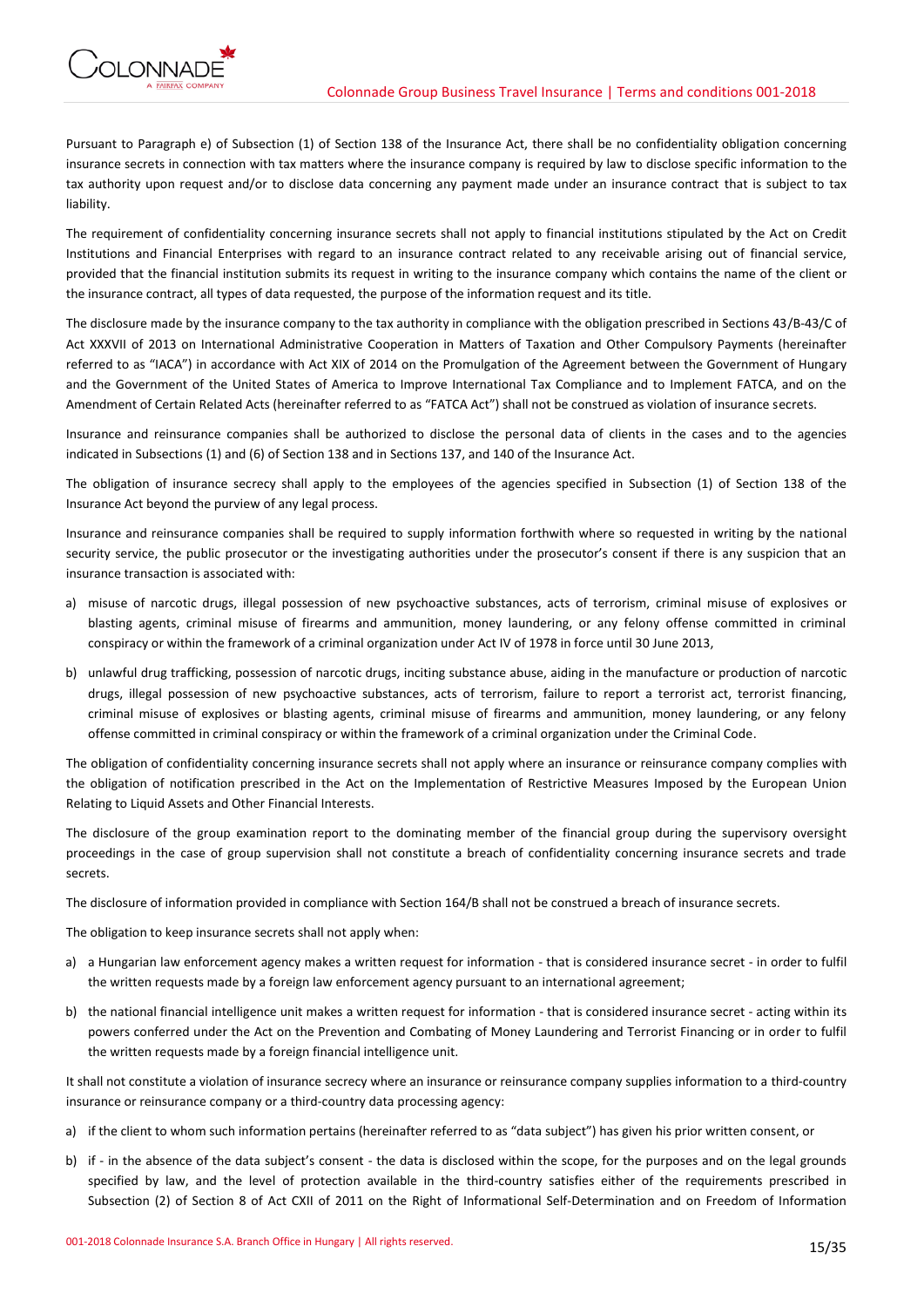

(hereinafter referred to as "Info Act").

The provisions governing data disclosure within the domestic territory shall be observed when sending data that is treated as an insurance secret to another Member State.

The following shall not be construed a breach of insurance secrecy:

- a) the disclosure of data compilations from which the clients' personal or business data cannot be identified;
- b) in respect of branches, transfer of data for the purpose of supervisory activities to the supervisory authority of the country where the registered address (main office) of the foreign-registered company is located, if such transfer is in compliance with the agreement between the Hungarian and the foreign supervisory authorities;
- c) disclosure of information, other than personal data, to the minister for legislative purposes and in connection with the completion of impact assessments;
- d) the disclosure of data in order to comply with the provisions contained in the Act on the Supplementary Supervision of Financial Conglomerates.

(2) Insurance and reinsurance companies may not refuse to disclose the data specified in Subsection (1) of Section 141 of the Insurance Act on the grounds of protection of insurance secrets.

The personal data indicated in the data transfer records and the data covered by Section 136 of the Insurance Act, or the data treated as special data under the Info Act shall be deleted, respectively, after five years and twenty years following the date of disclosure.

The insurance or reinsurance company shall not be authorized to notify the data subject when data is disclosed pursuant to Paragraphs b), f) and j) of Subsection (1) of Section 138 or Subsection (6) of Section 138 of the Insurance Act.

Insurance and reinsurance companies shall be entitled to process personal data during the life of the insurance or reinsurance contract or other contractual relation, and as long as any claim can be asserted in connection with the insurance, reinsurance or contractual relation.

Insurance and reinsurance companies shall be entitled to process personal data relating to any unconcluded insurance or reinsurance contract as long as any claim can be asserted in connection with the failure of the contract.

Insurance and reinsurance companies shall be required to delete all personal data relating to their current or former clients or to any frustrated contract in connection with which the data in question is no longer required, or the data subject has not given consent, or if it is lacking the legal grounds for processing such data.

(3) Within the meaning of the Insurance Act, the processing of data related to deceased persons shall be governed by the statutory provision on the processing of personal data. The rights of a deceased person in terms of data processing may be exercised by the heir or by the person named as the beneficiary in the insurance contract.

## **Trade secrets of insurance companies and reinsurance companies**

Insurance and reinsurance companies and their owners, any proposed acquirer of a share in an insurance or reinsurance company, as well as the senior executives, non-management officers and employees, agents of insurance or reinsurance companies shall keep any trade secrets made known to them in connection with the operation of the insurance or reinsurance company confidential without any time limitation.

The obligation of confidentiality prescribed in Section 144 of the Insurance Act shall not apply to the following in exercising their designated functions:

- a) the Authority;
- b) the national security service;
- c) the Állami Számvevőszék (State Audit Office);
- d) the Gazdasági Versenyhivatal (Hungarian Competition Authority);

e) the internal oversight agency tasked by the Government, which controls the legality and propriety of the use of central budget funds;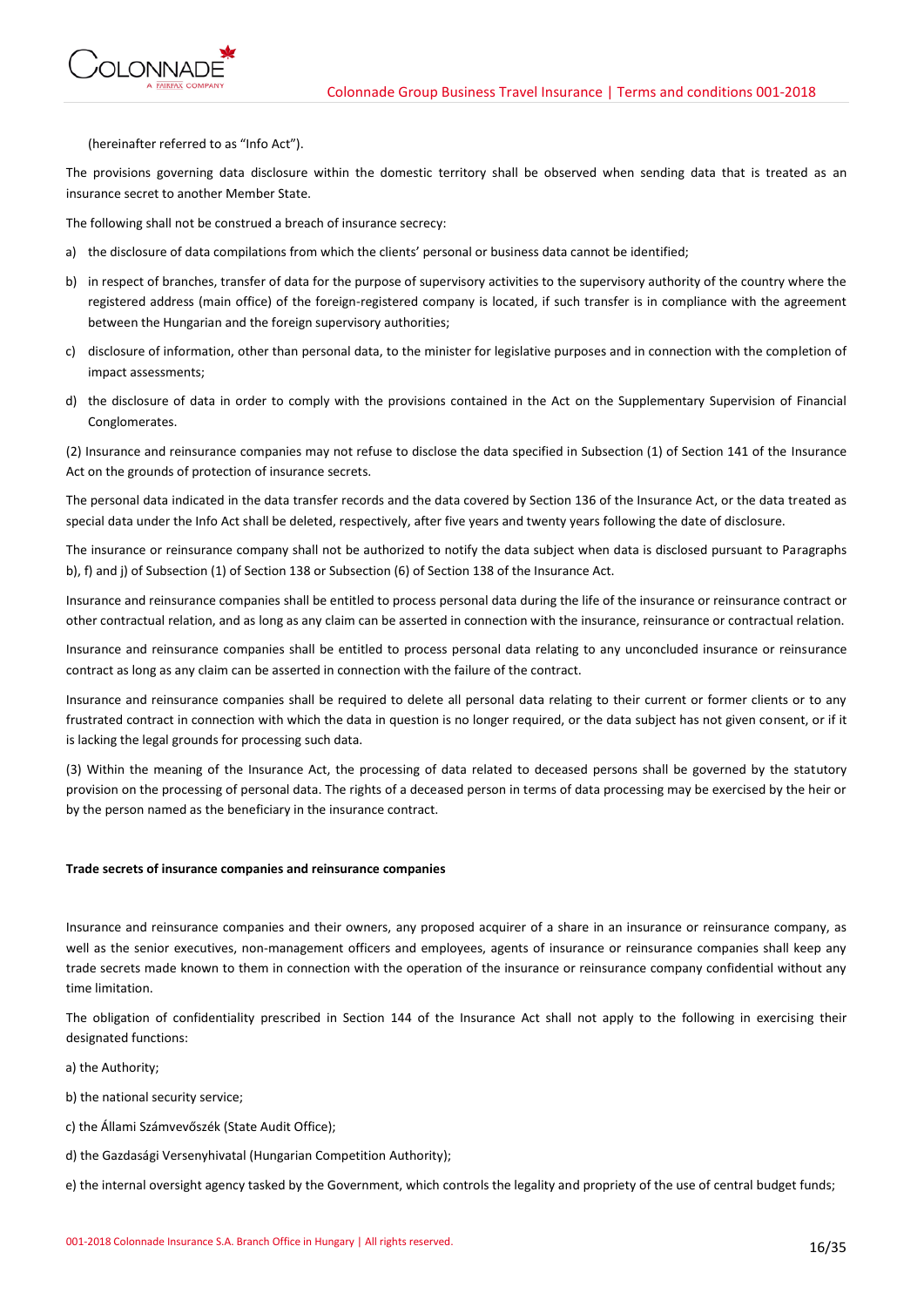

f) property administrators;

g) the Információs Központ (Information Center);

h) the agricultural damage survey body, the agricultural damage compensation body, the agricultural administration body, and the institution delegated to conduct economic assessments under the supervision of the ministry directed by the minister in charge of the agricultural sector in respect of insured persons claiming any aid for the payment of agricultural insurance premiums.

The disclosure made by an insurance company to the tax authority in compliance with the obligation prescribed in Sections 43/B-43/C of the IACA in accordance with the FATCA Act shall not be construed as violation of trade secrets.

(3) The disclosure of information by the Authority to the European Insurance and Occupational Pensions Authority (hereinafter referred to as "EIOPA") as provided for in Regulation (EU) No. 1094/2010 of the European Parliament and of the Council of 24 November 2010 establishing a European Supervisory Authority (European Insurance and Occupational Pensions Authority), amending Decision No. 716/2009/EC and repealing Commission Decision 2009/79/EC (hereinafter referred to as "Regulation 1094/2010/EU") shall not be construed as violation of trade secrets.

The obligation of confidentiality prescribed in Section 144 of the Insurance Act shall not apply to:

a) the investigating authority and the public prosecutor's office after ordering the investigation;

b) the court of law in connection with criminal cases, civil actions and non-contentious proceedings, and the judicial review of administrative decisions, including the experts appointed by the court, and the independent court bailiff in connection with a case of judicial enforcement, and to the court in local government debt consolidation procedures.

(5) The disclosure of information by the Authority to the minister in charge of the money, capital and insurance markets on insurance and reinsurance companies, enabling individual identification, for legislative purposes and in connection with the completion of impact assessments shall not be construed a breach of trade secrecy.

(6) The disclosure of information by the Information Centre in an official capacity shall not be construed a breach of trade secrecy.

The person acquiring any trade secrets shall keep them confidential without any time limitation.

By virtue of the obligation of secrecy, no facts, information, know-how or data within the sphere of trade secrets may be disclosed to third parties beyond the scope defined in the Insurance Act without the consent of the insurance or reinsurance company, or the client concerned, or used beyond the scope of official responsibilities.

The person acquiring any trade secrets may not use such for his own benefit or for the benefit of a third person, whether directly or indirectly, or to cause any disadvantage to the insurance or reinsurance company affected, or its clients.

In the event of dissolution of an insurance or reinsurance company without succession, the business documents managed by the insurance or reinsurance company and the documents containing trade secrets may be used for archival research conducted after sixty years of their origin.

Any information that is declared by the Info Act to be information of public interest or public information, and as such is rendered subject to disclosure may not be withheld on the grounds of being treated as a trade secret or insurance secret.

Other matters relating to insurance secrets and trade secrets shall be governed by the relevant provisions of the Hungarian Civil Code.

# **Data management relating to data exchange between Insurance Companies**

In discharging the obligations delegated by law, or fulfilling their contractual commitments, in order to provide services in compliance with the relevant legislation or as contracted, and to prevent insurance fraud, the Insurance Company shall - in order to protect the interest of risk groups of insureds - have the right to make a request to another insurance company from 1 January, 2015 with respect to data processed by this insurance company and referred to in Subsections (3)-(5) of Section 149 of the Insurance Act in accordance with Subsection (1) of Section 135 thereof, taking into account the unique characteristics of insurance products affected. The request shall contain the information necessary for the identification of the person, property or right defined therein, it shall specify the type of data requested and the purpose of the request. Making a request and complying with one shall not be construed a breach of insurance secrecy.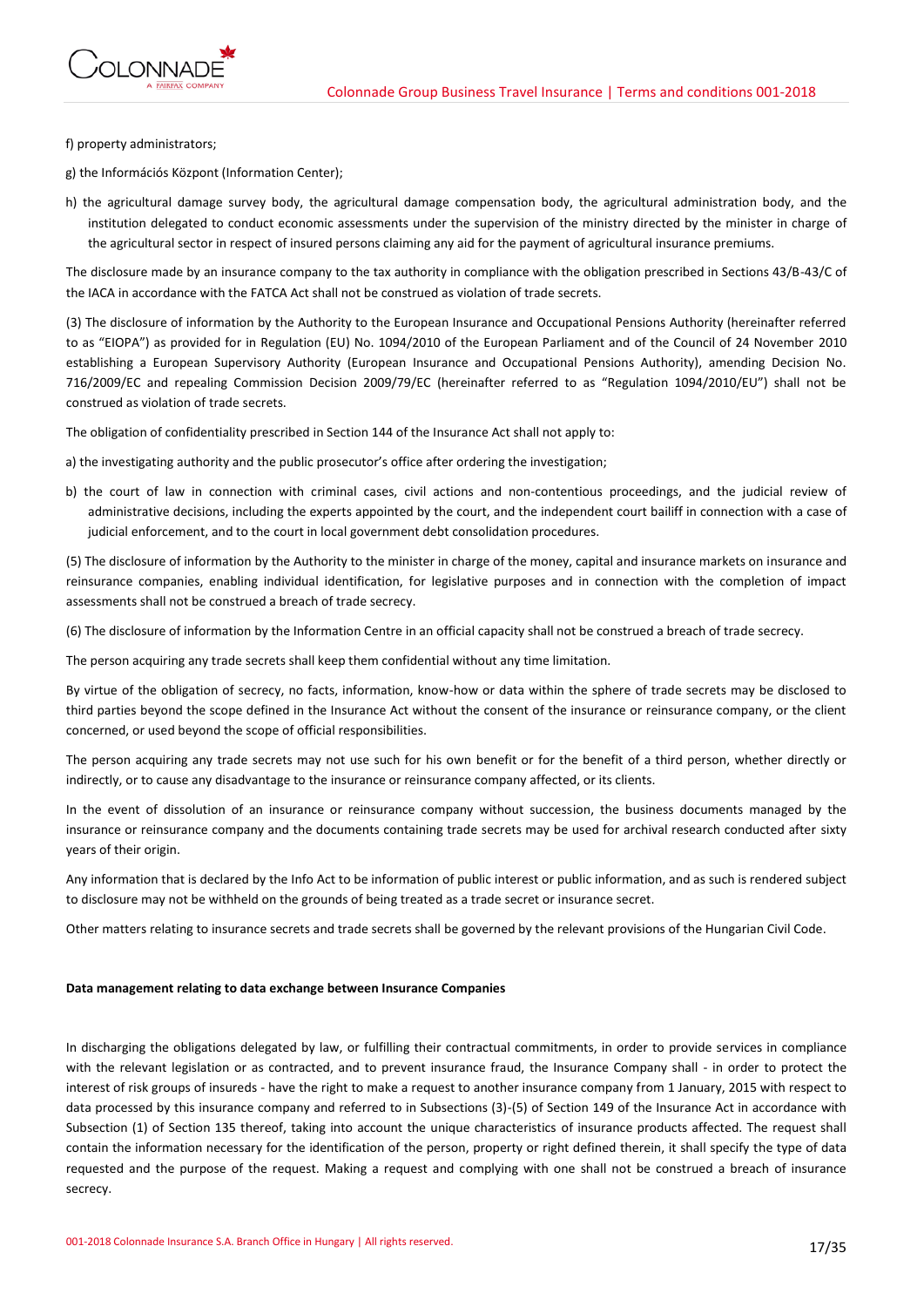

In this context the Insurance Company may request the following data from other insurance companies:

Data listed in Paragraphs a) to e) of Subsection 3 of Section 149 of the Insurance Act relating to the conclusion and performance of the insurance contracts pertaining to the insurance class stipulated in points 1 and 2 of Section A of Annex 1 of the Insurance Act;

Data listed in Paragraphs a) to e) of Subsection 4 of Section 149 of the Insurance Act relating to the conclusion and performance of the insurance contracts pertaining to the insurance class stipulated in points 5, 6, 7, 8, 9, 16, 17 and 18 of Section A of Annex 1 of the Insurance Act; and

Data listed in Paragraphs a) to c) of Subsection 5 of Section 149 of the Insurance Act relating to the conclusion and performance of the insurance contracts in case of the prior consent of the claimant pertaining to the insurance class stipulated in points 11, 12, and 13 of Section A of Annex 1 of the Insurance Act.

The requested insurance company shall make available to the requesting Insurance Company the data requested in due compliance with the law, inside the time limit specified in the request, or failing this, within fifteen (15) days from the date of receipt of the request.

The requesting Insurance Company shall be allowed to process data obtained through the request for a period of ninety (90) days from the date of receipt. If the data obtained by the requesting Insurance Company through the request is necessary for the enforcement of that Insurance Company's lawful interest, the time limit specified above for data processing shall be extended until the enforceable conclusion of the procedure opened for the enforcement of such claim.

If the data obtained by the requesting Insurance Company through the request for the enforcement of the insurance company's lawful interest, and the procedure for the enforcement of such claim is not opened inside a period of one (1) year after the data is received, such data may be processed for a period of one (1) year from the date of receipt. The requesting Insurance Company shall inform the client affected by the request concerning this request and also if the request is satisfied, on the data to which it pertains, at least once during the period of insurance cover.

If the client asks for information regarding his data in accordance with the Info Act and the requesting insurance company no longer has the data to which the request pertains having regard to Subsections 8-10 of Section 149 of the Insurance Act, the client shall be informed thereof.

The requesting Insurance Company shall not be allowed to connect the data obtained through the request relating to an interest insured, with data it has obtained or processed, for purposes other than the above. The requested insurance company shall be responsible for the correctness and relevance of the data indicated in the request."

# **Information on handling of personal data**

Data controller: Colonnade Insurance S.A.

Contact details of the data protection officer:

email: dpo@colonnade.hu, Phone number: (06-1) 460-1400, Mailing address: 1442 Budapest, Pf.:101

# **Categories of data:**

*personal data*: any information relating to an identified or identifiable natural person ('data subject'); an identifiable natural person is one who can be identified, directly or indirectly, in particular by reference to an identifier such as a name, place and time of birth, an identification number, address, an online identifier

*special data:* medical data

## **Purposes of the processing**

The Insurance Company has the right to process confidential insurance information of clients in relation to the insurance contract, its establishment, its registry and the service provided. Processing of such data shall take place only to the extent necessary for the conclusion, amendment and maintenance of the insurance contract and for the evaluation of claims arising from the contract or for any other purpose specified in the Act LXXXVIII of 2014.

Data processing purposes include ensuring to comply with restrictive economic measures and anti-money laundering and terrorist financing obligations imposed by the United Nations, the European Union, or other relevant organisations. The Insurance Company shall transfer personal data (name) to its data processors residing in the United States according to the adequacy decision by the Commission and according to the Privacy Shield Framework.

001-2018 Colonnade Insurance S.A. Branch Office in Hungary | All rights reserved. 18/35 Contracts established online via colonnade.hu are subject to the Act XXV of 2005 and to the Act CVIII of 2001, thus the purpose of data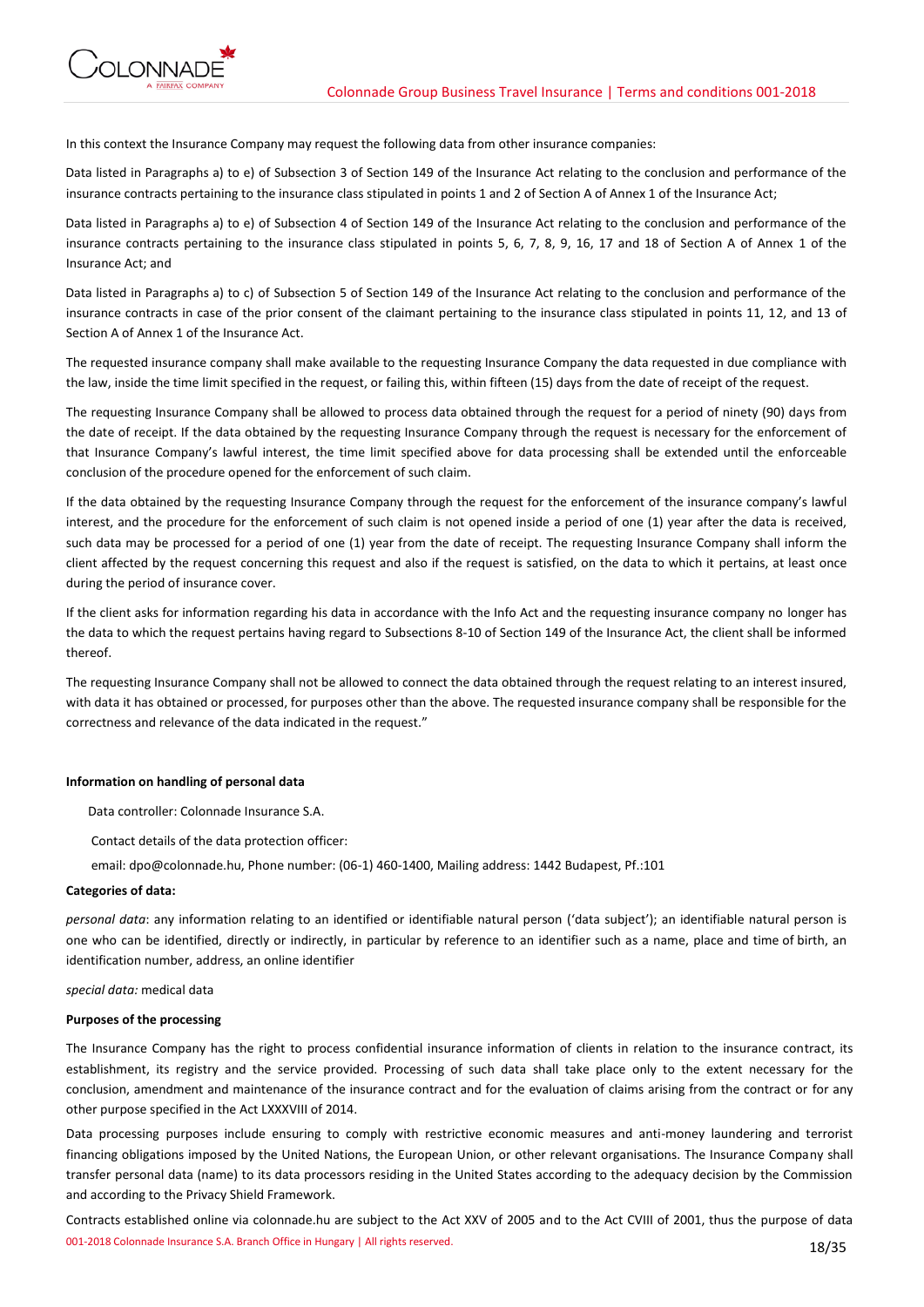



processing includes proving the compliance with the obligation to provide consumer information; proving the establishment of the contract; establishing, modifying and monitoring the fulfilment of a service provisioning contract in relation to the information society; billing for the services provided under the contract; and enforcing the related claims.

The Insurance Company's data processing is either based on the establishment of the contract, or on the voluntary consent made by the client during the submission of claims, service requests, information requests regarding the contract. If transferring the medical data of a client outside the European Union is necessary in order to protect the vital interests of the data subject regarding a travel insurance contract, the Insurance Company shall inform the data subject of the transfer.

The Insurance Company processes personal data obtained during complaint handling to comply with the Act LXXXVIII of 2014, Section 159, and keeps a record of its clients' complaints, and of actions taken to remedy these complaints. The Insurance Company's data processing is based on this provision of the Act LXXXVIII of 2014.

According to the above cited paragraph of the Act LXXVIII of 2014, if the complaints are handled by telephone, the Insurance Company shall record the conversation between the Insurance Company and the client.

# **Period of data processing**

Insurance company shall be entitled to process personal data - medical data – concerning insurance secrets during the life of the insurance contract, and other contractual relation, as long as any claim can be asserted in connection with the contractual relation. Insurance company shall be entitled to process personal data relating to any unconcluded insurance contract as long as any claim can be asserted in connection with the failure of the contract. According to the Act C of 2000 on accounting Section 169, the accounting records in relation to the establishment of the insurance contract, its registry and the insurance services are retained by the Insurance Company for eight years.

The Insurance Company handles the information received from other insurance companies during data exchanges with the conditions and within the time periods set out in the "Data protection in relation to data exchanges between insurance companies" section.

During complaint handling, the sound recordings are retained by the Insurance Company for five years. The Insurance Company retains the complaint and the reply provided for a period of five years, and shall make them available at the request of the authorities.

# **Legal basis for data processing**

The legal bases of data processing in relation to handling insurance contracts, registering insurance contracts, and telephone customer services are the followings: the consent of the data subjects; the Act LXXXVIII of 2014 Section 135; the Act C of 2000 Section 169. In case of online contracting or contracting via telephone, the legal bases of data processing are the Act XXV of 2005 Section 2 and the Act CVIII of 2001, Section 13/A. Data in relation to a client's health condition shall only be processed with the expressed written consent of the data subject, in accordance with the Act XLVII of 1997.

The legal basis for data processing in relation to customer complaints is the Act LXXXVIII of 2014 Section 159.

In case of restrictive economic measures (embargo) imposed by the United Nations, the European Union, or other relevant organisations, the legal basis for data processing is the legitimate interest of the Insurance Company and the compliance with its legal obligation.

# **The data subject rights and exercising these rights**

1. The data subjects' rights include the followings:

- a) The client has the right to request access from the controller regarding his/her personal data;
- b) The client has the right to request the rectification of inaccurate personal data or to have incomplete personal data completed;
- c) The client has the right to request from the controller the erasure of personal data or the restriction of processing his/her data;
- d) The client has the right to object to the processing of personal data;
- e) The client has the right to lodge a complaint with a supervisory authority (NAIH);
- f) The client has the right to data portability; and
- g) The client has the right to prohibit the usage of personal data for direct marketing purposes.

a) Upon the request of the client, the Insurance Company shall provide information in writing on any and all Personal Data of him/her within 15 days about the followings:

the source and categories of personal data;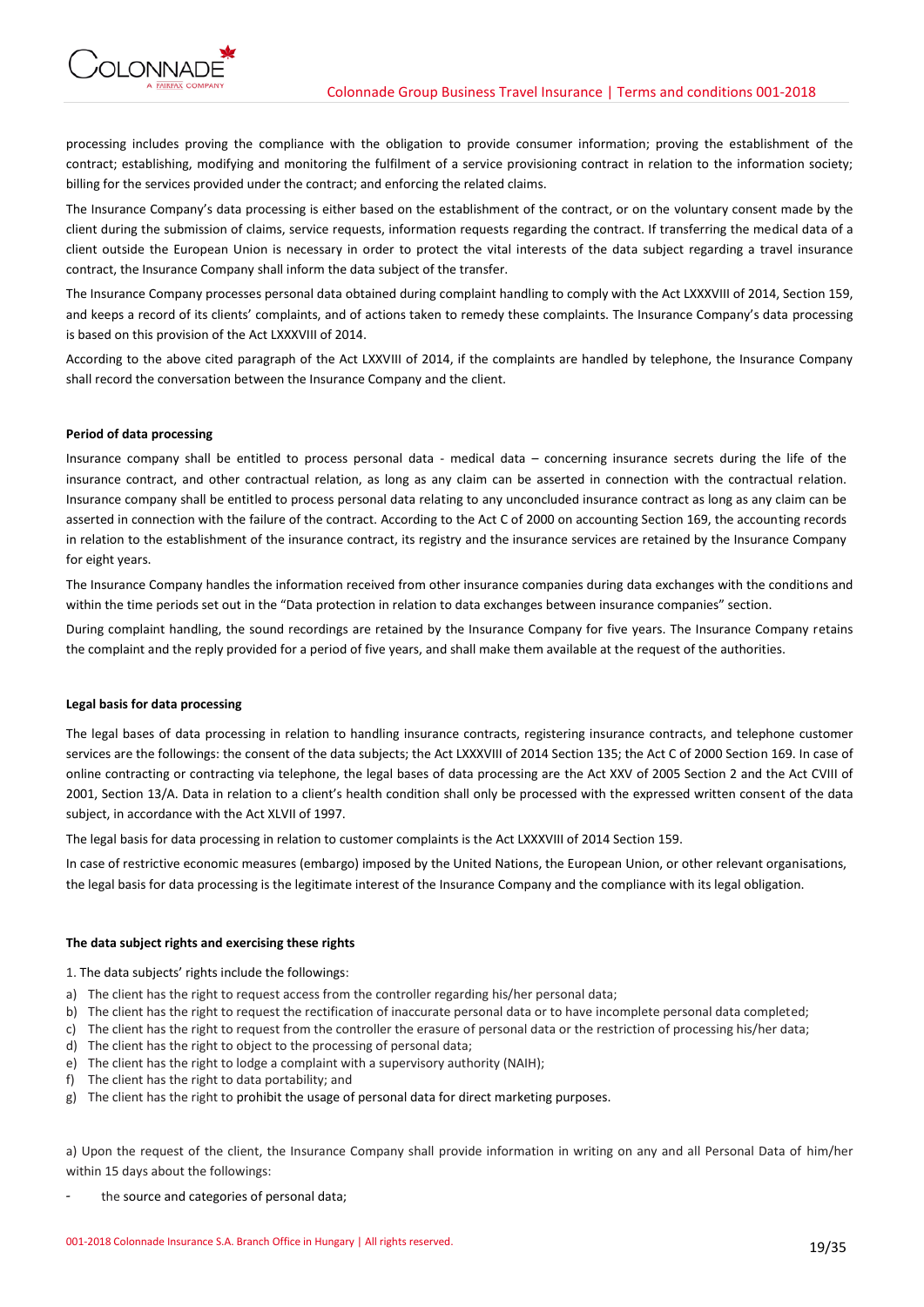

- the purposes and legal bases of data processing;
- where possible, the envisaged period for which the personal data will be stored, or, if not possible, the criteria used to determine that period;
- the recipients or categories of recipient to whom the personal data have been or will be disclosed;
- the name and address of the Data controller, and the issues relating to processing.

The Insurance Company shall provide these information free of charge, if the client (natural person) has not submited a request on the same data within the scope in the same year. In other cases, a reasonable fee can be charged taking into account the administrative costs of providing the requested information.

In addition to this, at the client's request the copy of the personal data shall be made available.

b) If a data concerned is inaccurate, the client shall have the right to request and have it promptly updated.

c) The Insurance Company erase the personal data without undue delay if one of the following grounds applies:

- the personal data are no longer necessary in relation to the purposes for which they were collected; or
- the data subject withdraws consent, and there is no other legal ground for the processing;

unless, the data is for the establishment, exercise or defence of legal claims, or for compliance with a legal obligation.

The Insurance Company erase the personal data without undue delay for compliance with a legal obligation to which the controller is subject, or if the personal data have been collected in relation to the offer of information society services referred to the Act CVIII of 2001 section 8 paragraph 1.

The client shall have the right to obtain restriction of processing from the controller where one of the following applies:

- the accuracy of the personal data is contested by the client, in that case restriction applies for a period enabling Controller to verify the accuracy of the personal data concerned;
- the processing is unlawful, and the data subject opposes the erasure of the personal data and requests the restriction of their use instead;
- the controller no longer needs the personal data for the purposes of the processing, but they are required by the data subject for the establishment, exercise or defence of legal claims;
- the data subject has objected to processing pursuant to Article 21(1) pending the verification whether the legitimate grounds of the controller override those of the data subject;
- the data subject has objected to processing, in that case restriction applies for the period during which it is verified whether the legitimate grounds of controller may override those of the client.

Where processing has been restricted, such personal data shall be processed with the data subject's consent or for the establishment, exercise or defence of legal claims or for the protection of the rights of another natural or legal person or for reasons of important public interest of the Union or of a Member State. A data subject who has obtained restriction of processing pursuant shall be informed by the controller before the restriction of processing is lifted.

d) If the processing is necessary for the purposes of the legitimate interests pursued by the controller or by a third party, the data subject shall have the right to object, on grounds relating to his or her particular situation, at any time to processing of personal data concerning him or her, including profiling based on those provisions.

The controller shall no longer process the personal data unless the controller demonstrates compelling legitimate grounds for the processing which override the interests, rights and freedoms of the data subject or for the establishment, exercise or defence of legal claims. The Insurance Company examine the claim within 15 days and if it finds it a reasoned objection, the Company shall inform the Client about the decision in writing.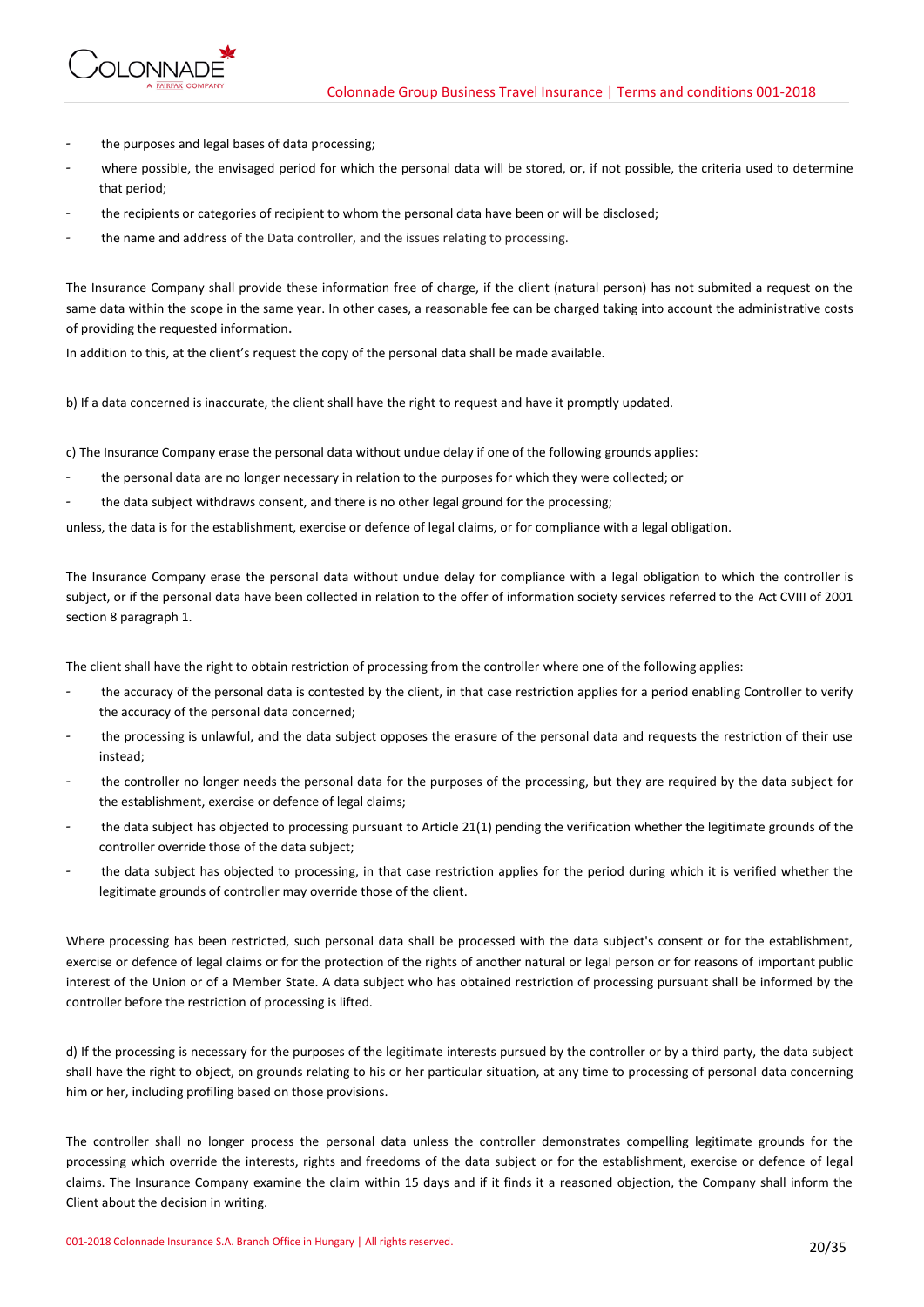

Should any complaint arise regarding the processing of the personal data, we undertake the obligation to inform our client on the right to object or submit a complaint orally (in person, by telephone) or in writing to the Data controller of Colonnade Insurance S.A. (email: dpo@colonnade.hu, Mailing address: 1442 Budapest, Pf.: 101)

e) The client shall have the right to lodge a complaint before the supervisory authority (NAIH; H - 1125 Budapest, Szilágyi Erzsébet fasor 22/c.; Mailing address: 1530 Budapest, Pf. 5.; Phone number: (+36) 1 391 1400, Fax: (+36) 1 391 1410, E-mail: ugyfelszolgalat@naih.hu, Web: naih.hu) about the handling his or her complaint or objection relating to the personal data carried out by Controller, or if the client finds any violation relating to the processing of the personal data or an immediate risk of that.

The client shall have the right to submit the claim to the Court. Cases related to data protection fall within the scope of regional courts. Litigation depending from the plaintiff's choice may be initiated before the regional court competent for the plaintiff's permanent or habitual residence.

f) The data subject shall have the right to receive the personal data concerning him or her, which he or she has provided to a controller, in a structured, commonly used and machine-readable format and have the right to transmit those data to another controller without hindrance from the controller to which the personal data have been provided. The client shall have the right to have the personal data transmitted directly from one controller to another, where technically feasible.

# **Further data processing activity**

If the Insurance Company shall provide information to the Authority specified in Section 138, Bit having regard to the personal data, the Insurance Company shall inform the data subject about the recipient and the grounds of the data. The Insurance company shall not be authorized to notify the data subject when data is disclosed pursuant to Paragraphs b), f) and j) of Subsection (1) of Section 138 or Subsection (6) of Section 138, Bit.

Controller shall only provide the requested data in case the actual purpose and the datasets concerned are clearly indicated by the authority, and shall only provide data that is strictly necessary for fulfilling the purpose of the request.

# **Notification of a Personal Data Breach to the Supervisory Authority, Communication to the Data Subject**

In the case of a personal data breach, Controller shall without undue delay and, where feasible, not later than 72 hours after having become aware of it, notify the personal data breach to the competent supervisory authority, unless the personal data breach is unlikely to result in a risk to the rights and freedoms of natural persons. Controller records any personal data breaches, comprising the facts relating to the personal data breach, its effects and the remedial actions taken.

Controller shall communicate the personal data breach to the data subjects without undue delay if the personal data breach is likely to result in a high risk to the rights and freedoms of the concerned data subjects.

In addition to the above, Controller takes every possible measure to avert the personal data breach in the most efficient way and to ensure the protection of personal data at the highest level.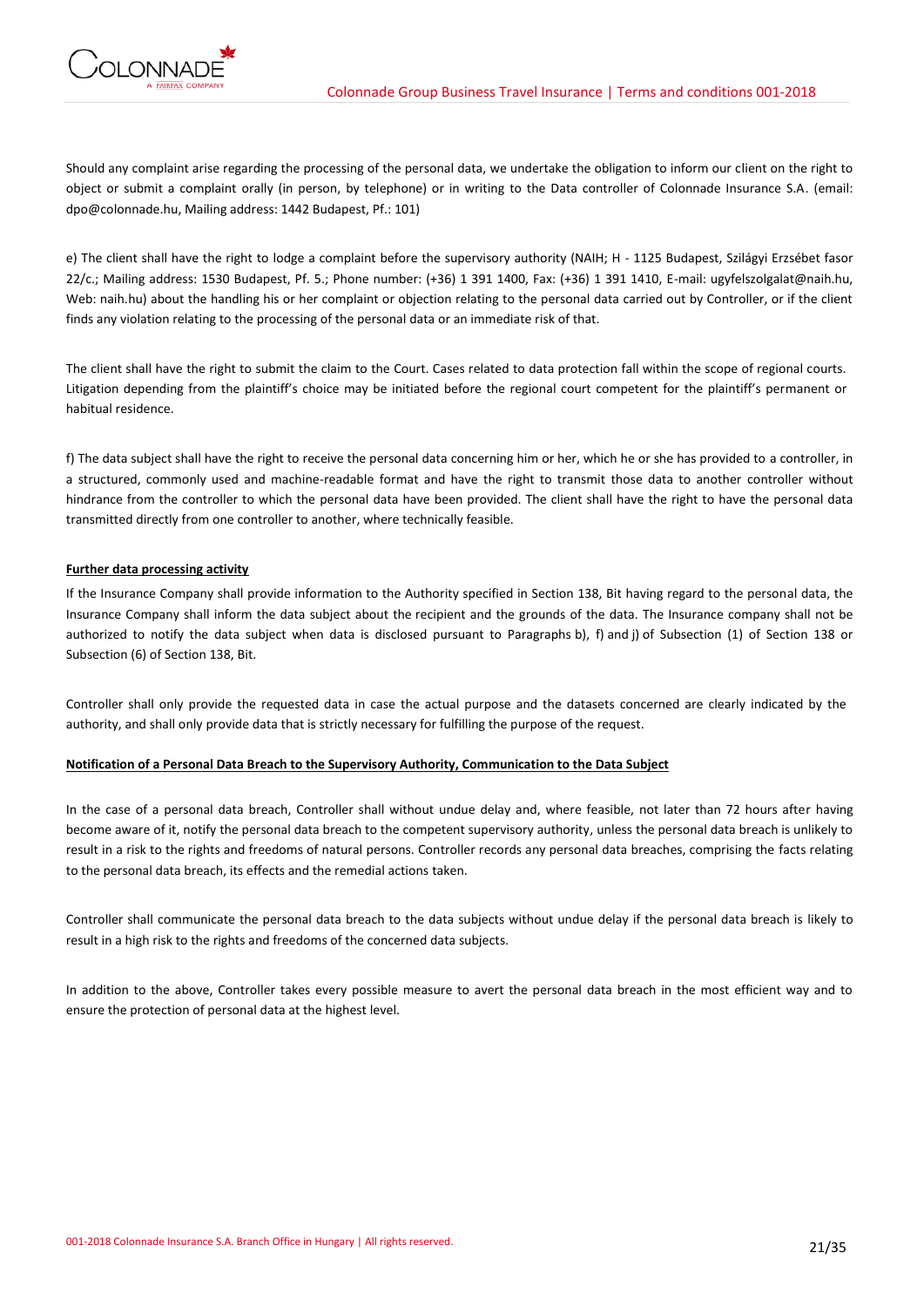

# **Operative Times**

# **Travel**

# *OT1 - Business Trip Outside Hungary*

While an *Insured Person* is on a *Business Trip* outside Hungary cover starting from the time of leaving place of residence or place of work in Hungary whichever occurs last, until return to place of residence or place of work in Hungary whichever occurs first.

# **Extension to OT1 -** *Business Trip*

While an *Insured Person* is on a *Business Trip***,** his or her accompanying *Partner* and *Child(ren)* will automatically be covered based on the following percentage of amount otherwise payable:

# Section of benefits Percentage of *Sum Insured* Payable

- Accidental death, disability 10% of his or her *Sum Insured* for accidental death and Permanent Disability not exceeding S\$50,000 No cover for *Temporary Partial Disablement* or *Temporary Total Disablement* and accident medical reimbursement
- Rescue expenses 10% of his or her *Sum Insured* for medical expenses & emergency travel expenses not exceeding S\$50,000 100% of his or her *Sum Insured* for rescue expenses
- Other benefits No cover

# *OT2 - Business Trip Outside Permanent Country of Residence*

While an *Insured Person* is on a *Business Trip* outside *Permanent Country of Residence*, cover starting from the time of leaving place of residence or place of work in *Permanent Country of Residence*, whichever occurs last, until return to place of residence or place of work in *Permanent Country of Residence*, whichever occurs first.

# *OT3 - All Trip Outside Hungary*

While an *Insured Person* is on a *Trip* outside Hungary, cover starting from the time of leaving place of residence or place of work in Hungary whichever occurs last, until return to place of residence or place of work in Hungary, whichever occurs first.

# *OT4 - All Trip Outside Permanent Country of Residence*

While an *Insured Person* is on a *Trip* outside *Permanent Country of Residence*, cover starting from the time of leaving place of residence or place of work in *Permanent Country of Residence*, whichever occurs last, until return to place of residence or place of work in *Permanent Country of Residence*, whichever occurs first.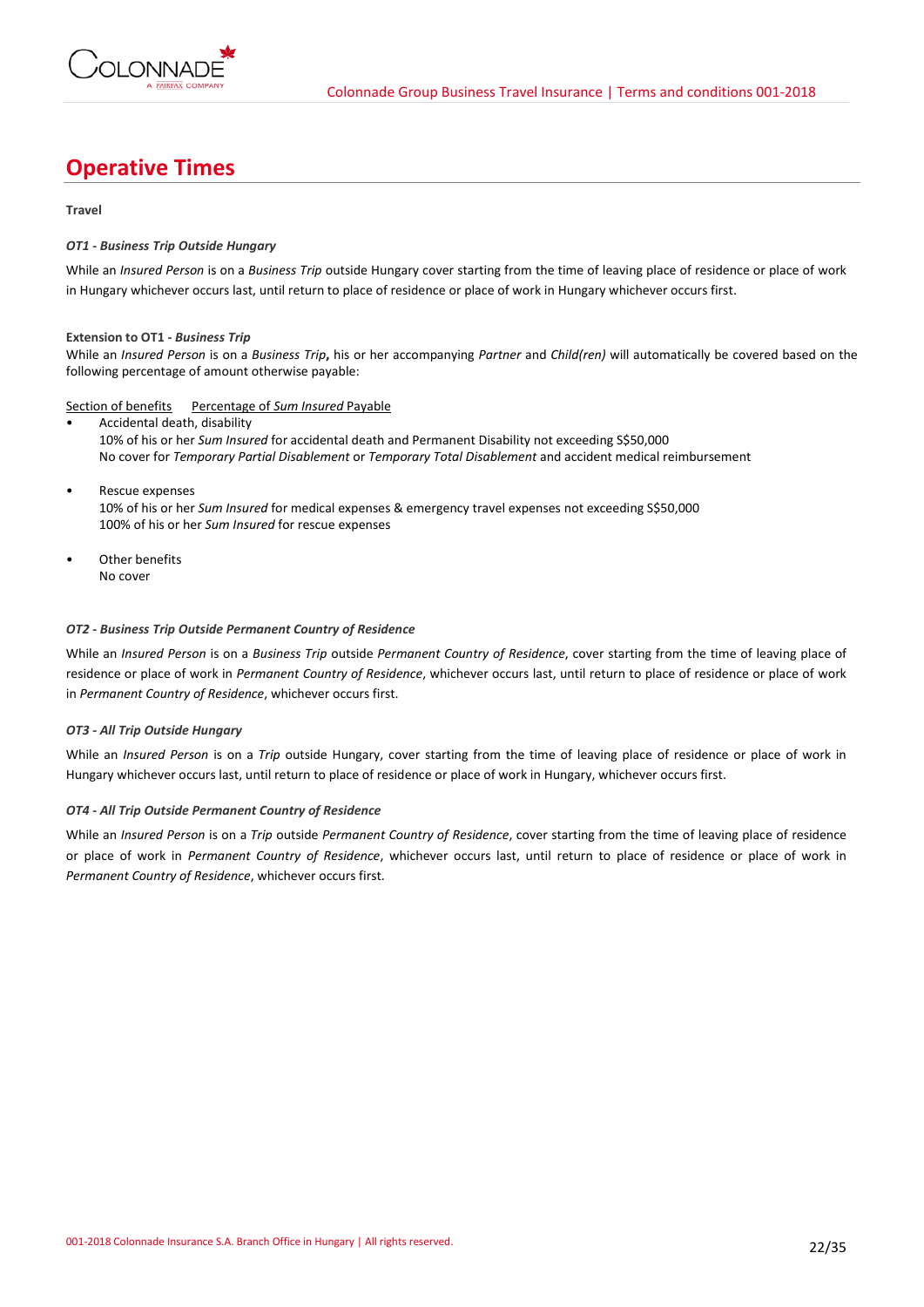

# **Section A - Personal Accident**

# **Section A1 – Accidental Death**

If an *Insured Person* sustains a *Bodily Injury* which within two years solely and independently of any other cause results in death, the *Insurer* will pay the *Policyholder or Beneficiary* the benefit shown on the *Schedule* subject to the conditions below.

The total benefit payable under this Section A1 will be paid in excess of any benefit actually paid under Section A2 - Disability, if the *Accidental* death arises from the same *Bodily Injury*.

If an *Insured Person* sustains *Burns* which solely and independently of any other cause, results in death, the *Insurer* will pay the *Policyholder* or the *Beneficiary* twice benefit shown on the Schedule.

The benefit payable for Accidental death will be increased by 2% per *Child* up to a maximum of 10% of the benefit.

## **Disappearance Benefit**

If an *Insured Person* disappears and after 365 days it is reasonable to believe that death resulted from *Bodily Injury*, the accidental death benefit - shown on the *Schedule* - will be paid provided that the *Policyholder* signs an agreement that if it later transpires that an *Insured Person* has not died, any amount paid will be refunded to the *Insurer.*

## **Section A2 - Disability**

If an *Insured Person* sustains a *Bodily Injury* which solely and independently of any other cause results in *Disability*, *Loss of Limb or Loss of Sense*, the *Insurer* will pay the *Insured Person* or *Beneficiary* the benefit shown on the *Schedule* subject to the conditions set out below.

Should the *Insured Person* is confined to wheelchair the *Insurer* will pay the cost of the reasonable house or vehicle modification expenses up to 500.000 HUF. This benefit will be in addition to any amount paid Disability.

# **Definitions Applicable to Section A2:**

*Loss of Limb* 

In the case of a leg:

- a) loss by permanent physical severance at or above the ankle or
- b) permanent and total loss of use of a complete foot or leg.

## In the case of an arm:

a) loss by permanent physical severance of the four fingers at or above the meta carpo phalangeal joints (where the fingers join the palm of the hand) or

b) permanent and total loss of use of a complete arm or hand.

## *Loss of Sense:*

*Loss of Eye* 

Permanent and total loss of sight:

- a) in both eyes if the *Insured Person* is officially confirmed to be blind.
- b) in one eye if the degree of sight remaining after correction is 3/60 or less on the Snellen Scale.

*Loss of Speech*

Total and permanent loss of speech.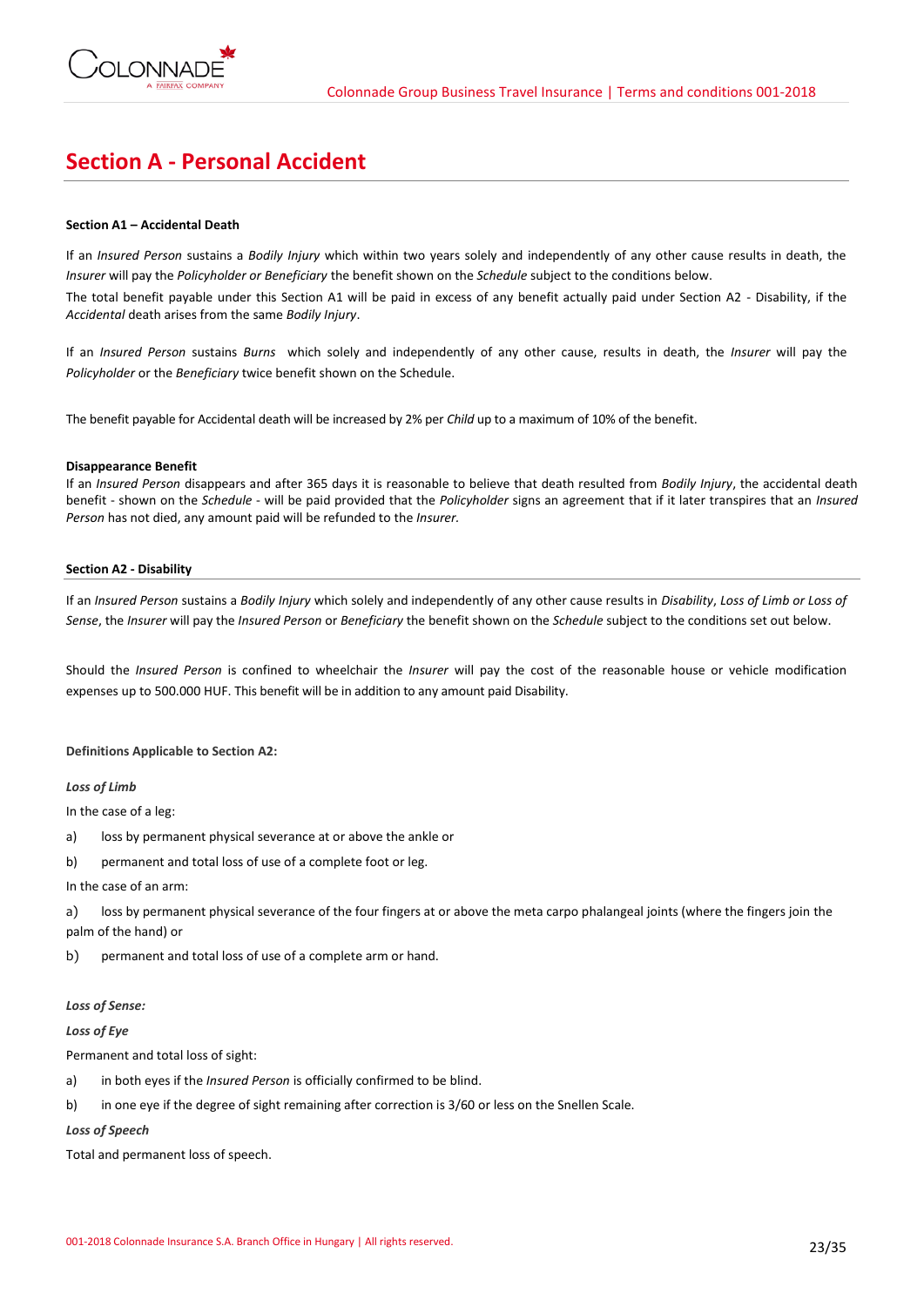

# *Loss of Hearing*

Total and permanent loss of hearing.

# *Disability:*

# *Permanent Total Disability*

Disability which totally prevents an *Insured Person* from working in their usual occupation for the *Policyholder* which in all probability will continue for the remainder of their natural life.

# *Permanent Partial Disability*

A permanent disability benefit payable as a percentage of the *Sum Insured* under Item 4b, shown on the *Schedule*, depending on the degree of permanent disability. The benefits payable for specific disabilities are shown in the table below:

Permanent severance or permanent total loss of use (including anchylosis) of:

| a) | one thumb                        | 30% |
|----|----------------------------------|-----|
| b) | forefinger                       | 20% |
| c) | any finger other than forefinger | 10% |
| d) | big toe                          | 15% |
| e) | any toe other than big toe       | 5%  |
| f) | shoulder or elbow                | 25% |
| g) | wrist, hip, knee or ankle        | 20% |
| h) | lower jaw by surgical operation  | 30% |

Considerable loss of osseous substance of (definite and incurable condition):

| i)                                                            | skull in all its thickness, surface of: |      |  |
|---------------------------------------------------------------|-----------------------------------------|------|--|
|                                                               | - at least 6 sq. cm                     | 40%  |  |
|                                                               | - 3 to 6 sg. cm                         | 20%  |  |
|                                                               | - less than 3 sq. cm                    | 10%  |  |
| j)                                                            | shoulder                                | 40%  |  |
| k)                                                            | two bones of the forearm                | 30%  |  |
| $\vert$                                                       | thigh or both bones of the leg          | 50%  |  |
| m)                                                            | knee-cap                                | 20%  |  |
| n)                                                            | Shortening of lower limb by             |      |  |
|                                                               | - at least 5 cm                         | 30%  |  |
|                                                               | $-3$ to 5 cm                            | 20%  |  |
|                                                               | $-1$ to 3 cm                            | 10%  |  |
| o)                                                            | Total incurable insanity                | 100% |  |
| p) one arm, one leg, or one eye                               |                                         | 100% |  |
| g) two eyes, or loss or two or more limbs, or loss of one eye |                                         |      |  |
| and one limb                                                  |                                         | 100% |  |
| r) loss of hearing on both ears                               |                                         | 100% |  |
| s) loss of hearing on one ear                                 |                                         |      |  |
| t) Permanent disability which are not listed above,           |                                         |      |  |
| the Insurer will pay up to a maximum of<br>100%               |                                         |      |  |

Any *Permanent Partial Disablement* payable under item (t) will be assessed by considering the severity of the disablement in conjunction with the stated percentages for the specific types of disablement mentioned above. The *Insured Person's* occupation will not be a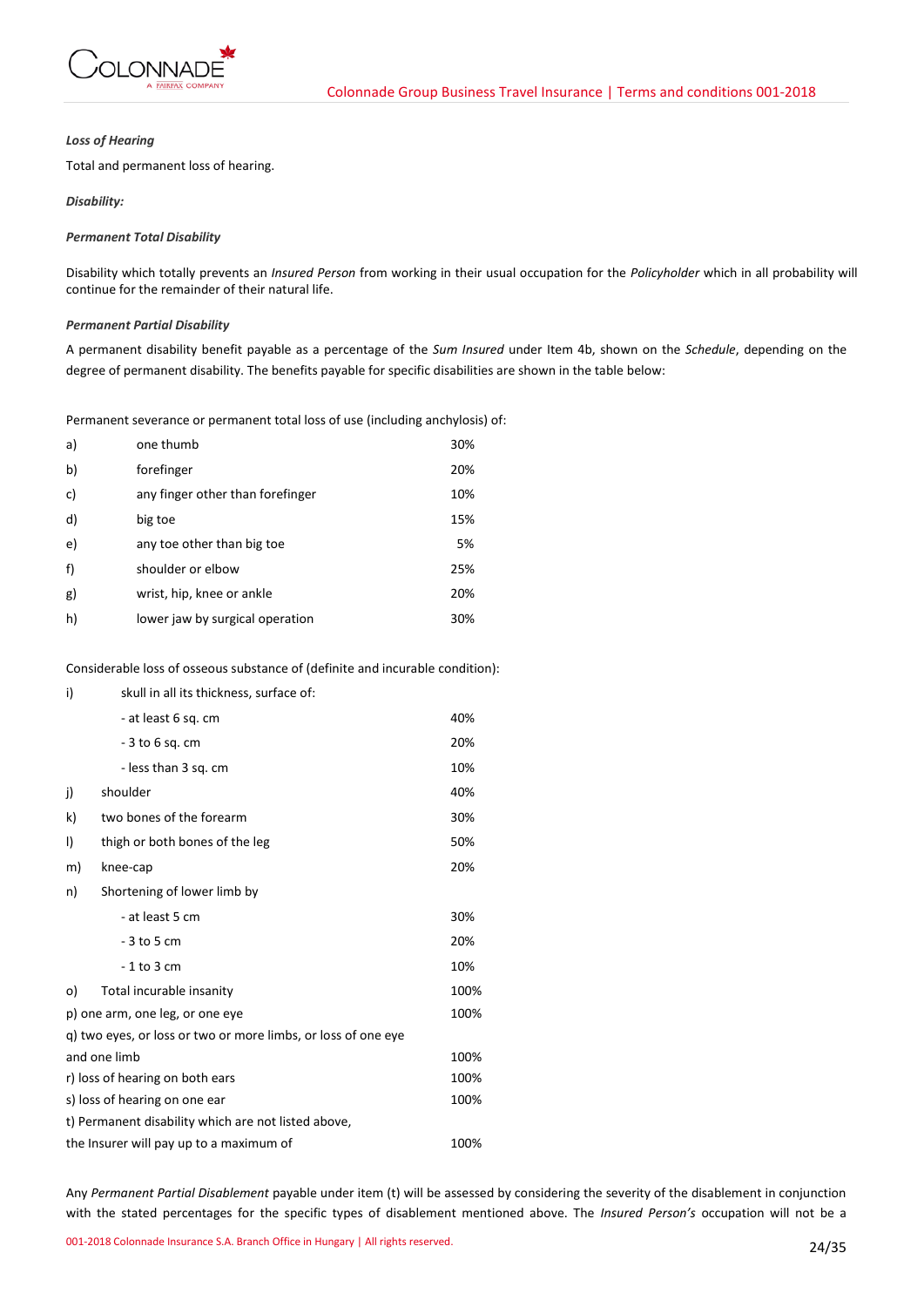

relevant factor.

When more than one form of disablement results from one *Accident* the percentages from each are added together but the *Insurer* will not pay more than 100% of the *Sum Insured* under Permanent Disability benefit.

If a claim is payable for loss of or loss of use of a whole part of the body a claim for any component of that part cannot also be made.

The amount payable for anchylosis of the fingers (other than thumb and forefinger) and of the toes (other than the big toe) shall be 50 % of the compensation which would be due for the loss of those limbs.

# **Conditions applicable to Section A:**

- 1. Death or Disability resulting from exposure to severe weather conditions will be considered to have been caused by *Bodily Injury*.
- 2. If an *Insured Person* is not an *Employee* then Item 4a will be defined as "Permanent Total Disability which totally prevents an *Insured Person* from working in gainful employment of any and every kind which in all probability will continue for the remainder of their natural life". No benefit will be payable under Items 5 and 6.
- 3. The benefit for Accidental death (Section A.1) for an *Insured Person* who is a *Child* will be limited to 3.000.000.-HUF except where an *Insured Person*, aged between 16 and 18 years of age at the time of sustaining *Bodily Injury*, is an *Employee*.
- 4. If an *Insured Person* is not covered for Accidental death the *Insurer* will not pay any benefit for Accidental Death (Section A1) or Disability (Section A2) until at least 13 weeks after the date of the *Accident* and the *Insurer* will only then pay if the *Insured Person* has not in the meantime died as a result of the *Accident*.
- 5. The total amount payable under this Section to cover more than one *Bodily Injury* resulting from one *Accident*, shall be calculated by addition of amounts covering each *Bodily Injury*, but the *Insurer* will not pay more than the Total Sum Insured under this Section unless the benefit is paid under Items 11-14 and 17 of the Schedule.
- 6. If a claim exceeds the *Scheduled Flight Accumulation Limit* or the *Any One Accident Limit* shown on the *Schedule*, the *Insurer* will pay an amount which is proportionately reduced until the total does not exceed the limit shown on the *Schedule*.
- 7. When more than one form of *Permanent Partial Disability* results from one *Accident,* the percentages from each are added together, but the *Insurer* will not pay more than 100% of the *Sum Insured* shown under Item *Permanent Partial Disability.*
- 8. If a claim is payable for loss of or loss of use of a whole part of the body a claim for loss of any component of that part cannot also be made.
- 9. Payment for *Temporary Total Disability* will cease on payment of *Permanent Total Disability* or the Benefit period as shown on the *Schedule,* whichever occurs first.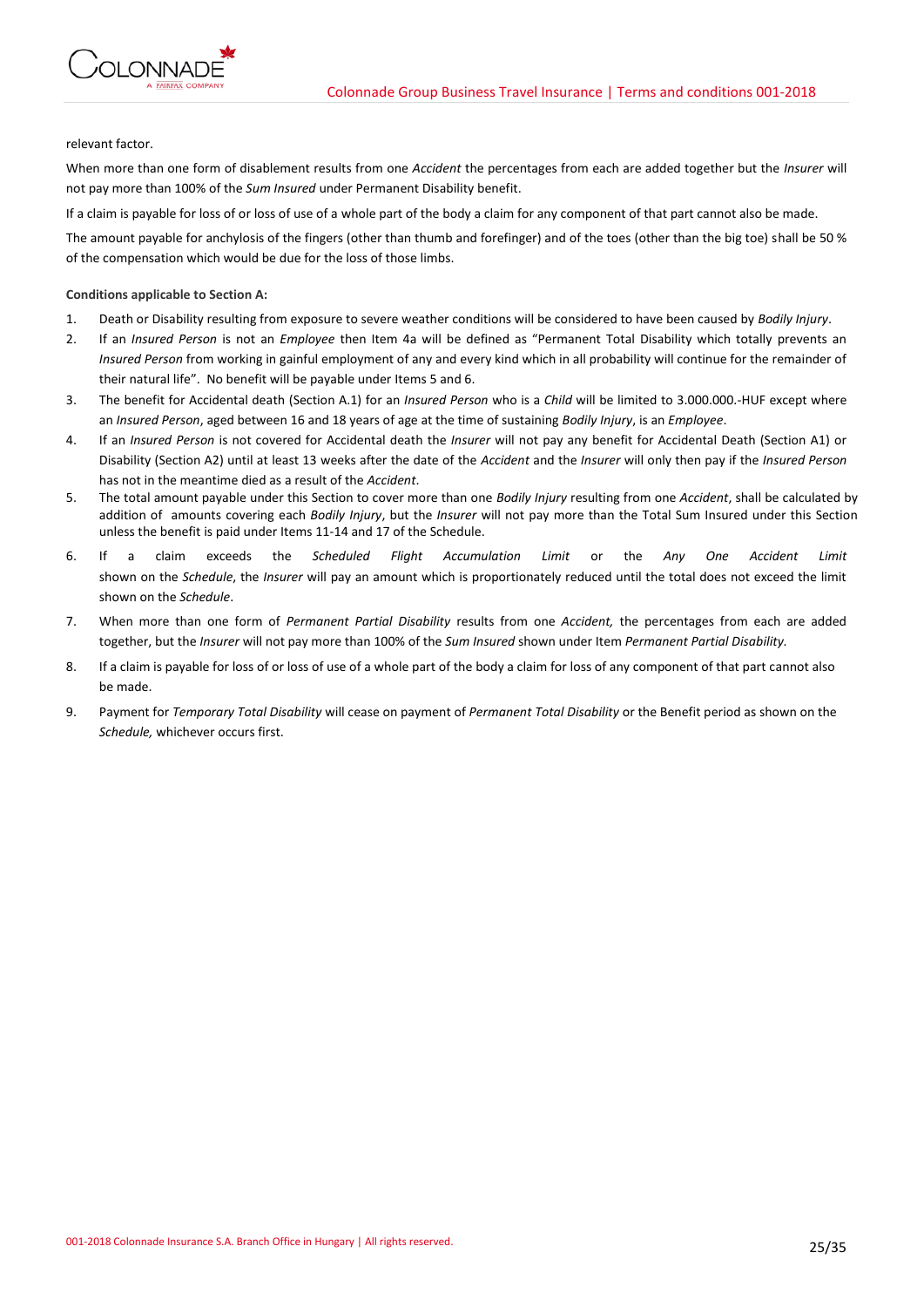

# **Section B - Travel**

# **Section B1.1 - Medical and Emergency Travel Expenses**

If an *Insured Person* sustains *Bodily Injury* or *Sickness* during the *Operative Time* and *Period of Insurance* the *Insurer* will pay the *Policyholder* or the *Insured Person* for *Medical Expenses* and *Emergency Travel Expenses* reasonably and necessarily incurred as a direct results, for up to 2 years from the date of *Bodily* Injury or first diagnosis of *Sickness*, up to the *Sum Insured* in the *Schedule* in excess of any *Deductible*.

**Definitions applicable to Section B1.1**

## *Medical Expenses*

The *Usual and reasonable costs* incurred outside Hungary, or an *Insured Person's Permanent Country of Residence*, for medical, surgical or other remedial attention or treatment given or prescribed by a *Medical Practitioner* and all hospital, nursing home and ambulance charges.

Dental expenses are covered up to the *Sum Insured* stated on the *Schedule* if they are the result of a *Bodily Injury* or unexpected and sudden pain that requires immediate treatment*.* The *Insurer* shall not pay any benefit for permanent crowns or artificial teeth.

## *Emergency Travel Expenses*

The additional expenses of economy class transport and accommodation expenses incurred by an *Insured Person* and up to two persons, who need to travel to, remain with, or escort an *Insured Person* including, at the discretion of the *Insurer,* a family member or business colleague*.*

## **Condition applicable to Section B1.1**

The *Policyholder* or *Insured Person* must contact Assistance Service as soon as possible if injury or illness results in the need for in-patient hospital treatment.

# **Extensions applicable to Section B1.1**

1. In the event of a valid claim under this section the *Insurer* will pay the costs of hospital in-patient medical charges necessarily incurred within the 1 month immediately following the date of return to Hungary or an *Insured Person's Permanent Country of Residence*, up to a maximum of \$5,000 if the expenses would not be recovered by anyone.

# **Exclusions applicable to Section B1.1**

The *Insurer* will not pay any claim:

- 1. where an *Insured Person* is travelling against the advice of a *Medical Practitioner*,
- 2. where the purpose of the *Trip* is to receive medical treatment or advice,
- 3. within one month of the expected date of birth if an *Insured Person* is pregnant and *Bodily Injury* or *Sickness* has resulted from the pregnancy.

## **Section B1.2 - Rescue Expenses**

If an *Insured Person* sustains *Bodily Injury* or *Sickness* during the *Operative Time* and *Period of Insurance*, the *Insurer* will reimburse the *Policyholder,* or an *Insured Person* for *Rescue Expenses* reasonably and necessarily incurred as a direct result, up to the *Sum Insured* in the *Schedule*.

## **Definition applicable to Section B1.2**

#### *Rescue Expenses*

001-2018 Colonnade Insurance S.A. Branch Office in Hungary | All rights reserved. 26/35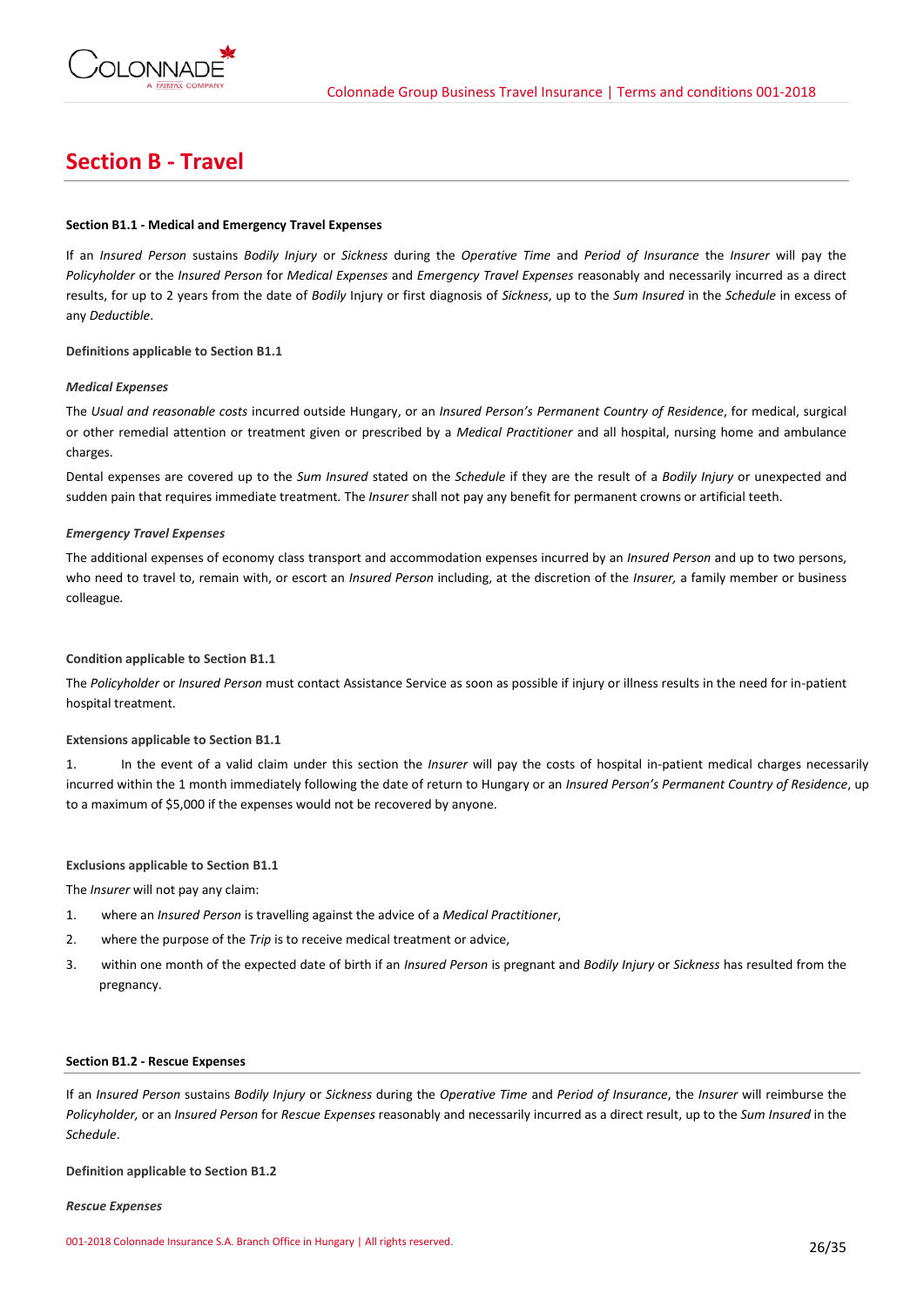- The cost of transportation by any suitable means to an appropriate medical facility or to an *Insured Person's* home in Hungary or *Permanent Country of Residence* as recommended by the *Insurer's* appointed medical advisor in conjunction with the local attending *Medical Practitioner.*
- In the event of death, the costs of transportation of the body or ashes and the *Insured Person's* personal effects back to Hungary or *Permanent Country of Residence*.
- The costs of funeral expenses outside Hungary or an *Insured Person's Permanent Country of Residence* up to a maximum of 2.000.000, -HUF.

## **Condition Applicable To Section B1.2**

**IONNADI** 

The *Policyholder* or *Insured Person* must contact *Assistance Service* as soon as possible if *Bodily Injury* or *Sickness* results in the need for in-patient hospital treatment or the possible need for emergency rescue. If rescue is not carried out by the *Assistance Service*, the costs of such rescue must be approved by the *Assistance Service* otherwise the costs may not be reimbursed unless it could not be reasonably expected in the circumstances to contact *Assistance Service* and seek approval.

If the *Insurer's* appointed medical advisor and the local attending *Medical Practitioner* allow the *Insured Person's* transportation to his or her home in Hungary or *Permanent Country of Residence*, but the *Insured Person* refuses it, the *Insurer* will not be liable for any medical expenses incurred after the date the transportation could have taken place.

# **Exclusions Applicable To Section B1.2**

The *Insurer* will not pay any claim:

- 1. where an *Insured Person* is travelling against the advice of a M*edical Practitioner*;
- 2. where the purpose of the *Trip* is to receive medical treatment or advice;
- 3. within one month of the expected date of birth if an *Insured Person* is pregnant and *Bodily Injury* or *Sickness* has resulted from the pregnancy;
- 4. in excess of 400.000.-HUF as a result of an *Insured Person* giving birth.
- 5. as a result of the use of non-prescribed drugs by an Insured Person

## **Section B1.3 - Assistance**

The network of the *Assistance Service* offices is available whenever an *Insured Person* travels within the *Operative Time* and *Period of Insurance*. If Medical Assistance is required at any time the **Emergency Helpline**

**+36 1 460 1500** (24 Hour) should be called. The insurer will reimburse up to 20.000, -HUF towards the reasonable costs of phone calls to Emergency Helpline related to a valid claim under this policy.

All of the Medical Assistance detailed below is subject to the terms and conditions of this policy.

When *Assistance Service* is contacted for assistance, the following information should be provided:

- The Insured Person's name and the *Assistance Service* card number and/or Policy number
- The telephone, fax or telex number where an Insured Person can be reached.
- The Insured Person's address abroad.
- The nature of the emergency.
- The name of the Insured Person's employer, company or organisation.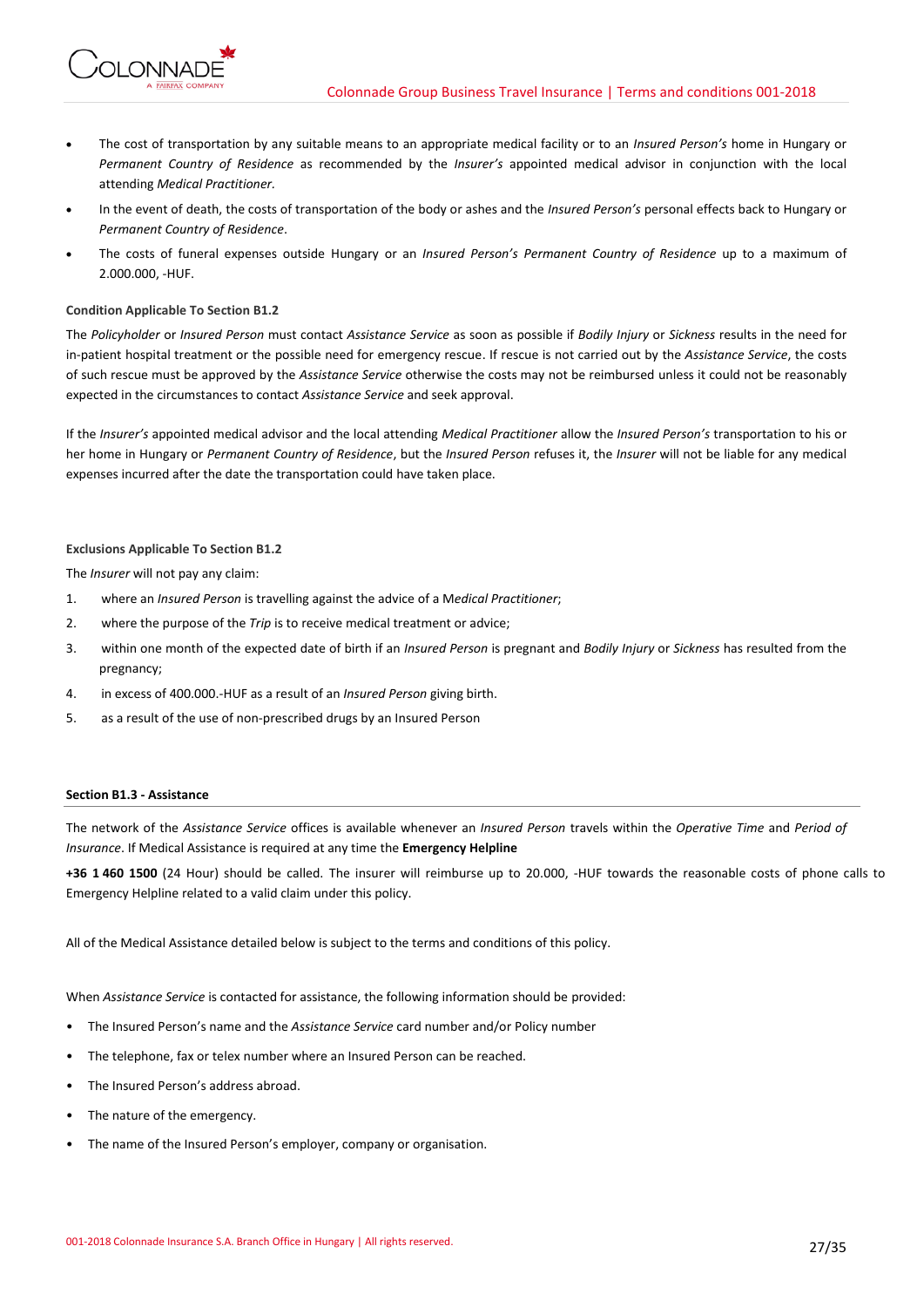

The Medical Assistance services provided are:

| 24 hour Service                                                  | Emergency telephone lines staffed 24 hours a day, 365 days a year by multi-lingual assistance co-<br>ordinators, experienced in the procedures of hospitals and clinics worldwide.                                                                                                                                                                                       |
|------------------------------------------------------------------|--------------------------------------------------------------------------------------------------------------------------------------------------------------------------------------------------------------------------------------------------------------------------------------------------------------------------------------------------------------------------|
| <b>Travel information</b>                                        | enhanced to provide pre-travel advice, full country guide information, full security advice for<br>worldwide travel, document registration and a pre-trip concierge service - available in English                                                                                                                                                                       |
| <b>Medical Staff</b>                                             | A highly qualified team of medical consultants and nursing staff, available at any time to ensure<br>that the most appropriate medical treatment is provided.                                                                                                                                                                                                            |
| <b>Medical advice and referral</b>                               | Assistance Service will provide the following services to the Insured Person:                                                                                                                                                                                                                                                                                            |
|                                                                  | medical advice to the Insured Person over the telephone.<br>$\bullet$                                                                                                                                                                                                                                                                                                    |
|                                                                  | information about medical practitioners, and hospitals worldwide.<br>$\bullet$                                                                                                                                                                                                                                                                                           |
|                                                                  | arrange Insured Person's appointment with medical practitioners.<br>$\bullet$                                                                                                                                                                                                                                                                                            |
|                                                                  | arrange Insured Person's hospital admission.                                                                                                                                                                                                                                                                                                                             |
| <b>Direct Billing</b>                                            | Where appropriate Assistance Service will arrange direct billing with hospitals worldwide,<br>avoiding the need for the Insured Person to use the Insured Person's own cash or credit card.                                                                                                                                                                              |
| <b>Air Ambulance</b>                                             | Repatriation or transport to a <i>medical institution</i> by air ambulance or scheduled airline or other<br>suitable means depending on the circumstances of the case and if appropriate with a fully<br>equipped medical team in attendance. On return, suitable transportation will take an Insured<br>Person to hospital or home address whenever necessary.          |
| <b>Emergency Medical Supplies</b>                                | Help locate and send essential medicines or medical by-products if unavailable locally.                                                                                                                                                                                                                                                                                  |
|                                                                  | Medical Assistance is only one aspect of the service. Assistance Service also provides the following Travel Assistance:                                                                                                                                                                                                                                                  |
|                                                                  | Assistance Service will provide information concerning visa and vaccination requirements<br>for foreign countries.                                                                                                                                                                                                                                                       |
| Advice on Lost Luggage,<br><b>Passport, Documents or Tickets</b> | In the event that the Insured Person's luggage, passport, documents or tickets are lost or<br>stolen while travelling overseas, Assistance Service will provide general advice to the Insured<br>Person.                                                                                                                                                                 |
| <b>Emergency Message</b><br><b>Transmission</b>                  | In the event of an emergency or a hospital confinement, Assistance Service will keep the<br>Insured Person's immediate family informed.                                                                                                                                                                                                                                  |
| <b>Arrangement of Hotel</b><br><b>Accommodation</b>              | Assistance Service will provide information concerning hotel facilities, services and rates for<br>an Insured Person, a replacement business colleague or family member who has travelled to<br>be at the bedside of the <i>Insured Person. Assistance Service</i> will book the hotel room and<br>confirm details with the hotel prior to the expected date of arrival. |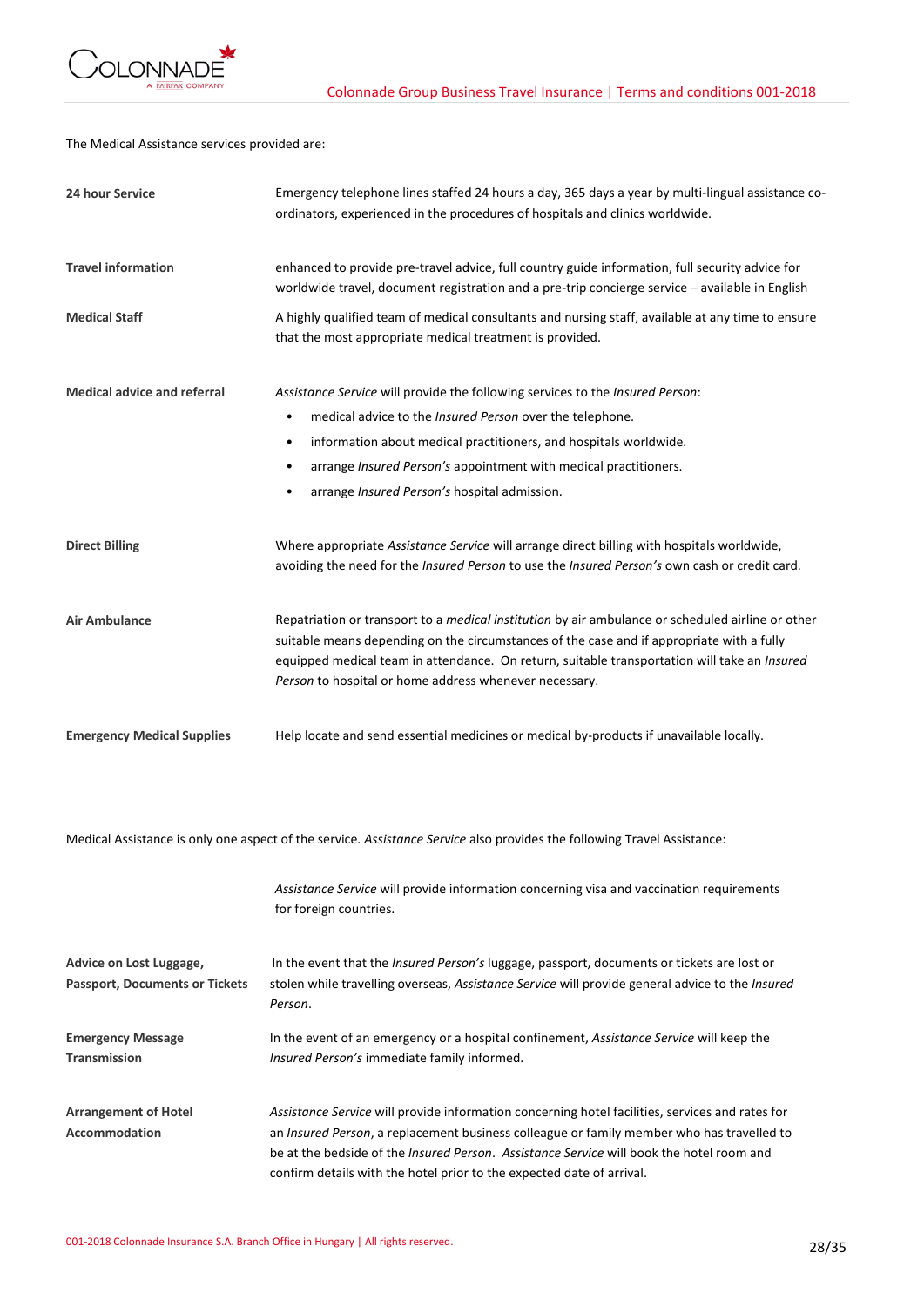

| <b>Arrangement of Compassionate</b> | Assistance Service will arrange for return airfare for a relative or friend of the <i>Insured Person</i> |  |  |
|-------------------------------------|----------------------------------------------------------------------------------------------------------|--|--|
| <b>Visit</b>                        | to visit an <i>Insured Person</i> who, when travelling alone, has been hospitalised outside the          |  |  |
|                                     | Permanent Country of Residence for more than five days.                                                  |  |  |
| Arrangement of Return of            | Assistance Service will arrange for the return of minor children (aged 18 or under) to their             |  |  |
| <b>Minor Children</b>               | Permanent Country of Residence if they are left unattended as the result of the Insured                  |  |  |
|                                     | Person's Bodily Injury, Sickness, or emergency transportation                                            |  |  |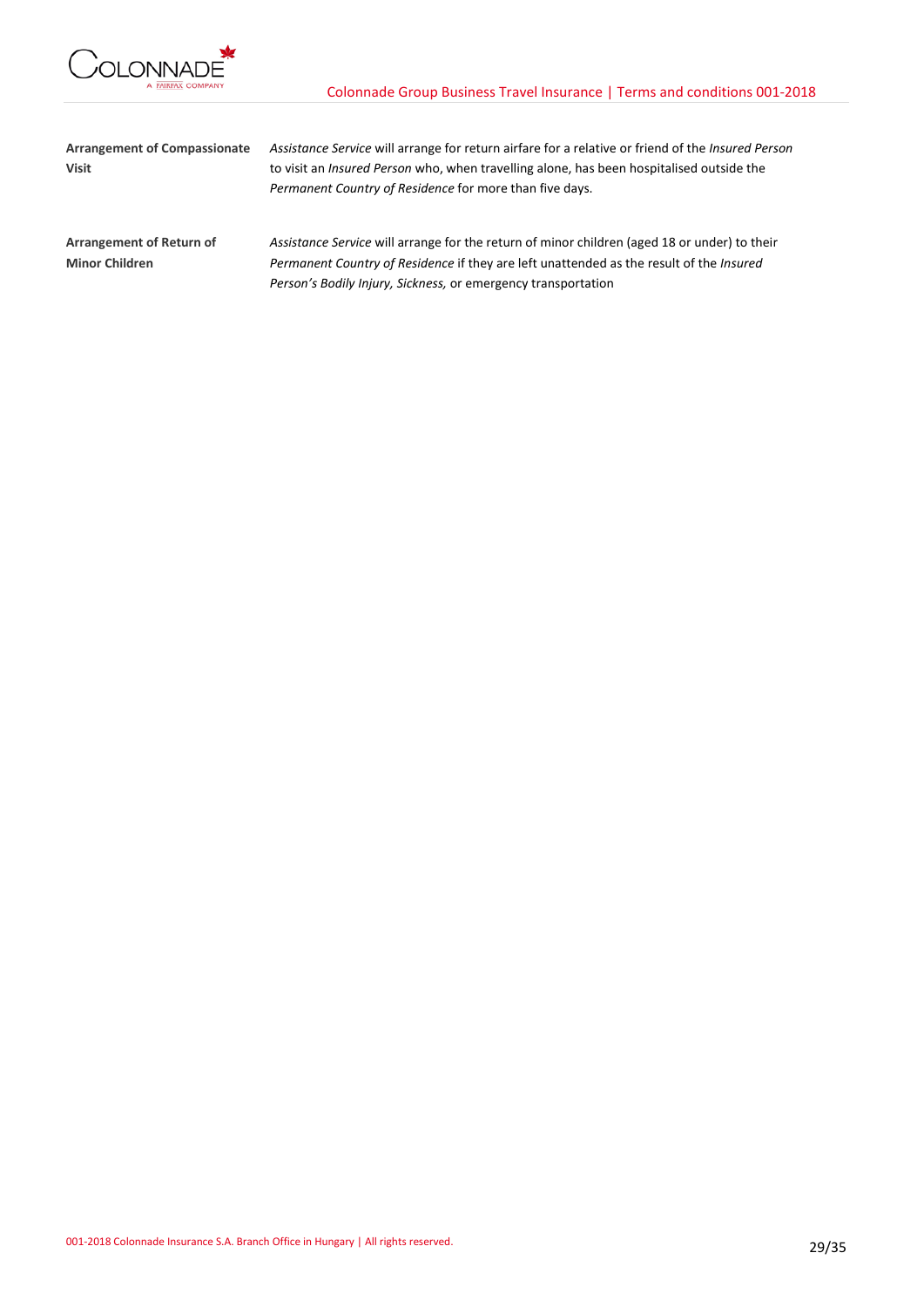

## **Section B1.4 - Legal Expenses**

The *Insurer* will pay to an *Insured Person* up to the *Sum Insured* in the *Schedule* for *Legal Expenses* incurred by or on behalf of an *Insured Person* in pursuit of a claim for damages and/or compensation against a third party who has caused *Bodily Injury* to, or death or *Sickness* of, that *Insured Person* by an incident occurring during the *Operative Time* and *Period of Insurance* outside Hungary.

**Definitions applicable to Section B1.4:**

## *Appointed Representative*

A qualified lawyer or firm of lawyers appointed to act for *an Insured Person*.

## *Legal Expenses*

- a) Any fees, expenses and other amounts charged by the *Appointed Representative* in connection with any claim or legal proceedings, including costs and expenses of expert witnesses as well as those incurred by the *Insurer* in connection with any such claim or legal proceedings.
- b) Any costs payable by an *Insured Person* following an award of costs by any court or tribunal and any costs payable following an outof-court settlement made in connection with any claim or legal proceedings.

c) Any fees, expenses and other amounts reasonably incurred by the *Appointed Representative* in appealing or resisting an appeal against the judgement of a court, tribunal or award of an arbitrator.

## **Claims Conditions Applicable To Section B1.4**

- 1. The *Insured Person* must first obtain the *Insurer's* written consent to pay *Legal Expenses*. This consent will be given if an *Insured Person* can satisfy the *Insurer* that:
	- a. there are reasonable grounds for pursuing the legal proceedings; and
	- b. it is reasonable for *Legal Expenses* to be provided in a particular case.

The decision to grant consent will take into account the opinion of an *Appointed Representative* as well as that of the *Insurer's* own advisers. The *Insurer* may also request, at an *Insured Person's* expense, an opinion of a lawyer or firm of lawyers on the merits of the claim or legal proceedings. If the claim is admitted, an *Insured Person's* costs in obtaining this opinion will be covered by this insurance.

All claims or legal proceedings including any appeal against judgement resulting from the same original cause, event, or circumstances, will be regarded as one claim.

2. If an *Insured Person* is successful in any action, any *Legal Expenses* provided by the *Insurer* will be reimbursed to the *Insurer*.

## **Exclusions Applicable To Section B1.4**

The *Insurer* will not pay for any:

- 1. *Legal Expenses* incurred in the defence of any civil claim or legal proceedings made or brought against the *Insured Person*;
- 2. fines or other penalties imposed by a criminal court;
- 3. *Legal Expenses* incurred in connection with any criminal act committed by the *Insured Person*;
- 4. *Legal Expenses* incurred in pursuing any claim against any travel agent, tour operator, insurer or their agents;
- 5. claim or circumstance notified more than two years after the incident from which the cause of action arose;
- 6. *Legal Expenses* incurred by an *Insured Person* making a claim against the *Policyholder,* the *Insurer* or any organisation or person involved in arranging this insurance.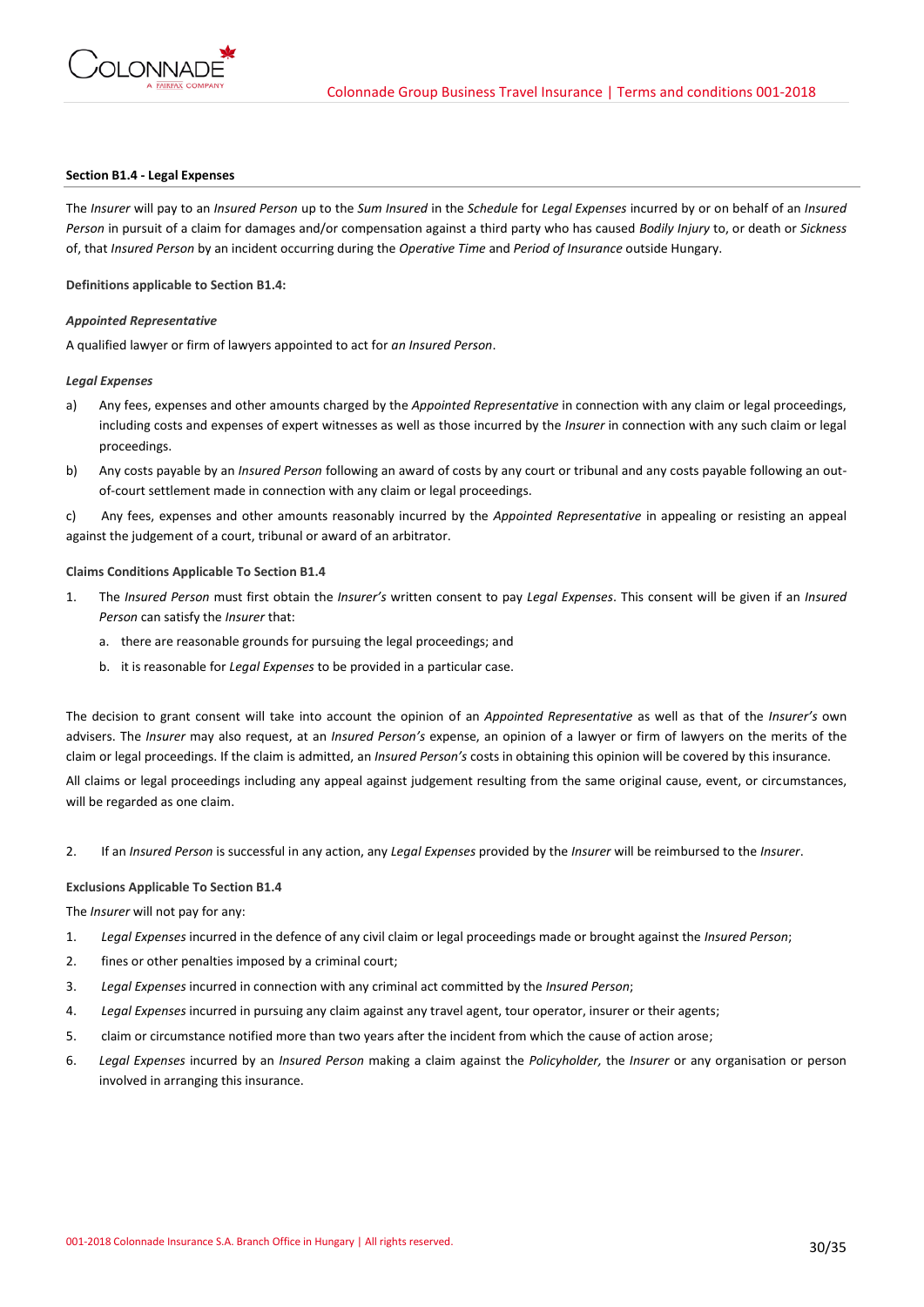

## **Section B1.5 - Personal Liability**

The *Insurer* will indemnify an *Insured Person* for any legal liability incurred by that *Insured Person* during a *Trip* during the *Operative Time*  and *Period of Insurance* as the result of *Bodily Injury* or *Sickness* of any person, or *Accidental* loss or damage to the property of any person, up to the *Sum Insured* in the *Schedule* which is an aggregate limit for all losses under this policy occurring during each *Period of Insurance*.

**Provisions applicable to Section B1.5**

- 1. In addition the *Insurer* will pay all costs and expenses incurred with the written consent of the *Insurer* in connection with the defence of any claims against an *Insured Person* which may be the subject of indemnity under this Section.
- 2. No admission of liability, offer, promise or payment will be made without the written consent of the *Insurer*.
- 3. The *Insurer* will, if it considers it necessary, take over and conduct the defence or settlement of any claim against an *Insured Person* and for that purpose can use the *Insured Person's* name. The *Insurer* can conduct the defence however it sees fit. The *Insurer* can prosecute at its own expense and for its own benefit, any claim for indemnity or damages against any other persons.
- 4. The *Insured Person* will give the *Insurer* full assistance in defending or prosecuting any claim and will provide the *Insurer* with any information and documents available to him.

## **Exclusions applicable to Section B1.5**

The *Insurer* will not pay for any liability which is the result of:

- 1. Bodily injury to, or illness or disease of, any person who is an employee of the *Policyholder* or an *Insured Person* when injury results from their employment by the *Policyholder* or an *Insured Person*,
- 2. Liability arising directly or indirectly by or through, or in connection with, any motorised craft.
- 3. Liability arising directly or indirectly by or through or in connection with:
	- a) the ownership, possession or occupation of land,
	- b) any deliberate or unlawful act,
	- c) the carrying on of any trade, business or profession,
	- d) any racing activity,
- 4. *Accidental* loss or damage to property belonging to, held in trust by, or in the custody or control of the *Policyholder* or an *Insured Person* or any of their employees or any member of an *Insured Person's* family or household,
- 5. Liability attaching to the *Policyholder* or an *Insured Person* under an express term of any contract, unless liability would arise whether or not the express term existed,
- 6. Liability for which payment should be more specifically claimed under any other contract of insurance in the name of the *Policyholder* or an *Insured Person,*
- 7. Any claim where an *Insured Person* is insane or which results from an *Insured Person* being under the influence of or affected by drugs (other than drugs taken under the direction of a *Medical Practitioner*), alcohol, or solvents,
- 8. Any claim resulting from any Acquired Immune Deficiency Syndrome (AIDS) or any AIDS related condition, or sexually transmitted disease suffered by an *Insured Person*
- 9. Liability in respect of fines, penalties or liquidated damages, punitive exemplary or aggravated damages.

## **Section B2 - Personal Property**

If an *Insured Person* has stolen or suffers damage to *Personal Property* on a *Trip* during the *Operative Time* and *Period of Insurance,* the *Insurer* will indemnify the *Policyholder* or an

*Insured Person* for the cost of replacement or repair up to the *Sum Insured* in the *Schedule*.

If the *Insured Person's Personal Property* is temporarily lost for more than four hours during the outward journeys of the *Trip*, the *Insurer* will reimburse up to 200.000.,-HUF towards the cost of buying essential and reasonable replacement items. If the *Personal Property*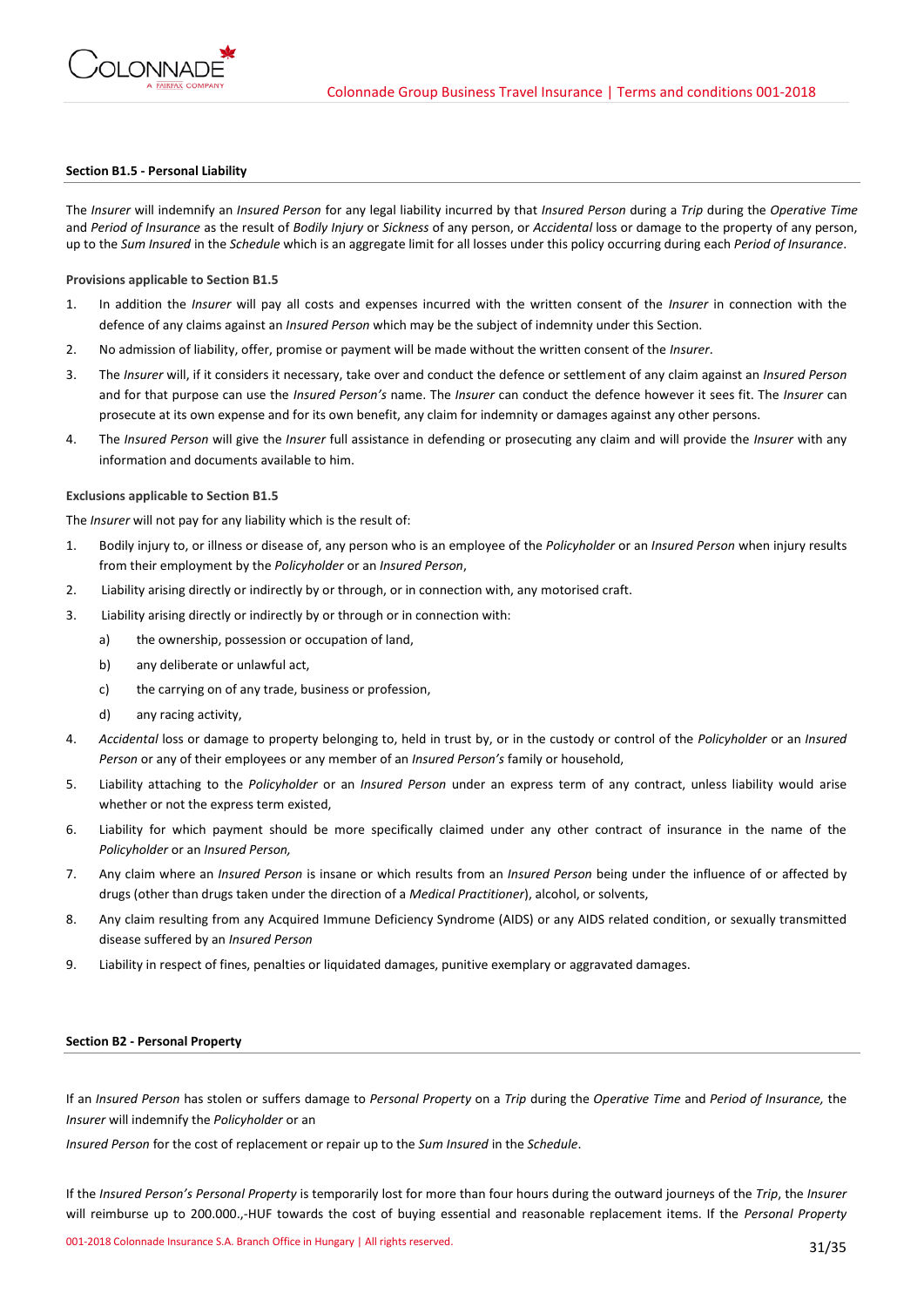

which has been temporarily lost becomes permanently lost and this results in a claim, the *Insurer* will deduct the amount already paid for temporary loss from the final payment.

If during the *Operative Time* an *Insured Person* loses or damages his or her passport, identification card, driver's license, car registration, visa, money, travel tickets or other essential travel documents, the *Insurer* will indemnify the *Policyholder* or an *Insured Person* for the reasonable and necessary costs of replacing them including additional travel and accommodation costs, up to 200.000.,-HUF.

## **Definition applicable to Section B2**

## *Personal Property*

Property owned by or in the custody or control of an *Insured Person*.

## *Carrier*

Any licensed operator of a land, sea or air vehicle for the transportation of fare paying passengers.

## **Claims Provisions Applicable To Section B2**

- 1. All claims will be subject to the *Insurer* at its own discretion assessing the value of the claim based on the age and estimated wear and tear of the articles that form the basis of the claim.
- 2. Benefit will be paid by the *Insurer* in excess of any payments made by a *Carrier*. In the event of a claim for loss or damage in transit, the *Insured Person* must give immediate written notice to the relevant *Carrier* and/or to the relevant police authority.
- 3. When a claim is made the *Insured Person* must submit the following documents:
	- a) a copy of any declaration of loss, theft or damage to the relevant *Carrier* or police,
	- b) a copy of the relevant *Carrier* report or police report,
	- c) in the event of loss by *Carrier*  original tickets and baggage slips,
	- d) a list of all *Personal Property* which was stolen, lost or damaged including the date and place of purchase and purchase value,
	- e) original proof of purchase of the lost, stolen or damaged items., if available,
	- f) original purchase receipts are required in the event of claims regarding goods purchased during the *Trip*.
	- g) Suitable proof of any actual payments made by the *Carrier* to the *Insured Person*.

## **Exclusions Applicable To Section B2**

The *Insurer* will not pay for:

- 1. Any item valued at more than 300.000,-HUF unless the *Policyholder* or an *Insured Person* bears the first 25% of any amount in excess of 300.000,.HUF, up to the replacement value of the item or the *Sum Insured* if less.
- 2. Loss due to chipping, scratching or breakage of glass, china or other fragile articles, unless due to fire, theft or accident to the conveyance in which they were being transported,
- 3. Loss or damage to sports equipment whilst in use.
- 4. Loss or damage due to:
	- a) moth, vermin, wear and tear, atmospheric or climatic conditions or gradual deterioration,
	- b) mechanical or electrical failure or breakdown,
	- c) any process of cleaning, dying, restoring, repairing or alteration,
	- d) loss of *Money* (as defined under Section B3), bonds, negotiable instruments and securities of any kind,
	- e) loss or damage caused by delay, detention or confiscation by order of any Government or Public
	- f) Authority,
	- g) loss of or damage to vehicles, their accessories or spare parts,
	- h) Theft from a motor vehicle unless entry to such vehicle is gained by visible, violent and forcible means and theft of items in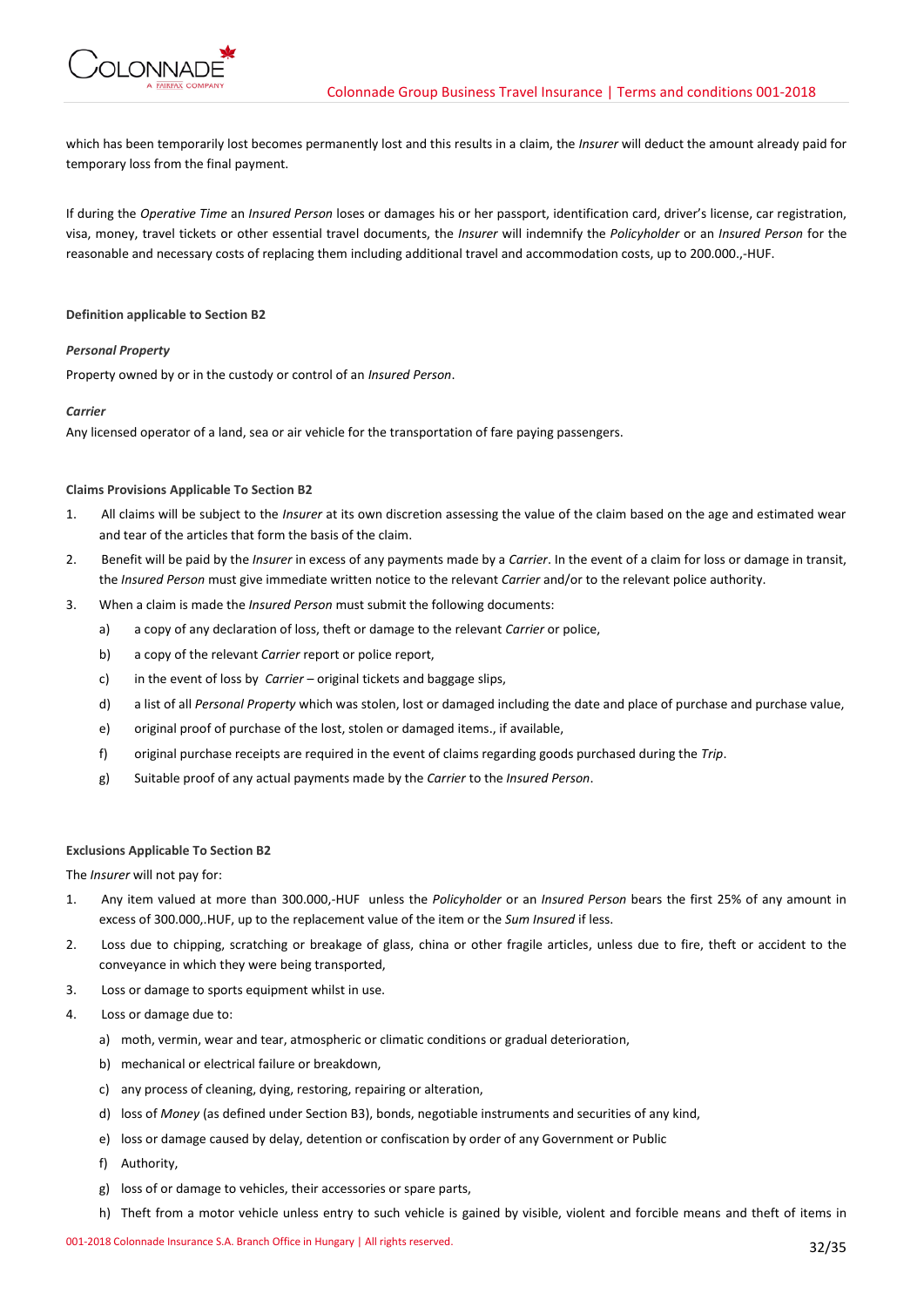

clear view,

i) Loss of or damage to *Personal Property* sent as freight or under an air waybill or bill of lading or via a courier.

### **Section B3 - Money**

The *Insurer* will indemnify the *Policyholder* or an *Insured Person* for loss or theft of *Money,* or financial loss suffered as the result of fraudulent use of credit, debit or charge cards during the *Operative Time* and *Period of Insurance*, up to the *Sum Insured* in the *Schedule*.

#### **Definition applicable to Section B3**

#### *Money*

Coins, bank notes, banker's drafts, credit, debit or charge cards, phone cards, travellers' cheques, travel tickets, which belong to or are in the custody and control of an *Insured Person* and are intended for travel, meals, accommodation and personal expenditure only*.*

#### **Credit Card Indemnity**

If the *Insured Person* dies or suffers *Permanent Total Disablement* as the result of a *Bodily Injury* during the *Operative Time*, the *Insurer* will pay the *Insured Person*' business credit card expenses incurred by that *Insured Person* during the *Trip*, up to 500.000,-HUF.

## **Extension Applicable To Section B3**

Foreign currency and travellers cheques purchased for a *Trip* are covered from the time of collection or 120 hours prior to departure on the *Trip* whichever occurs last and up to 120 hours after completion of a *Trip* or until deposited or cashed, whichever happens first.

## **Claims Provisions Applicable To Section B3**

In the event of a claim the *Insured Person* must give immediate written notice:

- 1. to the relevant police authority in the event of theft,
- 2. a copy of the relevant police report must be submitted when a claim is made,
- 3. police reports must be obtained in the area where the loss occurred.

#### **Exclusions Applicable To Section B3**

The *Insurer* will not pay for:

- 1. any loss of cash in excess of 100.000,-HUF,
- 2. loss or theft of a credit card, charge card or cash card where the *Policyholder* or an *Insured Person* has not complied with all the terms and conditions under which the card was issued,
- 3. shortages due to confiscation or detention by Customs or other Officials, error, omission and depreciation in value.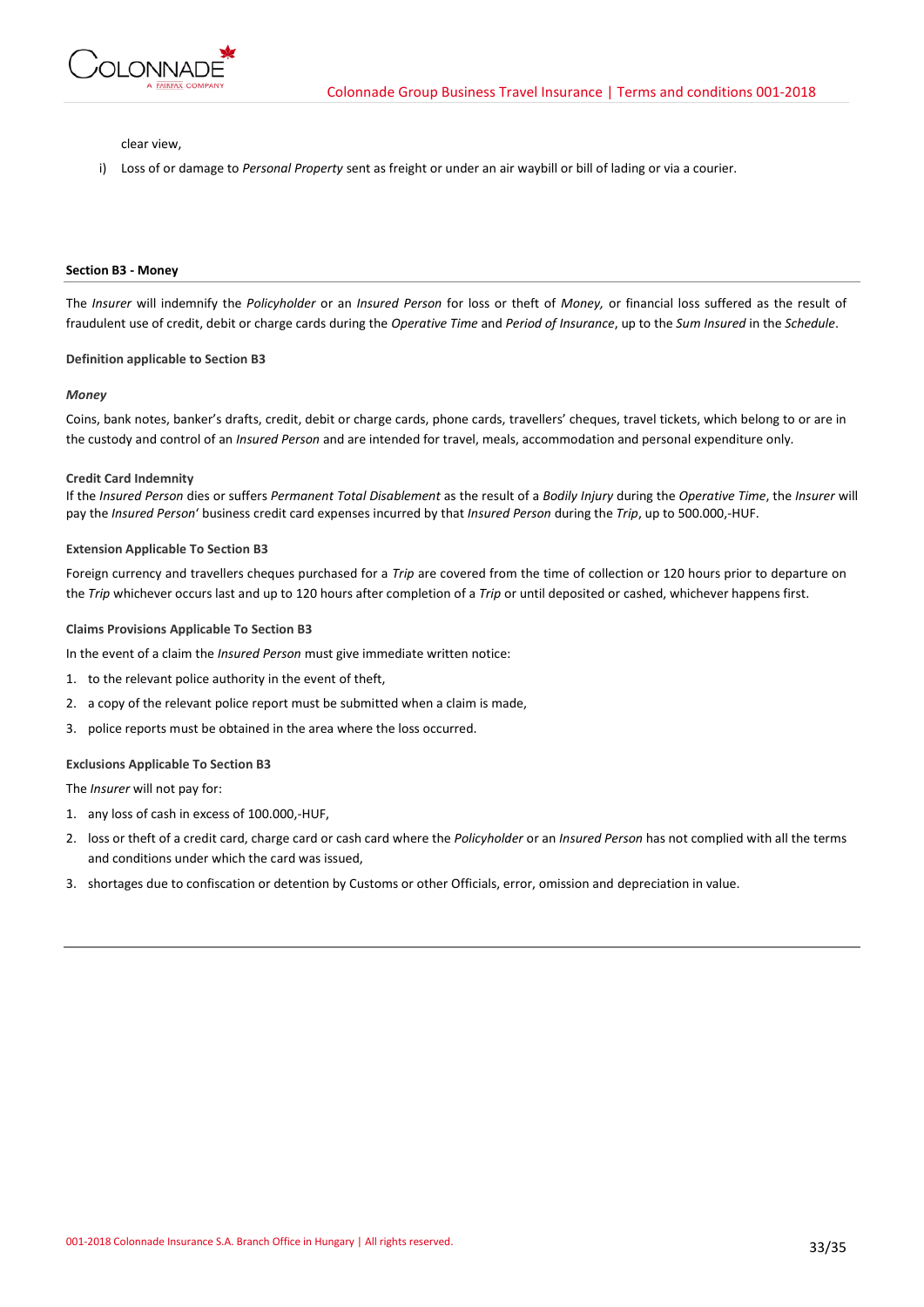

## **Section B4 - Cancellation, Curtailment and Delay**

The *Insurer* will indemnify the *Policyholder* or an *Insured Person* up to the *Sum Insured* on the *Schedule* if a *Trip* during the *Operative Time* and *Period of Insurance* has to be cancelled, cut short or altered as a direct result of any cause outside the *Policyholder's* or *Insured Person's* control.

Where the *Trip* has to be cancelled prior to departure the *Insurer* will pay for all deposits and advance payments in respect of transport and accommodation costs which are not recoverable elsewhere.

Where the *Trip* has to be cut short following departure the *Insurer* will pay for expenses which:

- a) have been paid or will be payable, or
- b) become payable under contract, or
- c) cannot be recovered elsewhere.

When pre-booked travel arrangements in connection with a *Trip* have to be altered following departure, the *Insurer* will reimburse the *Policyholder* or an *Insured Person* for the additional costs of travel and accommodation which are not recoverable elsewhere and are necessarily incurred to enable an *Insured Person* to continue the *Trip* or return to Hungary or *Permanent Country of Residence*.

### **Replacement**

Where a *Trip* has to be cut short following departure, as a result of any cause outside the *Policyholder's* or an *Insured Person's* control the *Insurer* will pay for the additional costs necessarily incurred of travel and accommodation up to the *Sum Insured* shown in the *Schedule* less any amount recoverable elsewhere:

- a) to return an *Insured Person* to Hungary or *Permanent Country of Residence*
- b) to send a replacement to assume the duties of the original *Insured Person*.

#### **Travel Delay**

If the departure of the ship, aircraft or train on which an *Insured Person* is booked to travel in order to get to their planned destination at the commencement or completion of a *Trip* is delayed due to strike, industrial action, adverse weather conditions or mechanical breakdown, the *Insurer* will reimburse the *Policyholder* or an *Insured Person* for essential purchases, such as meals, refreshments or accommodation up to 15.000,-HUF per hour in excess of 4 hours delay up to a maximum of 100.000,-HUF.

# **Extension applicable to Section B4**

If an *Employee* of the *Policyholder* resigns or has his or her employment terminated more than 31 days prior to a pre-booked *Trip*, the *Insurer* will reimburse the *Policyholder* for all deposits and advance payments in respect of transport and accommodation costs incurred due to the cancellation of the *Trip*, less any expenses recoverable elsewhere.

## **Claims Provisions Applicable To Section B4**

Any documented evidence requested by the *Insurer* of the cause outside the *Policyholder's* and/or *Insured Person's* control which gives a rise to a claim under this Section shall be provided at no expense to the *Insurer* and shall be in such form and of such nature as the *Insurer* may prescribe.

## **Exclusions applicable to Section B4**

The *Insurer* will not pay any benefit if the *Trip* is cancelled, cut short or altered as the result of:

- 1. an *Insured Person* deciding not to travel or, if on a *Trip,* deciding not to continue,
- 2. redundancy or resignation of an *Insured Person* or the termination of an *Insured Person's* contract of employment within 31 days of a pre-booked *Trip* or once the *Trip* has started,
- 3. redundancy, resignation or the termination of employment of an *Insured Person*, once a *Trip* has started,
- 4. the *Policyholder* or an *Insured Person's* financial or business circumstances,
- 5. the default of any provider (or their agent) of transport or accommodation, acting for the *Policyholder* or an *Insured Person*,
- 6. regulations made by any Public Authority or Government,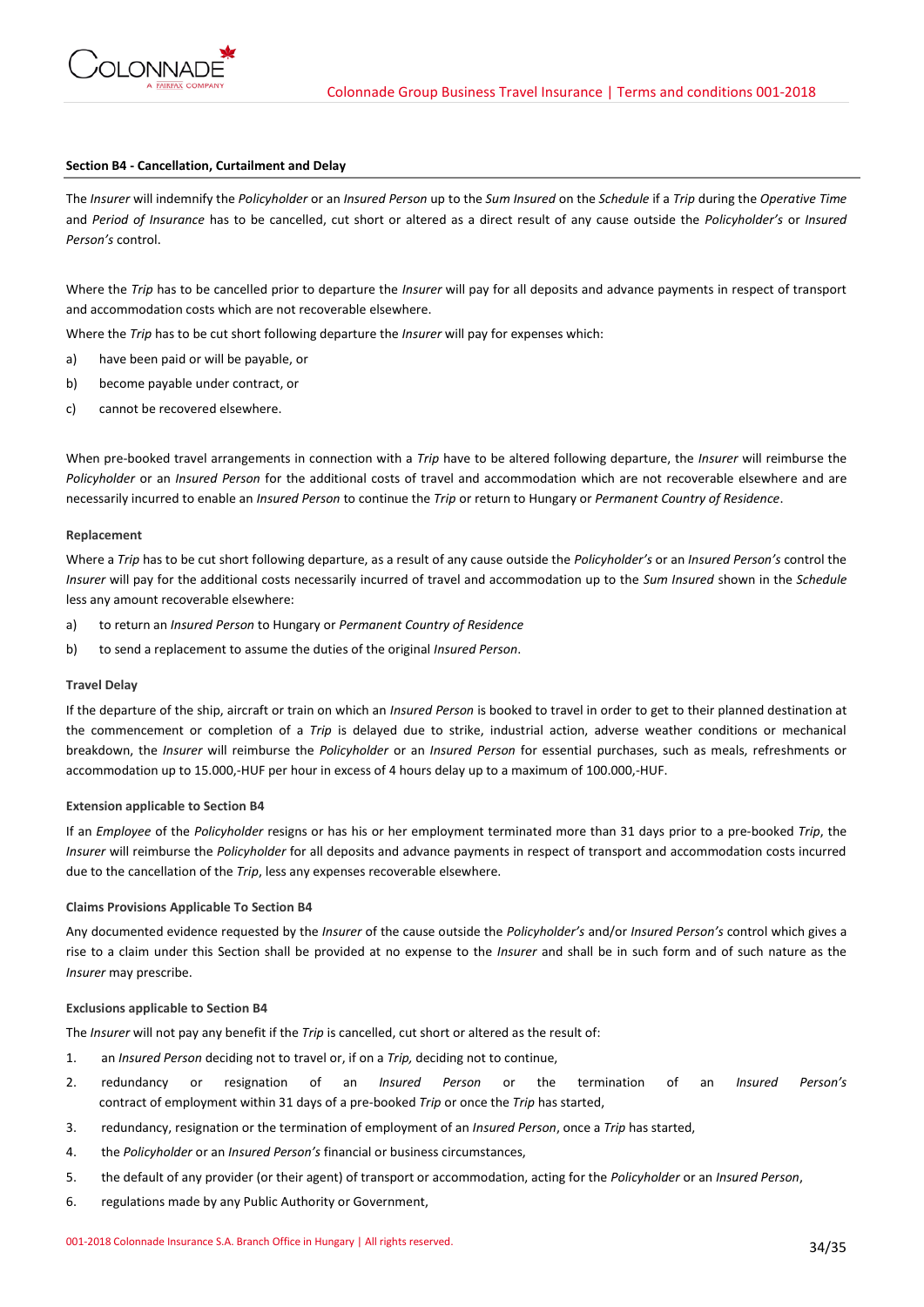

- 7. Mechanical breakdown or other failure of the means of transport (if not caused by disruption of road and rail services by avalanche, snow or flood) where the departure of a ship, aircraft or train on which the *Insured Person* is booked to travel is delayed for more than 24 hours.
- 8. Industrial action where the departure of a ship, aircraft or train on which the *Insured Person* is booked to travel is delayed for more than 24 hours. The *Insurer* will not pay any benefit if the industrial action existed (or its possibility existed before the date on which the *Trip* was booked, and advance warning had been given);
- 9. an *Insured Person* travelling or intending to travel against the advice of a *Medical Practitioner* or for the purpose of obtaining treatment;
- 10. any claim for cancellation following delay of a ship, aircraft or train, if:
	- a) an *Insured Person* fails to check-in according to the itinerary supplied unless the failure was itself due to industrial action; or
	- b) the delay is due to the withdrawal from service temporarily or permanently of any ship, aircraft or train on the orders or recommendation of any Port Authority, Rail Authority or Aviation Authority or any similar body in any country.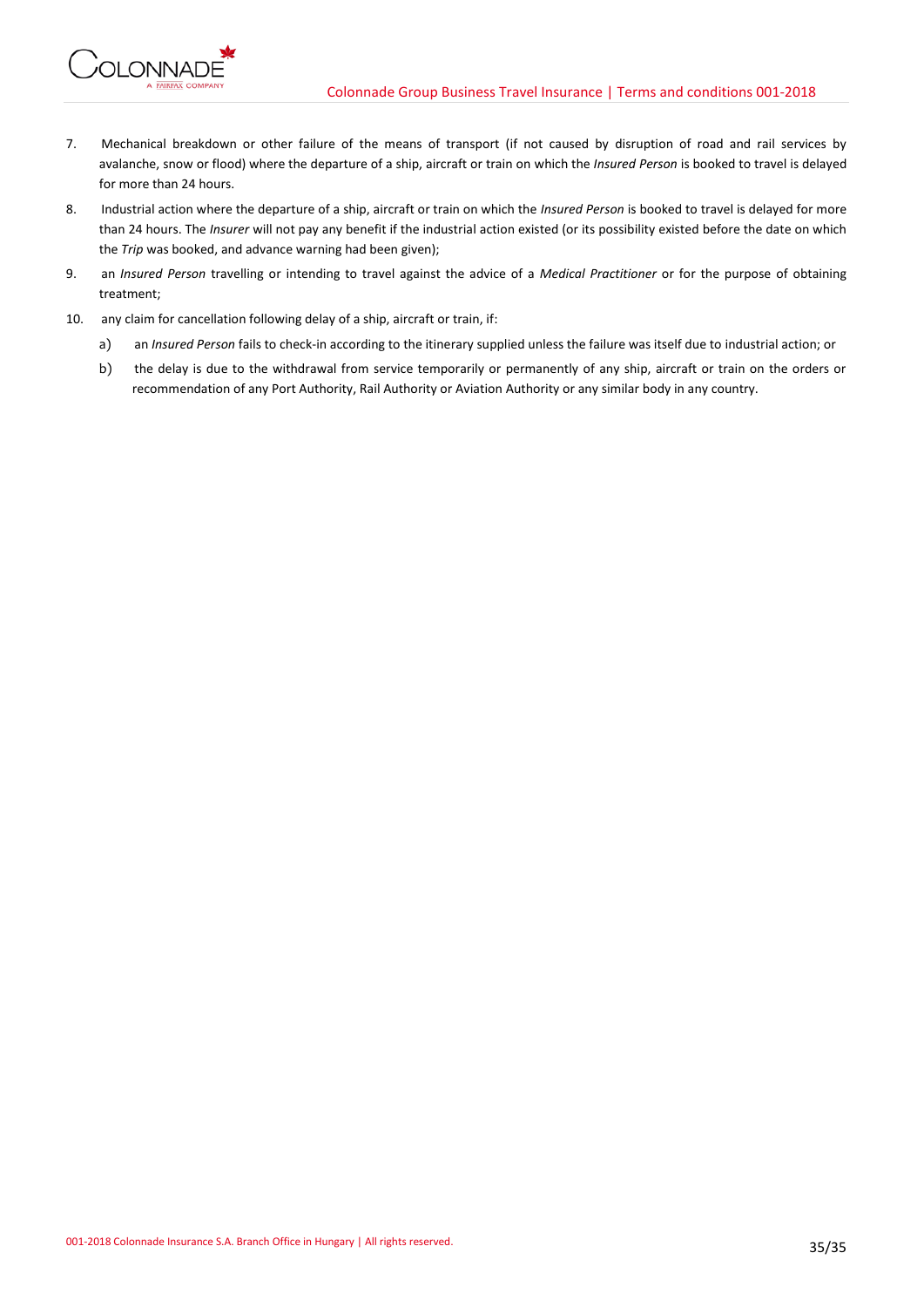

## **Section B5 - Hi-jack, Kidnap, Kidnap for Ransom Consultants Costs, Hostage**

The *Insurer* will pay 60.000, -HUF to the *Insured Person* or *Beneficiary* for each complete day that an *Insured Person* is forcibly or illegally detained as the result of a *Hi-jack*, *Kidnap* or being taken *Hostage* which starts during the *Period of Insurance* up to the *Sum Insured* in the *Schedule*. The *Insurer* will pay up *to Sum Insured* stated on the *Schedule* in respect of Kidnap for Ransom Consultant Costs.

## **Definitions applicable to Section B5**

# *Hi-jack*

The unlawful seizure of, or wrongful taking control of, an aircraft, ship or train in which an *Insured Person* is travelling.

# *Kidnap*

The seizing, detaining or carrying away by force or deception of one or more *Insured Persons* (except a *child* by its parent or guardian) by a third party without the consent of an *Insured Person* and without lawful excuse.

## **Kidnap for Ransom**

Kidnap for Ransom means any event or connected series of events of seizing, detaining or carrying away by force or fraud of one or more Insured Persons (except a child by it's parent or guardian) for the purpose of demanding monetary or financial gain.

## *Hostage*

The detention of an *Insured Person* by a third party who threatens to kill, injure or continue to detain an *Insured Person* in order to compel a state, international organization or person to do or abstain from doing any act.

## **Consultant costs**

Consultant Costs mean reasonable fees and expenses of the Insurer's chosen Consultants incurred during response to a Kidnap for Ransom, including but not limited to costs of travel, accommodation, qualified interpretation, communication, and payments to informants.

# **Exclusions applicable to Section B5**

The *Insurer* will not be liable for any claim that is the result of:

- 1. The fraudulent, dishonest, or criminal acts of the *Policyholder* or the *Insured Person*, or any person authorised by the *Policyholder* or the *Insured Person* to have custody of ransom monies. This exclusion will not apply to the payment of ransom monies by the Insured in a situation where local authorities have declared such payment illegal.
- 2. A *Policyholder* who has had kidnap insurance cancelled or declined in the past.
- 3. Any claim for an Insured Person within the Insured person's *Permanent Country of Residence.*
- 4. Any *Kidnap for Ransom* which occurs in Afghanistan, Algeria, Chad, Chechnya, Colombia, Congo, Iraq, Israel (West bank and Gaza), Ivory Coast, Nigeria, North Korea, Philippines, Saudi Arabia, Somalia, Sudan.

Valid from July 1st 2018.